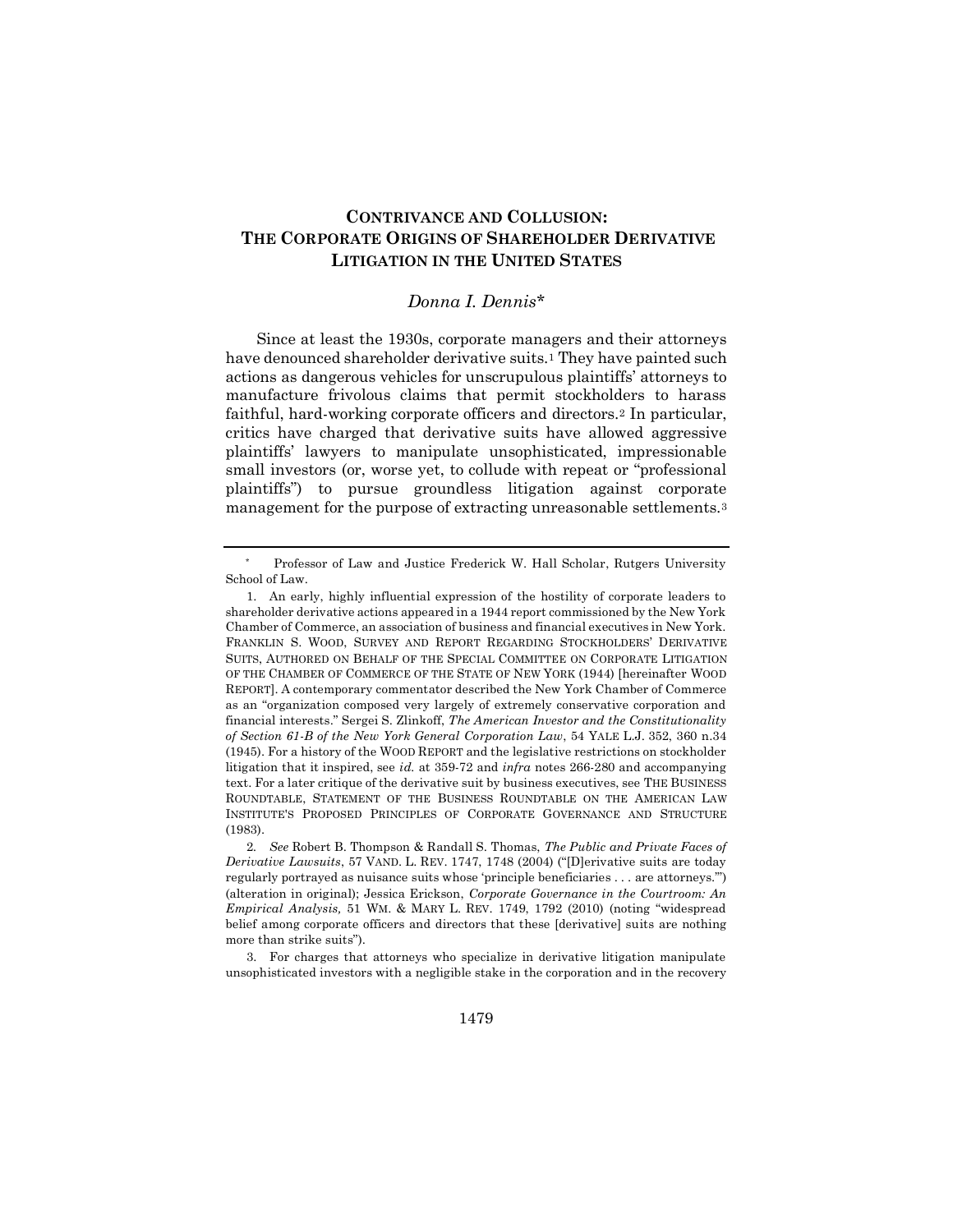These settlements, which typically include hefty payments of attorneys' fees, are said to operate almost entirely for the personal gain of the plaintiffs' bar rather than for the shareholders as a whole or the corporation itself.<sup>4</sup>

But the history of the shareholder derivative action in the United States teaches us that corporate counsel and corporate executives did not always regard such suits with hostility. On the contrary, an exploration of the origins of derivative litigation shows that, beginning around the middle of the nineteenth century, sophisticated corporate officers and their lawyers developed imaginative ways to mobilize stockholder suits to protect firms in situations where they calculated that a direct action by a corporation would be unlikely to succeed. In particular, corporations frequently engineered derivative actions to secure a federal forum for test cases that challenged the validity of governmental restraints on corporate power. Indeed, it was the elite representatives of well-financed corporations, not plaintiffs' attorneys for small shareholders, who first devised the façade that stockholders genuinely initiated and propelled derivative litigation.<sup>5</sup>

Part I of this Article surveys the rise of the derivative action in the nineteenth-century United States. It emphasizes the early use of such suits by minority shareholders seeking to hold directors or officers of a corporation accountable for acts of misconduct such as fraud, self-dealing, waste of assets, *ultra vire*s transactions, and gross negligence.<sup>6</sup> Part II explores how, around the middle of the nineteenth

of damages to serve as plaintiffs in nuisance suits, see WOOD REPORT, *supra* note 1, at 11, 16, 28-29. Asserting that plaintiffs' lawyers preferred to recruit the "smallest of small investors," preferably women, as named plaintiffs, Wood opined: "This shoddy burlesque of a professional relationship to clients makes the ambulance-chaser by comparison a paragon of propriety." *Id.* at 47. On the problematic presence of professional plaintiffs in recent shareholder derivative litigation, see Jessica Erickson, *The New Professional Plaintiffs in Shareholder Litigation*, 65 FLA. L. REV. 1089, 1104-24 (2013).

<sup>4.</sup> For a prominent scholarly iteration of some of these themes, see Roberta Romano, *The Shareholder Suit: Litigation Without Foundation?*, 7 J.L. ECON. & ORG. 55, 60-65 (1991). For a description of the incentives for plaintiffs' lawyers in derivative suits to collude with corporate defendants and their counsel to obtain "non-zero sum" settlements that contain large fee awards for plaintiffs' attorneys but little or no relief for the corporation and its shareholders, along with proposals for reform, see John C. Coffee, Jr. & Donald E. Schwartz, *The Survival of the Derivative Suit: An Evaluation and A Proposal for Legislative Reform*, 81 COLUM. L. REV. 261, 318-20 (1981). Professor Coffee has produced a series of valuable articles on plaintiffs' attorneys and the agency problems that occur in the context of shareholder litigation. *See generally* John C. Coffee, Jr., *The Regulation of Entrepreneurial Litigation: Balancing Fairness and Efficiency in the Large Class Action,* 54 U. CHI. L. REV. 877 (1987); John C. Coffee, Jr., *Understanding the Plaintiff's Attorney: The Implications of Economic Theory for Private Enforcement of Law Through Class and Derivative Actions,* 86 COLUM. L. REV. 669 (1986); John C. Coffee, Jr., *The Unfaithful Champion: The Plaintiff as Monitor in Shareholder Litigation,* 48 LAW & CONTEMP. PROBS. 5 (1985).

<sup>5</sup>*. See infra* notes 143-54 and accompanying text.

<sup>6</sup>*. See infra* notes 9-36 and accompanying text.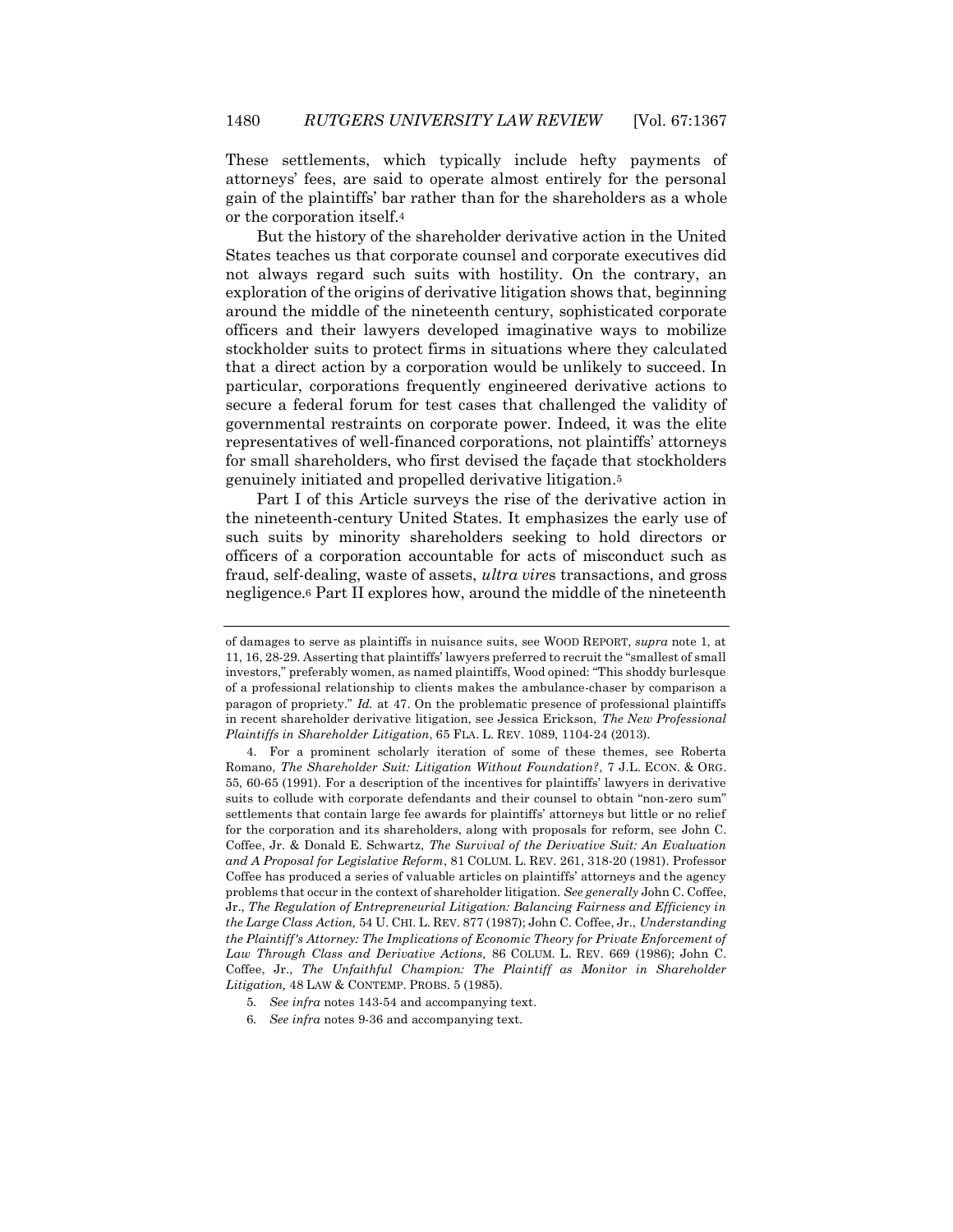century, corporate advisors recognized the benefits of derivative litigation for corporations, especially in federal court, and began to employ such actions against third parties (*i.e*., individuals or entities that were unaffiliated with the corporation). Throughout the second half of the nineteenth century and into the early decades of the twentieth, corporations often orchestrated litigation by shareholders as a vehicle for asserting corporate claims against outsiders, especially governmental bodies seeking to regulate business.<sup>7</sup> Part III offers a brief account of the waning of corporate enthusiasm for the strategic deployment of derivative proceedings in the 1930s. By the early 1940s, this change of heart had hardened into high-profile attacks on derivative suits and the lawyers who pursued them.<sup>8</sup>

### I. THE GENESIS OF SHAREHOLDER DERIVATIVE LITIGATION IN THE UNITED STATES

The legal theory underlying the stockholder derivative suit in American law emerged more than 180 years ago. In essence, the derivative action arose as an equitable remedy that permitted a shareholder of a corporate body to commence litigation to protect the corporation in situations where it was threatened with harm or had suffered an injury. But the stockholder could avail herself of this equitable device only if she could show that the corporation's directors had improperly refused or failed to take legal action against the wrongdoers or that they could not be trusted to do so because the alleged malefactors were in control of the corporation.<sup>9</sup>

Commentators have generally identified *Robinson v. Smith*, decided by the Chancery Court of New York in 1832, as the first case to clearly recognize a right by minority shareholders to pursue a derivative suit against miscreant corporate officers and directors.<sup>10</sup> In

<sup>7</sup>*. See infra* notes 38-262 and accompanying text.

<sup>8</sup>*. See infra* notes 263-80 and accompanying text. The antagonism of corporate management toward derivative litigation continues to this day. Recently (though ultimately unsuccessfully), corporate representatives lobbied the Delaware legislature to allow boards of directors to adopt fee-shifting, "loser-pays" bylaws and charter provisions designed to curtail derivative suits or suppress them altogether. *See infra* note 281 and accompanying text.

<sup>9.</sup> On the theoretical foundations of early shareholder derivative actions, see generally HENRY O. TAYLOR, A TREATISE ON THE LAW OF PRIVATE CORPORATIONS HAVING CAPITAL STOCK §§ 138-41; §§ 683-91 (1884); DEBORAH A. DEMOTT, SHAREHOLDER DERIV. ACTIONS L. & PRAC. § 1:3 (2014-2015); George D. Hornstein, *Problems of Procedure in Stockholder's Derivative Suits*, 42 COLUM. L. REV. 574 (1942); Bert S. Prunty, Jr., *The Shareholders' Derivative Suit: Notes on Its Derivation*, 32 N.Y.U. L. REV. 980 (1957); D. Gordon Smith, *The Shareholder Primacy Norm*, 23 J. CORP. L. 277, 306-09 (1998); Ann M. Scarlett, *Shareholder Derivative Litigation's Historical and Normative Foundations*, 61 BUFF. L. REV. 837 (2013).

<sup>10.</sup> Robinson v. Smith, 3 Paige Ch. 222 (N.Y. Ch. 1832). Prunty, however, cites *Taylor v. Miami Exporting Co*., 5 Ohio 162 (1831), decided the year before *Robinson*, as the first derivative case. Prunty, *supra* note 9, at 988.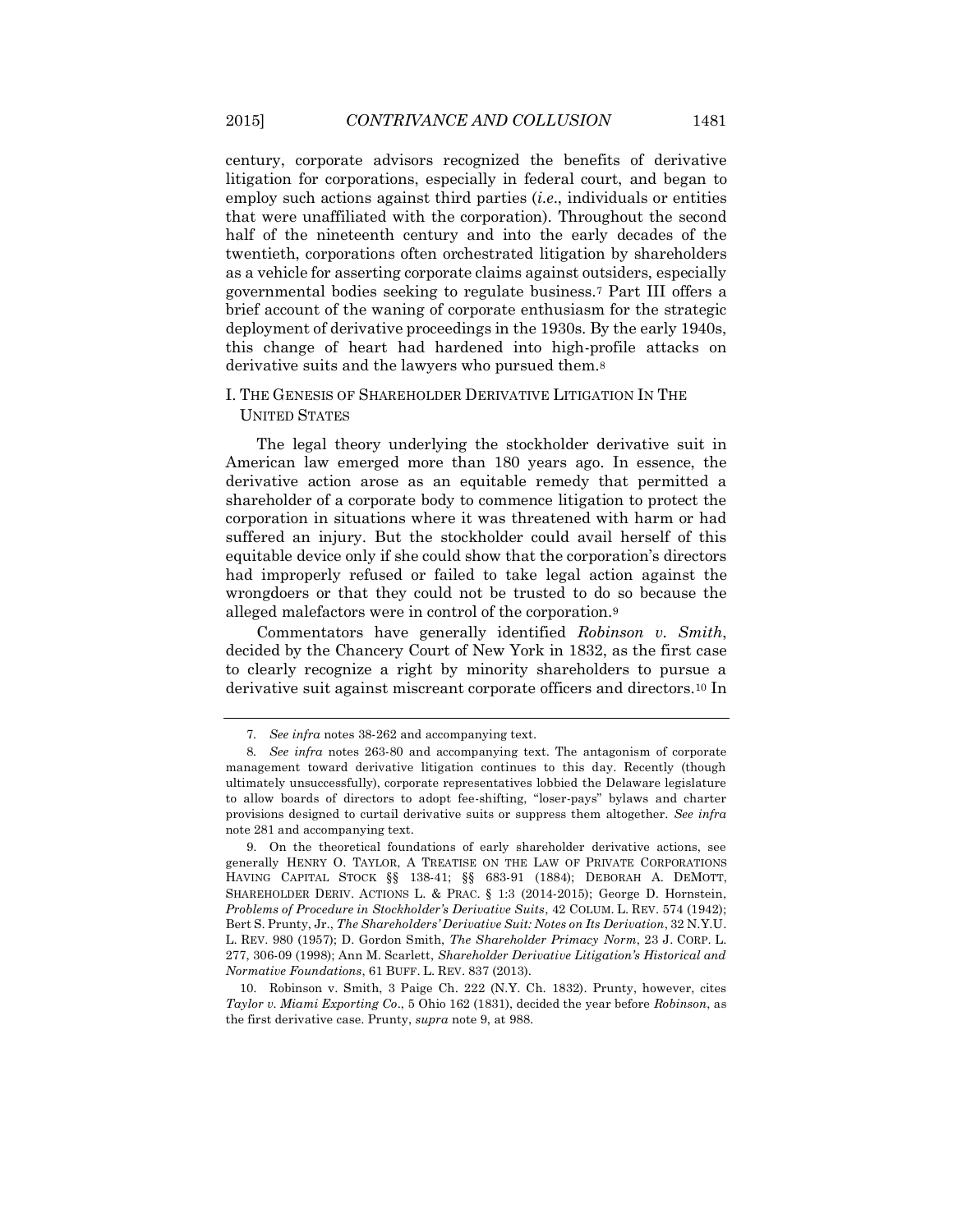*Robinson*, three shareholders of the New York Coal Company, who together owned 160 of the company's 4,000 outstanding shares of stock, asserted that its directors had engaged in a series of blatantly fraudulent and illegal acts by misappropriating corporate funds to speculate in financial stocks, despite the company being incorporated by the New York legislature only for the purpose of "exploring for, digging and vending coal."<sup>11</sup> According to the plaintiffs, the actions of the directors had caused losses of at least \$150,000 and rendered the value of their stock virtually worthless.<sup>12</sup>

The defendant directors filed a demurrer challenging the shareholders' suit on four separate grounds. In responding to each of these objections in kind, Chancellor Walworth took the opportunity to address a series of fundamental procedural questions raised by the emerging shareholder derivative action in Anglo-American law.

First, the directors argued that the court should reject the suit because the necessary parties rule required that all the investors in the coal company had to be joined as plaintiffs.<sup>13</sup> The necessary or proper parties rule, developed by English chancery courts in the eighteenth century, "required the presence of all parties interested in the matter in suit, in order that a final end might be made of the controversy."<sup>14</sup> But English law soon recognized multiple exceptions to the rule, such as situations in which numerous persons, including investors in business enterprises, had common interests in a particular matter and where the joinder of all interested parties was impractical and would create injustice. In 1828, for instance, in *Hichens v. Congreve*, the directors of a joint stock company attempted to dismiss a shareholder's suit to recover funds misappropriated by the directors on the ground that the complaint failed to name all 200 shareholders as parties.<sup>15</sup> In *Hichens*, the English Court of Chancery did not hesitate to apply an exception to the necessary parties rule for the sake of convenience and to prevent injustice.<sup>16</sup>

American chancery courts followed their English counterparts by applying the necessary parties rule as well as liberal exceptions to the rule. As Supreme Court Justice Joseph Story made clear in the first

<sup>11.</sup> 3 Paige Ch. at 222, 230.

<sup>12</sup>*. Id.* at 224.

<sup>13</sup>*. Id.* at 229.

<sup>14.</sup> Duke of Bedford v. Ellis, [1901] A.C. 1 (H.L.) 8 (reviewing early formulation of the necessary parties rule in the English Court of Chancery).

<sup>15.</sup> Hitchens v. Congreve, (1828) 38 Eng. Rep. 917 (Ch.) 920.

<sup>16.</sup> *Id*. at 922. On the history of the necessary parties rule and its exceptions, as well as its application to stockholder litigation in England, see generally Scarlett, *supra* note 9, at 848-56. According to Prunty, the first English derivative suit involving a corporation (as opposed to a joint stock company) was recorded in 1840 in Preston v. Grand Collier Dock Co., (1840) 59 Eng. Rep. 900. Prunty, *supra* note 9, at 982.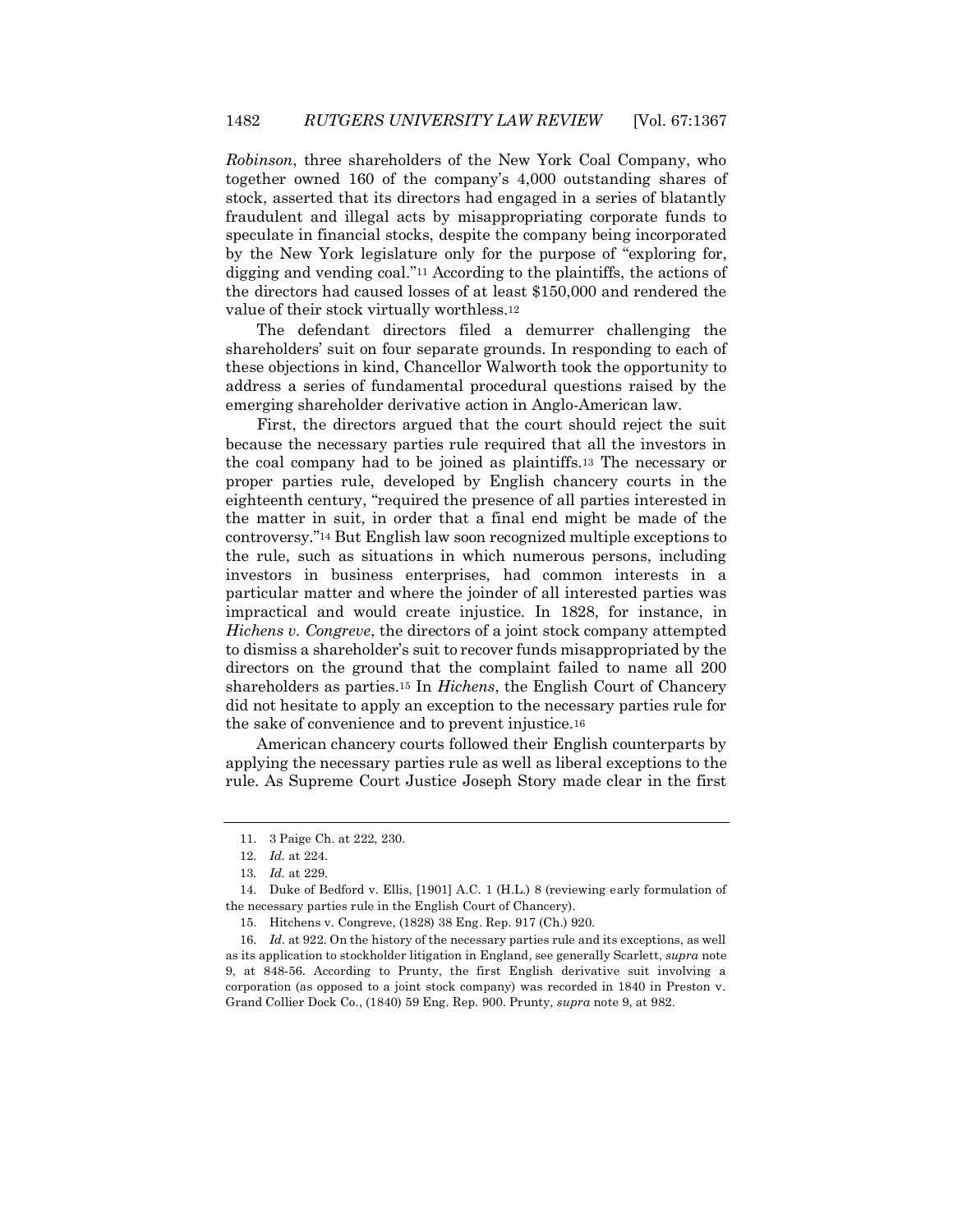edition of his *Commentaries on Equity Pleadings* (1838), equity courts should not adhere to the necessary parties standard when doing so would "defeat the very purposes of justice, if they can dispose of the merits of the case before them without prejudice to the rights or interests of other persons, who are not parties, or if the circumstances of the case render the application of the rule impracticable."<sup>17</sup> Story explained that in such situations courts instead should allow the bill of complaint to be filed

not only in behalf of the plaintiff, but also in behalf of all other persons interested, who are not directly made parties (although in a sense they are thus made so), so that they may come in under the decree, and take the benefit of it, or show it to be erroneous, or entitle themselves to a rehearing.18

In *Robinson v. Smith*, the Chancery Court of New York avoided the need for an exception to the necessary parties rule by concluding that the named defendants (*i.e.*, the directors) likely held the remaining 3,840 shares of the New York Coal Company and therefore all shareholders were already joined as either plaintiffs or defendants.<sup>19</sup> Even if additional shareholders did exist, Chancellor Walworth confirmed the availability of an exception for shareholders filing a derivative suit: "[I]f the stockholders were so numerous as to render it impossible, or very inconvenient to bring them all before the court, a part[y] might file a bill, in behalf of themselves and all others standing in the same situation."<sup>20</sup> From this point on, shareholders filing derivative suits in American courts routinely included an allegation that they were suing "in behalf of themselves and all others standing in the same situation," or nearly identical language.

Second, the directors in *Robinson* asserted an "objection for multifariousness," in which they argued that the three named plaintiffs should have filed three separate bills rather than joining together in one suit. Chancellor Walworth disagreed, finding that the stockholders "are seeking precisely the same redress against their trustees [*i.e*., the directors], and for the same acts; by which they allege they have received a similar and common injury."<sup>21</sup> Accordingly, it was entirely appropriate for the three plaintiffs to join together to file a single suit.<sup>22</sup>

Third, the directors of the New York Coal Company urged

<sup>17.</sup> JOSEPH STORY, COMMENTARIES ON EQUITY PLEADINGS AND THE INCIDENTS THERETO § 77 (1838).

<sup>18</sup>*. Id*. at § 96. Story's explication of the necessary parties rule and its exceptions were substantially codified in 1842 in Federal Equity Rules 47 and 48. Scarlett, *supra*  note 9, at 867-68.

<sup>19.</sup> Robinson v. Smith, 3 Paige Ch. 222, 230 (N.Y. Ch. 1832).

<sup>20</sup>*. Id.* at 233 (citing Hichens v. Congreve, (1828) 38 Eng. Rep. 917 (Ch.)).

<sup>21</sup>*. Id.* at 230-31.

<sup>22</sup>*. Id.* at 231.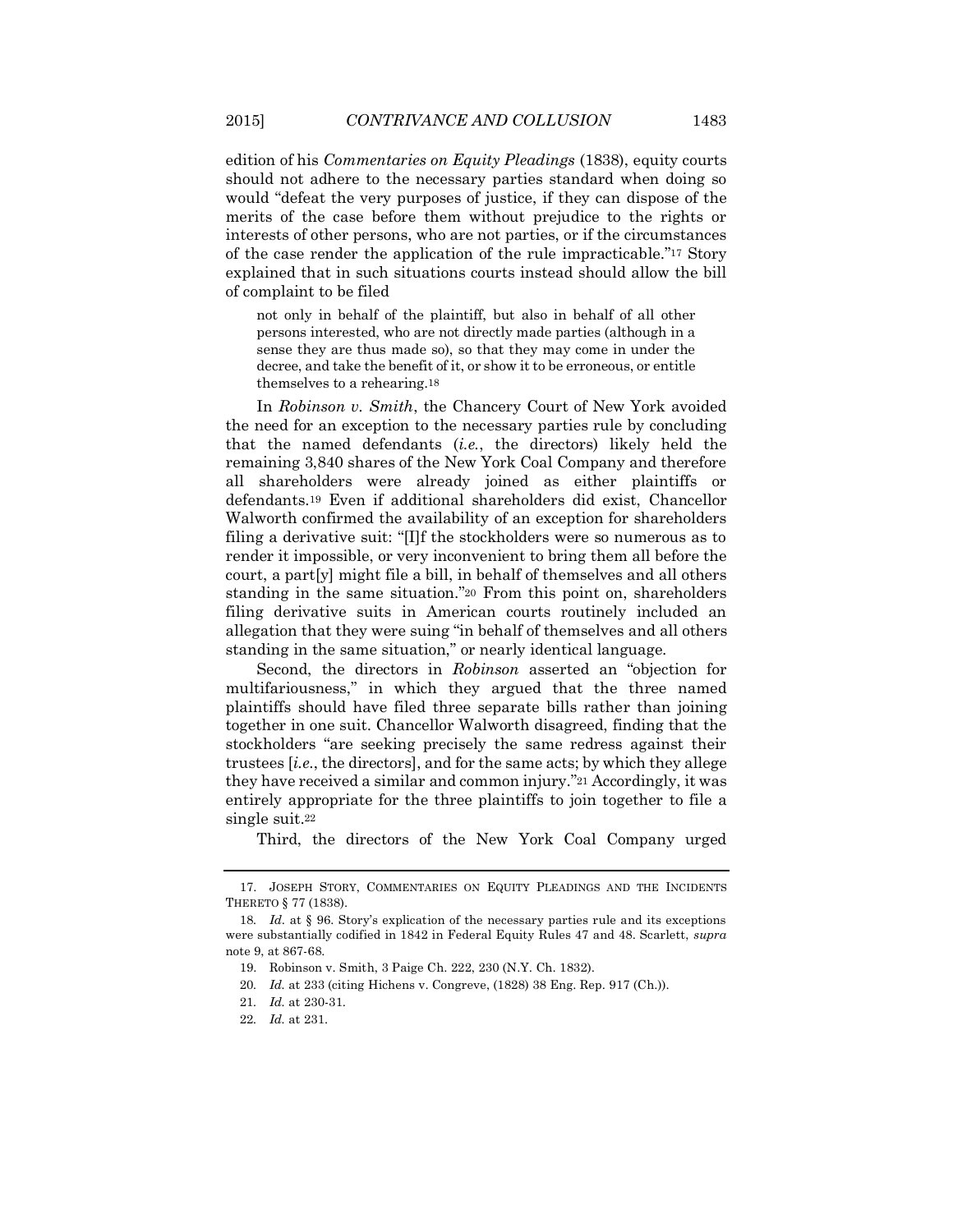dismissal of the shareholder suit because the discovery process might subject the corporation to forfeiture of its franchise in a subsequent *quo warranto* action by the New York attorney general for engaging in activities contrary to the corporate charter.<sup>23</sup> Under nineteenthcentury law, the scope of corporate action was strictly limited to the terms of the corporation's grant of incorporation.<sup>24</sup> Deviations from the specified scope of that grant could be challenged either through an action by a single shareholder to restrain the unauthorized conduct or through a *quo warranto* suit by the state attorney general to revoke a corporation's right to do business.<sup>25</sup> Given the allegations that the directors had used the company's capital for "gambling speculation in stocks" rather than selling coal, the possibility that New York public authorities might seek to dissolve the company's charter was not farfetched.<sup>26</sup> Nonetheless, Chancellor Walworth found the potential for a state forfeiture action provided no basis for denying shareholders the right to hold the directors accountable and to recover losses from them on behalf of the corporation in advance of any forfeiture proceeding.<sup>27</sup>

Finally, the directors argued that the New York Coal Company itself had to be named as a party to the suit.<sup>28</sup> On this last point, the court sided with the defendants.<sup>29</sup> Normally, the court indicated, the corporation would be the proper party to initiate a proceeding against malfeasant directors and officers and therefore should appear as the plaintiff.<sup>30</sup> However, in situations where "the corporation refused to prosecute" or "was still under the control"<sup>31</sup> of the defendants, courts

<sup>23</sup>*. Id.*

<sup>24.</sup> TAYLOR, *supra* note 9, at §§ 458-59, 556 (1884); Kent Greenfield, *Ultra Vires Lives! A Stakeholder Analysis of Corporate Illegality (With Notes on How Corporate Law Could Reinforce International Law Norms)*, 87 VA. L. REV. 1279, 1304 (2001).

<sup>25.</sup> On the right of any objecting shareholder to challenge *ultra vires* acts by a corporation, see JOSEPH K. ANGELL & SAMUEL AMES, TREATISE ON THE LAW OF PRIVATE CORPORATIONS AGGREGATE § 393 (7th ed. 1861) ("[T]he powers of a Court of Equity may be put in motion, at the instance of a single shareholder, if he can show that the corporation are employing their statutory powers for the accomplishment of purposes not within the scope of their institution."). On the authority of state attorneys general to revoke charters of "errant corporations" for *ultra vires* conduct through *quo warranto* proceedings, see Peter Karsten, *Supervising the "Spoiled Children of Legislation": Judicial Judgments Involving Quasi-Public Corporations in the Nineteenth Century U.S.,* 41 AM. J. LEGAL HIST. 315, 364-67 (1997).

<sup>26.</sup> *Robinson*, 3 Paige Ch. at 231.

<sup>27</sup>*. Id.* at 231-32.

<sup>28</sup>*. Id.* at 232-33.

<sup>29</sup>*. Id.* at 233.

<sup>30</sup>*. Id.* ("Generally, where there has been a waste or misapplication of the corporate funds, by the officers or agents of the company, a suit to compel them to account for such waste or misapplication, should be in the name of the corporation.").

<sup>31</sup>*. Id.* Going forward, nineteenth-century courts continued to excuse shareholders from making a demand on the board where their bill showed that the alleged wrongdoers controlled the corporation. As the New York Court of Appeals explained in 1882: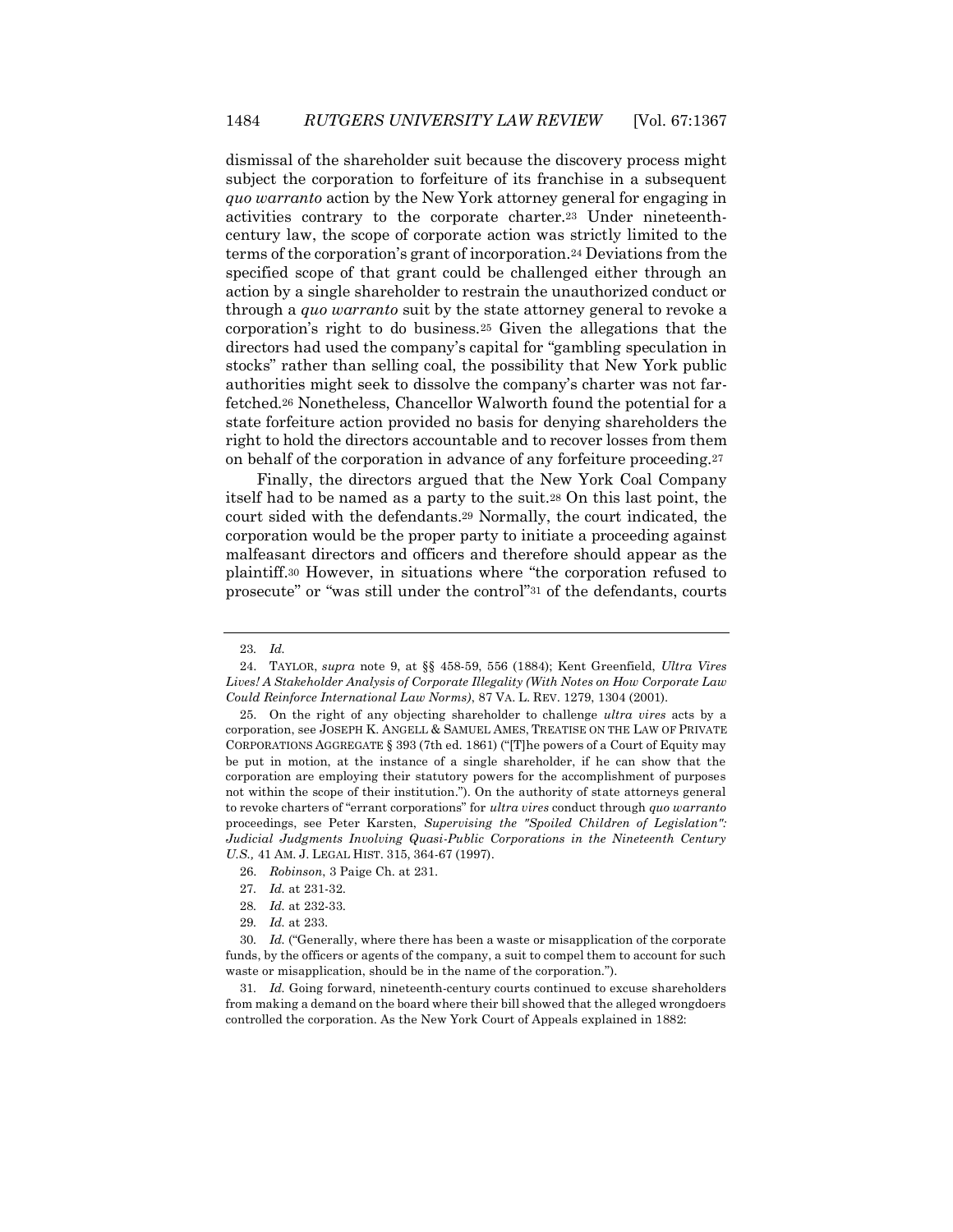would not rule out relief for the stockholders.<sup>32</sup> Instead, shareholders "would be permitted to file a bill in their own names, making the corporation a party defendant."<sup>33</sup> Given that the New York Coal Company was under the control of the delinquent directors named as defendants, the Chancellor affirmed the eligibility of the stockholders in *Robinson* to proceed derivatively and granted them leave to amend their complaint to add the company as a defendant.<sup>34</sup>

In addition to deciding the procedural issues discussed above, the Chancery Court of New York delivered a powerful statement on the duties of trust owed by corporate directors and their personal liability for damages caused by breaches of that duty. As Chancellor Walworth pronounced:

I have no hesitation in declaring it as the law of this state, that the directors of a . . . corporation, who willfully abuse their trust, or misapply the funds of the company, by which a loss is sustained, are personally liable as trustees to make good their loss. And they are equally liable, if they suffer the corporate funds or property to be lost or wasted by gross negligence and inattention to the duties of their trust.35

In the years following *Robinson v. Smith*, minority shareholders seized on the derivative device in an effort to hold corporate managers accountable for wrongdoing and mismanagement, whether in the form of fraud, *ultra vires* transactions, self-dealing, waste of assets, or gross negligence.<sup>36</sup>

<sup>[</sup>I]f it appears that the corporation is still under the control of those who must be made the defendants in the suit (See *Butts v. Wood*, 37 N. Y. 317; *Robinson v. Smith*, 3 Paige, 222.) . . . a demand upon the corporation to bring the suit would be manifestly futile and unnecessary. A suit prosecuted under the direction and control of the very parties against whom the misconduct is alleged, and a recovery is sought, would scarcely afford to the shareholders the remedy to which they are entitled, and the fact that the delinquent parties are still in control of the corporation is of itself sufficient to entitle the shareholders to sue in their own names.

Brinckerhoff v. Bostwick, 43 Sickels 52, 88 N.Y. 52, 59-60 (1882); *see also* Barr v. New York, Lake Erie & W. R.R. Co., 51 Sickels 444, 96 N.Y. 444, 450 (1884) ("It was not necessary . . . to show an active effort on the part of the plaintiffs with the body of the corporation affected to induce remedial action on its part, as it is apparent, from the facts stated, that such effort would have been of no avail.").

<sup>32.</sup> Robinson v. Smith, 3 Paige Ch. at 233 (noting that an equity court "never permits a wrong to go unredressed merely for the sake of form").

<sup>33</sup>*. Id.*

<sup>34</sup>*. Id.*

<sup>35</sup>*. Id.* at 231.

<sup>36.</sup> For examples of antebellum derivative suits alleging improper conduct by corporate directors, see Scarlett, *supra* note 9, at 871-82; *see also* Abbot v. Am. Hard Rubber Co., 33 Barb. 578, 579 (N.Y. Gen. Term 1861) (granting injunction to shareholder suing derivatively to set aside self-dealing transactions and *ultra vires* transfers of corporate property by directors).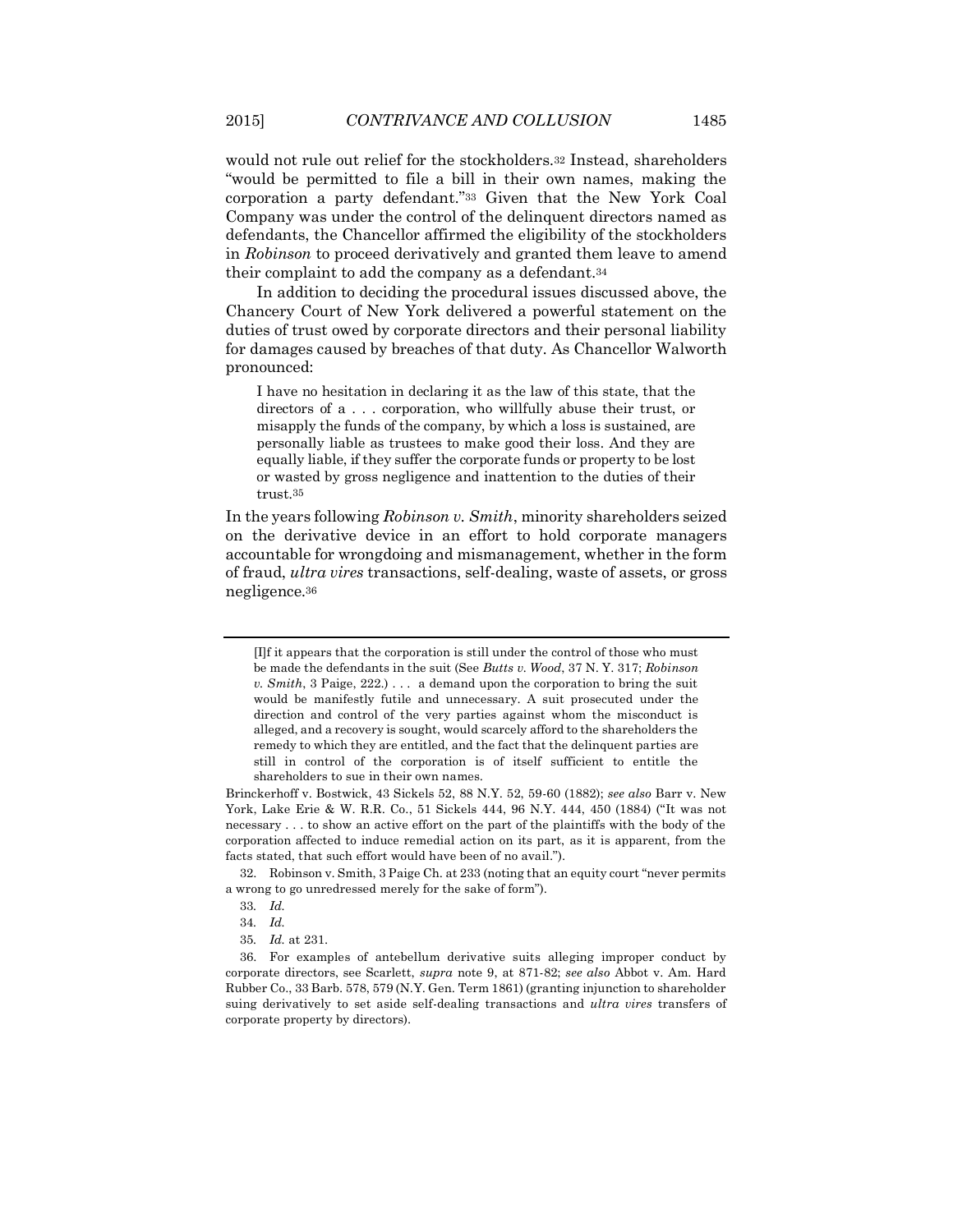### II. TURNING SHAREHOLDER DERIVATIVE SUITS TO THE CORPORATION'S ADVANTAGE

The earliest derivative suits, such as the one in *Robinson v. Smith*,<sup>37</sup> typically involved challenges by stockholders to alleged misconduct by directors and officers. This type of litigation generally placed corporate officials in an adversarial, and sometimes deeply antagonistic, relationship with minority shareholders. Within two decades, however, corporate agents began to devise innovative strategies for exploiting stockholder suits for corporate advantage, especially in the context of federal derivative actions against third parties.<sup>38</sup>

#### *A. Creating Federal Jurisdiction: The Case of Dodge v. Woolsey*

The first shareholder derivative suit to reach the U.S. Supreme Court—the landmark 1856 case, *Dodge v. Woolsey*—arose from circumstances in which corporate managers and their counsel appear to have orchestrated a shareholder action to secure a result that the corporate entity was unlikely to achieve in its own right.<sup>39</sup> In a lengthy opinion that reflected "extended investigation and its most careful judgment," the *Dodge* Court strongly endorsed the legitimacy of the derivative suit in American corporate law and recognized the equitable right of shareholders to redress wrongs to the corporation through such litigation.<sup>40</sup> More important for our purposes, the Court also implicitly condoned the calculated resort of corporate counsel to federal stockholder actions to gain more favorable outcomes than they anticipated obtaining in a direct suit by their clients in state court.

In *Dodge*, John M. Woolsey, a resident of New Haven, Connecticut and a holder of thirty shares of the Commercial Branch Bank of Cleveland (the "Bank" or "Bank of Cleveland"), brought suit in the U.S. Circuit Court for the District of Ohio on behalf of himself and all other similarly situated shareholders.<sup>41</sup> His bill of complaint named the directors of the Bank, the Bank itself, and George C. Dodge, the tax

<sup>37.</sup> 3 Paige Ch. 222.

<sup>38.</sup> For early federal rulings that permitted shareholders to pursue derivative suits that included third-party defendants, see Foote v. Linck, 9 F. Cas. 366, 366 (C.C.D. Ohio 1853) (No. 4913) (entertaining derivative suit based on diversity jurisdiction against a state auditor and directors of a trust company to restrain collection and payment of allegedly unconstitutional tax); Paine v. Wright, 18 F. Cas. 1010, 1010-11 (C.C.D. Ind. 1855) (No. 10,676) (entertaining derivative suit by shareholders of railroad corporation against Indiana tax collector and corporate directors to enjoin collection and payment of allegedly unconstitutional tax).

<sup>39.</sup> Dodge v. Woolsey, 59 U.S. (18 How.) 331 (1856).

<sup>40</sup>*. Id.* at 336, 341.

<sup>41</sup>*. Id.* Woolsey is identified as a resident of New Haven, Connecticut in Transcript of Record at 15, Dodge v. Woolsey, 59 U.S. (1 How.) 331 (1856) (No. 126) (injunction bond of John M. Woolsey).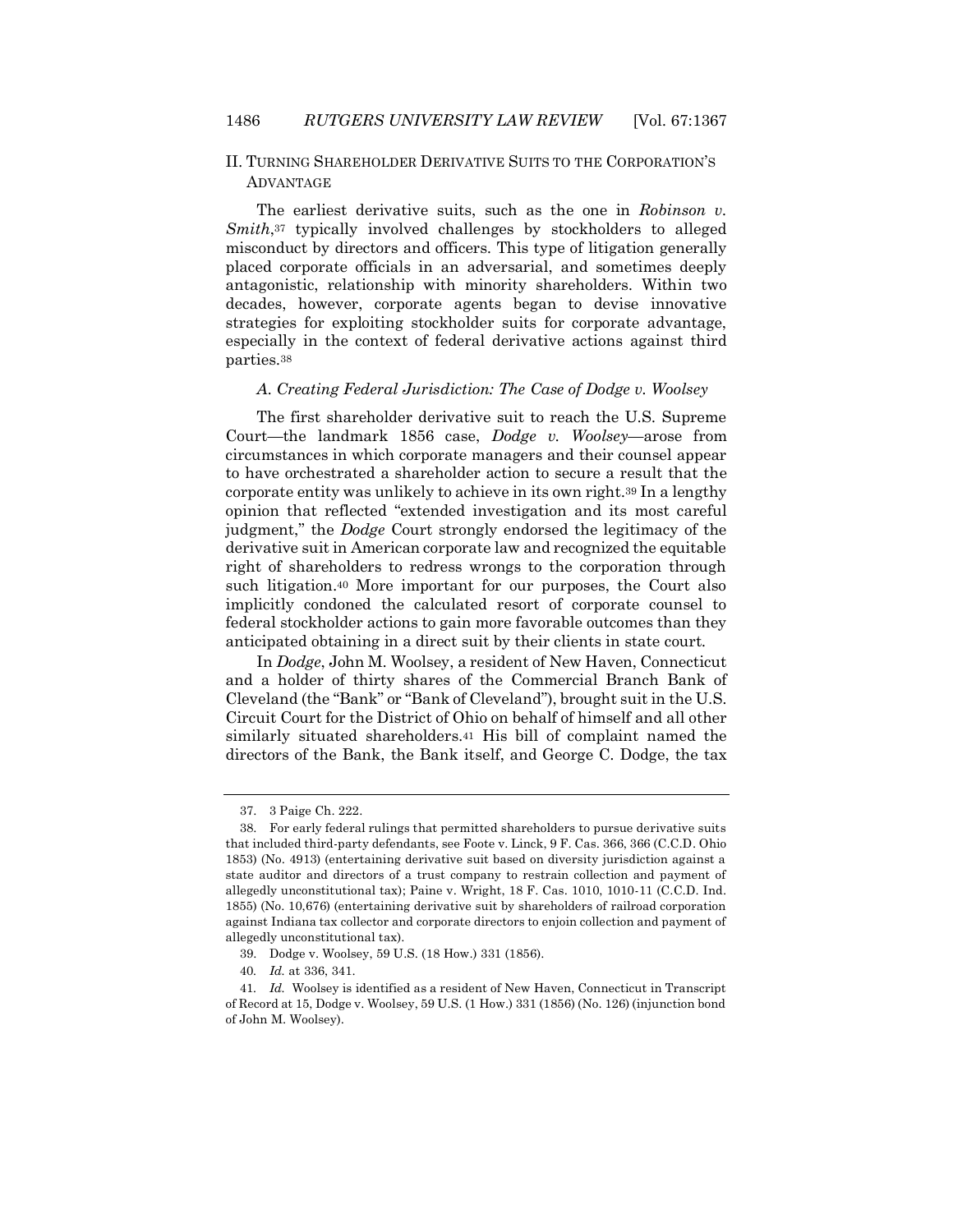collector for the State of Ohio, as defendants.42 Woolsey also alleged that he was a citizen of Connecticut and that all the defendants were citizens of Ohio, thereby satisfying the requirements for federal diversity jurisdiction.<sup>43</sup>

The sole substantive claim asserted by Woolsey was a challenge to the constitutionality of an Ohio statute, passed in accordance with an amended state constitution, that levied higher taxes on the Bank of Cleveland than the rate specified in the Bank's charter.<sup>44</sup> That charter, granted by the Ohio Assembly in 1845, provided that the Bank, in satisfaction of all taxes, should set aside and pay, on a semiannual basis, six percent of its net profits for that period to the state.<sup>45</sup> In 1851, however, Ohio adopted a new constitution requiring that the property of all corporations, including all banking corporations, be taxed in the same manner as the property of individuals.<sup>46</sup> One year later, in 1852, the Ohio legislature enacted a law imposing taxes in the manner prescribed in the amended constitution.<sup>47</sup> As a result of the 1852 law, the Bank of Cleveland was assessed \$7,526 more in taxes for 1852 and \$11,665 more in taxes for 1853 than it would have owed under its 1845 charter.<sup>48</sup> Allegedly "fearing the penalty imposed by the act for a refusal or neglect to make a return," the president and cashier of the Bank agreed to pay the additional tax for each year, though they did so under protest as to the constitutionality of the tax.<sup>49</sup>

As a stockholder of the Bank of Cleveland, Woolsey claimed to object to the tepid opposition of the directors of the Bank to the new tax law and their failure to protect the corporation's financial wellbeing though litigation.<sup>50</sup> Specifically, Woolsey averred that his attorney delivered a letter to the directors asking them "to take measures, by suit or otherwise, to assert the franchises of the bank against the collection of what he believes to be an unconstitutional tax."<sup>51</sup> The board refused Woolsey's application for resistance to the tax in the following resolution:

Resolved, that *we fully concur in the views expressed in said letter as to the illegality of the tax therein named*, and believe it to be in no way binding upon the bank; but, *in consideration of the many obstacles in the way of testing the law in the courts of the State*, we cannot consent to take the action which we are called upon to take,

<sup>42</sup>*. Dodge*, 59 U.S. at 336.

<sup>43</sup>*. Id.*

<sup>44</sup>*. Id.* at 338-39.

<sup>45</sup>*. Id.* at 336-37.

<sup>46</sup>*. Id.* at 337-38.

<sup>47</sup>*. Id.* at 338.

<sup>48</sup>*. Id.* at 338-39.

<sup>49</sup>*. Id.* at 338.

<sup>50</sup>*. Id.* at 339.

<sup>51</sup>*. Id.*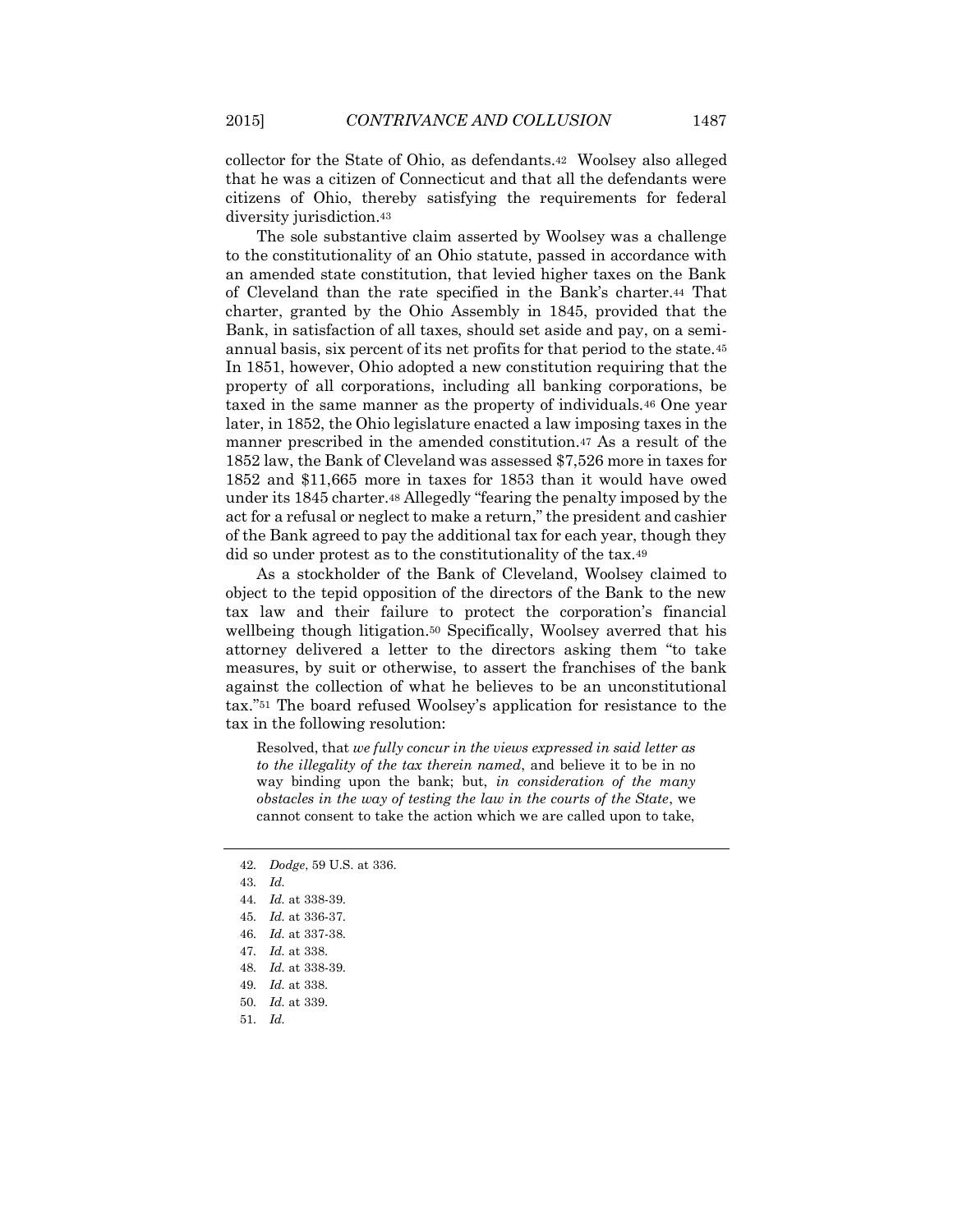but must leave the [shareholder] to pursue such measures as he may deem best in the premises.52

Woolsey's attorney then commenced a derivative suit in Ohio federal court seeking an injunction against further collection of the tax. Specifically, Woolsey's complaint asserted that the Ohio constitutional amendment of 1851 and Ohio law of 1852, which resulted in a higher tax for the Bank of Cleveland than the one specified in its charter, impaired an obligation of contract in violation of the Contracts Clause of the U.S. Constitution.<sup>53</sup> Woolsey also alleged that the challenged assessments, if continued, would decrease the value of his stock in the Bank, reduce his dividends, and even "compel a suspension and final cessation" of the Bank's business.<sup>54</sup>

None of the directors of the Bank bothered to answer Woolsey's complaint, even though it charged them with a breach of trust owed to the Bank and its stockholders by refusing his demand and failing to attack the legitimacy of the tax.<sup>55</sup> Only Dodge, the tax collector, filed an answer.<sup>56</sup> In essence, Dodge's response disputed Woolsey's standing to sue in equity on behalf of the Bank and denied the unconstitutionality of the Ohio tax.<sup>57</sup>

At the circuit court level, Woolsey's shareholder action produced a decisive victory for the Bank of Cleveland, as well as numerous other banking corporations in Ohio that faced higher taxes as a result of the 1852 law.<sup>58</sup> Recognizing Woolsey's ability to proceed derivatively, the lower court granted all the relief requested in his suit.<sup>59</sup> It pronounced Ohio's property tax unconstitutional to the extent it conflicted with rates guaranteed in earlier corporate charters and permanently enjoined enforcement of the tax.<sup>60</sup>

Dodge appealed the circuit court's ruling to the U.S. Supreme Court on three grounds.<sup>61</sup> First, he insisted that Woolsey, as a

<sup>52</sup>*. Id.* at 340 (emphasis added). One sign that Woolsey's suit was in fact coordinated by a coalition of Ohio banks was that a stockholder of another Ohio bank adversely affected by the 1852 law, also acting through his attorney, sent a demand to the directors of his bank that was virtually identical to the one Woolsey sent to the Bank of Cleveland. He received the same board resolution that Woolsey did in response. *Id.* The dissenters in *Dodge v. Woolsey* noted that a "confederacy of some fifty banking corporations" in Ohio faced higher taxes as a result of the 1852 law and were determined to contest its constitutionality. *Id.* at 370 (Campbell, J., dissenting).

<sup>53.</sup> The Contracts Clause provides that no state shall pass any "law impairing the obligation of contracts." U.S. CONST. art I., § 10, cl. 1.

<sup>54</sup>*. Dodge*, 59 U.S. at 339.

<sup>55</sup>*. Id.* at 339.

<sup>56</sup>*. Id.*

<sup>57</sup>*. Id.* at 339-40.

<sup>58</sup>*. Id.* at 340.

<sup>59</sup>*. Id.*

<sup>60</sup>*. Id.*

<sup>61</sup>*. Id.* at 340-41.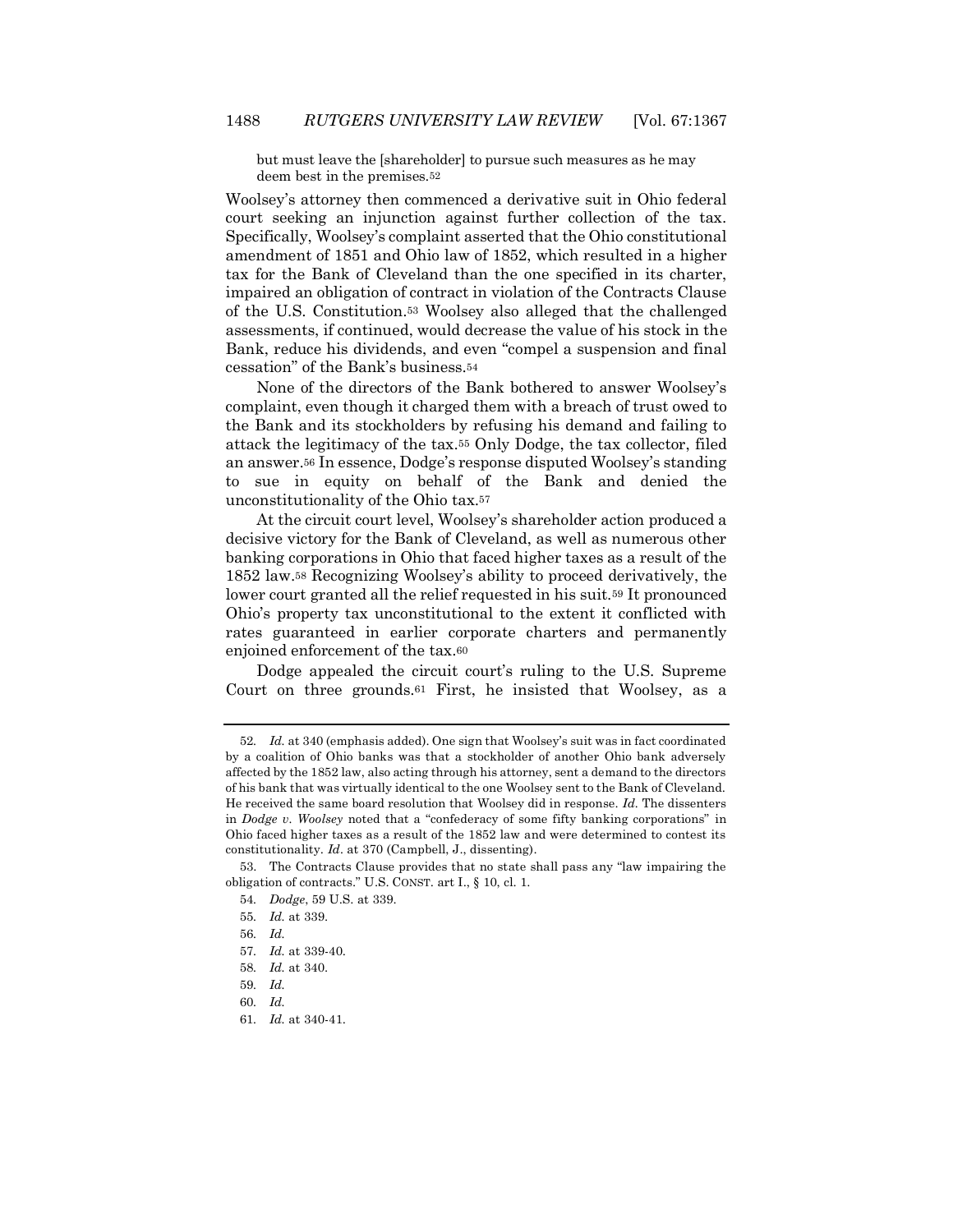shareholder, lacked standing to sue on behalf of the corporation.<sup>62</sup> Dodge maintained that the charter of the Bank provided "that its affairs shall be managed by a board of directors" rather than by stockholders and that the Bank's directors had already considered and declined Woolsey's demand that they resist the law.<sup>63</sup> This decision of the directors to comply with the tax law, even if erroneous or misguided, was exempt from stockholder challenge because directors were not answerable to stockholders for "an error of judgment merely."<sup>64</sup> Second, Dodge asserted that Woolsey failed to establish federal diversity jurisdiction because his suit came about through collusion with officials of the Bank of Cleveland, who deliberately recruited Woolsey, an out-of-state (*i.e.*, non-Ohio) shareholder, to sue.<sup>65</sup> Specifically, the filing of a federal diversity action in Woolsey's name amounted to a "contrivance" by the Bank "to create a jurisdiction, where none fairly exists, by substituting an individual stockholder in place of the Commercial Bank as complainant, and making the directors defendants."<sup>66</sup> This ruse was designed to avoid having the Bank file suit in state court, where it expected an unsympathetic reception for its attempt to invalidate Ohio's efforts to tax bank property at the same rate as personal property.<sup>67</sup> Finally, Dodge argued on the merits that he was acting in his official capacity in collecting a tax that had been properly assessed in conformity with the Ohio constitution of 1851.<sup>68</sup>

On the first issue, the Court, speaking through Justice Wayne, strongly affirmed the standing of a stockholder to sue in equity to protect a corporation from harm.<sup>69</sup> "It is now no longer doubted, either in England or the United States," Wayne declared, that courts could exercise equity jurisdiction over corporations, at the request of one or

<sup>62</sup>*. Id.* at 340. As John Coffee and Donald Schwartz have noted: "'Standing' in the context of derivative actions is not to be confused with its more traditional function in limiting an individual's right to challenge governmental action. As used in the context of derivative suits, the word ['standing'] has become a term of art, and denotes a requirement that minority shareholders must satisfy in order to sue despite the opposition of the board of directors." Coffee & Schwartz, *supra* note 4, at 262-63 n.8.

<sup>63</sup>*. Dodge*, 59 U.S. at 340.

<sup>64</sup>*. Id.*

<sup>65</sup>*. Id.* at 340-41. At the time *Dodge v. Woolsey* was decided, federal question jurisdiction had not yet been established. Congress expanded the jurisdiction of the federal courts to include federal questions in 1875, as part of a general increase in the power of the national government during the Reconstruction Era. Act of Mar. 3, 1875, ch. 137, § 1, 18 Stat. 470, 470 (codified as amended at 28 U.S.C. § 1331 (2015) [hereinafter 1875 Judiciary Act] (giving federal trial courts jurisdiction over "all suits . . . arising under the Constitution or laws of the United States").

<sup>66</sup>*. Dodge*, 59 U.S. at 340-41.

<sup>67</sup>*. Id.* at 337.

<sup>68</sup>*. Id.* at 341.

<sup>69</sup>*. Id.* at 344.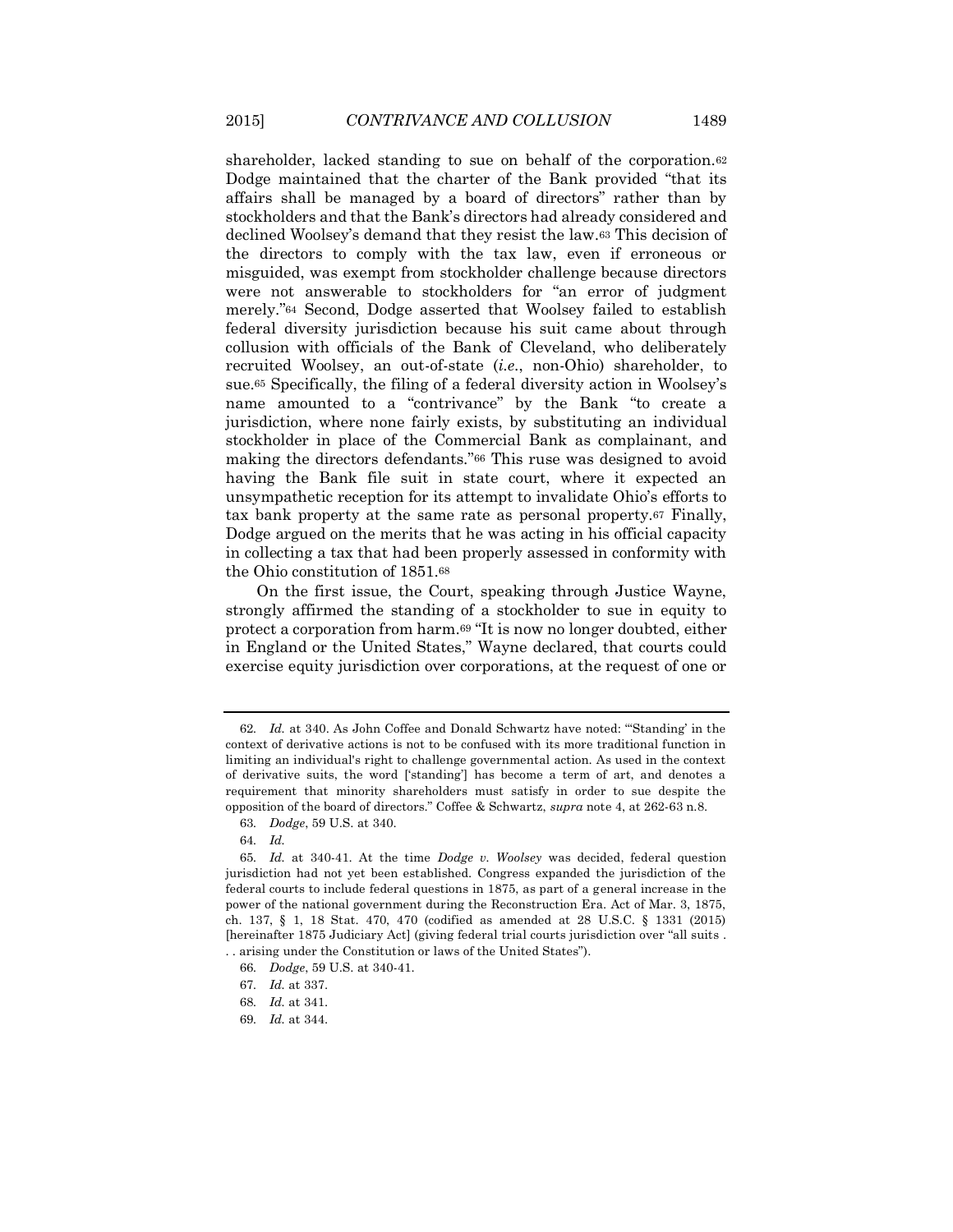more shareholders, to restrain managers of corporations from misconduct.<sup>70</sup> This equitable power extended to the circumstances of *Dodge v. Woolsey*, where Woolsey charged that the payment of an unconstitutional tax violated the Bank's charter and constituted an illegal allocation of profits.<sup>71</sup> As the Court explained, shareholders could sue to prevent corporate officers "from doing acts which would amount to a violation of charters, or to prevent any misapplication of their capitals or profits, which might result in lessening the dividends of stockholders, or the value of their shares."<sup>72</sup>

At the same time, Justice Wayne made clear, courts should only entertain derivative suits if a shareholder could show a "breach of trust" by the directors, such as facts demonstrating that the board acted beyond the scope of the company's charter.<sup>73</sup> Where "there is no breach of trust, but only error and misapprehension, or simple negligence on the part of the directors," a shareholder should not have standing to proceed on behalf of the corporation.<sup>74</sup> In this respect, the *Dodge* court laid the groundwork for what would later become the business judgment rule, a powerful shield for directors against derivative suits seeking to challenge negligent management of corporations.<sup>75</sup>

According to *Dodge*, Woolsey satisfied the "breach of trust" requirement by demonstrating that the allocation of profits to unconstitutional taxes and the failure to resist the tax law were *ultra vires* acts by the board of the Bank of Cleveland rather than an "error of judgment merely."<sup>76</sup> The Court began by noting that it was "illegal for a corporation to apply" its profits "to objects not contemplated by its charter."<sup>77</sup> It then classified the refusal of the Bank's directors to pursue a test case against the tax law as "a non-performance of a confessed official obligation, amounting to what the law considers a breach of trust, though it may not involve intentional moral delinquency."<sup>78</sup> In other words, the directors' "refusal was an [*ultra vires*] act outside of the obligation which the charter imposed upon them to protect what they conscientiously believed to be the franchises of the bank."<sup>79</sup> In situations of this kind, a shareholder was entitled to

<sup>70</sup>*. Id.* at 341-42.

<sup>71</sup>*. Id.* at 344-45.

<sup>72</sup>*. Id.* at 341.

<sup>73</sup>*. Id.* at 341-42.

<sup>74</sup>*. Id.* at 344 (quoting JOSEPH K. ANGELL & SAMUEL AMES, TREATISE ON THE LAW OF PRIVATE CORPORATIONS AGGREGATE § 393 (4th ed. 1852)).

<sup>75.</sup> RALPH C. FERRARA et al*.*, SHAREHOLDER DERIVATIVE LITIGATION: BESIEGING THE BOARD § 1.03[1] (2014).

<sup>76</sup>*. Dodge*, 59 U.S. at 344.

<sup>77</sup>*. Id.* at 342.

<sup>78</sup>*. Id.* at 345.

<sup>79</sup>*. Id.*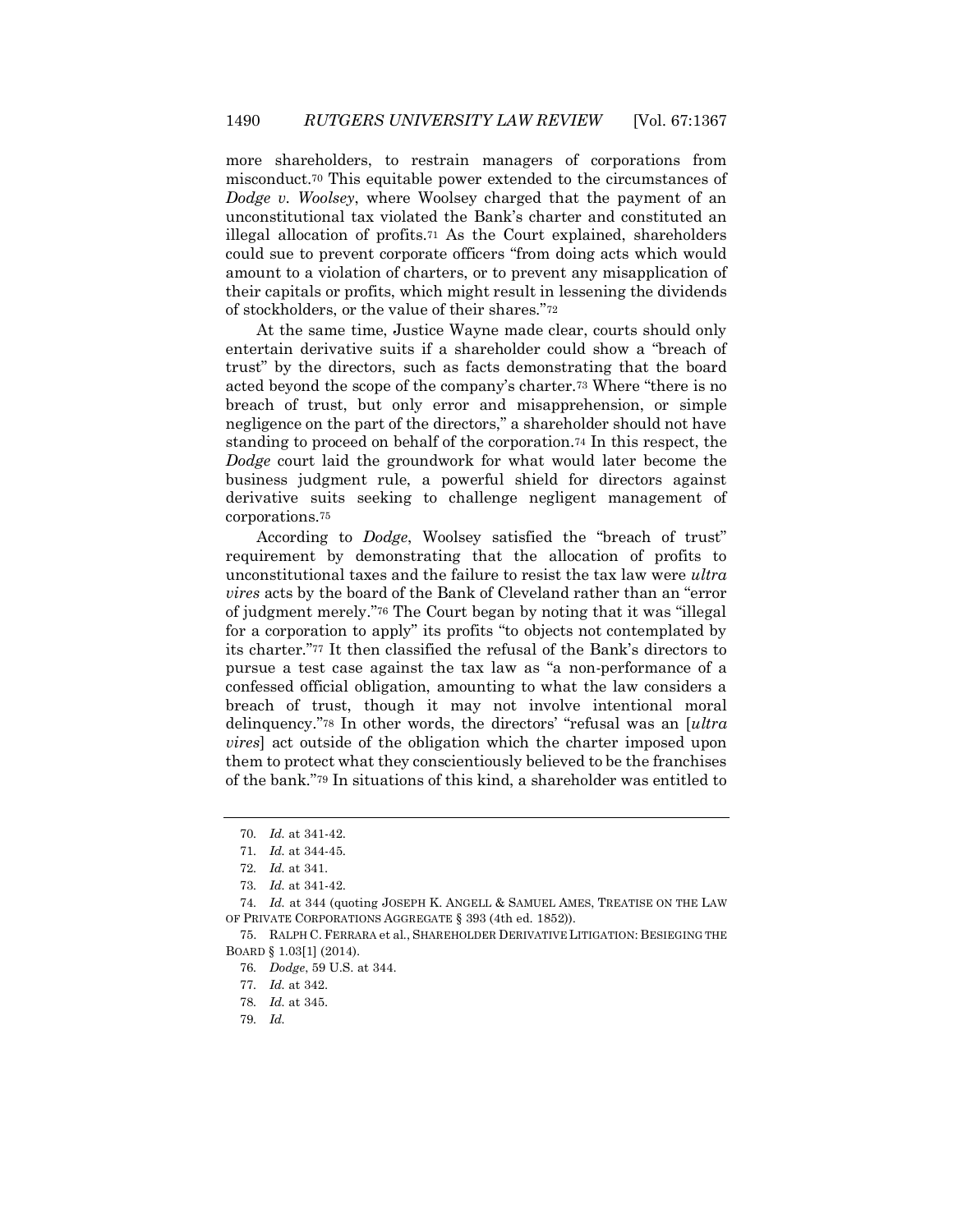sue for injunctive relief and to "maintain a bill in equity against the directors and compel the company to refund any of the profits thus improperly applied."<sup>80</sup>

The Court gave short shrift to Dodge's second point on appeal, which argued that diversity jurisdiction did not properly exist because the shareholder suit represented a procedural "contrivance" rather than an actual dispute between Woolsey and the board of the Bank.<sup>81</sup> It rejected this objection on the ostensibly unremarkable basis that Dodge made no effort to prove the existence of collusion between corporate management and Woolsey in the circuit court proceedings.<sup>82</sup> In actuality, however, the Court's acceptance of diversity jurisdiction in *Dodge* involved a somewhat more controversial move than its cursory dismissal of the imputation of collusion revealed.

At the outset, in order to determine whether diversity existed, the Court needed to identify what state it would recognize as Woolsey's residence. In a case decided a mere two years before, the Court announced that in suits involving corporations it would consider shareholders as citizens of the state of incorporation for the purpose of analyzing diversity, a standard that would have defeated diversity if applied in *Dodge*.<sup>83</sup> By accepting the state where Woolsey resided (Connecticut) rather than the state where the Bank was incorporated (Ohio) as the basis for Woolsey's citizenship, the Court seemed to go out of its way to hear the federal constitutional claim raised in *Dodge*. At the same time, it swept aside—without discussion—the conclusive presumption previously employed by the Taney Court in diversity cases that all shareholders resided in the state of incorporation, regardless of their actual domicile.<sup>84</sup>

Finally, the Court squarely rejected Dodge's third ground for appeal—that the tax he sought to collect was justified by the amended Ohio constitution of 1851, which allegedly superseded the Bank's 1845 charter. A "change of constitution," the Court proclaimed, "cannot release a State from contracts made under a constitution which permits them to be made."85 As the Court chided the defendant: "The moral obligations" created by a contract (here, the Bank's original

84. Woolhandler, *supra* note 83, at 91 (noting that, in *Dodge* and later federal derivative suits, the "Supreme Court permitted end runs around its own diversity decisions, which had presumed that shareholders resided in the state of incorporation.").

<sup>80</sup>*. Id.* at 342.

<sup>81</sup>*. Id.* at 340.

<sup>82</sup>*. Id.* at 346.

<sup>83.</sup> Marshall v. Baltimore & Oh. R.R., 57 U.S. (16 How.) 314 (1854) (applying a presumption that all shareholders resided in the chartering state when analyzing diversity in cases involving corporations). On this point, see Ann Woolhander, *The Common Law Origins of Constitutionally Compelled Remedies*, 107 YALE L. J. 77, 88-89, 91 (1997).

<sup>85</sup>*. Dodge*, 59 U.S. at 360.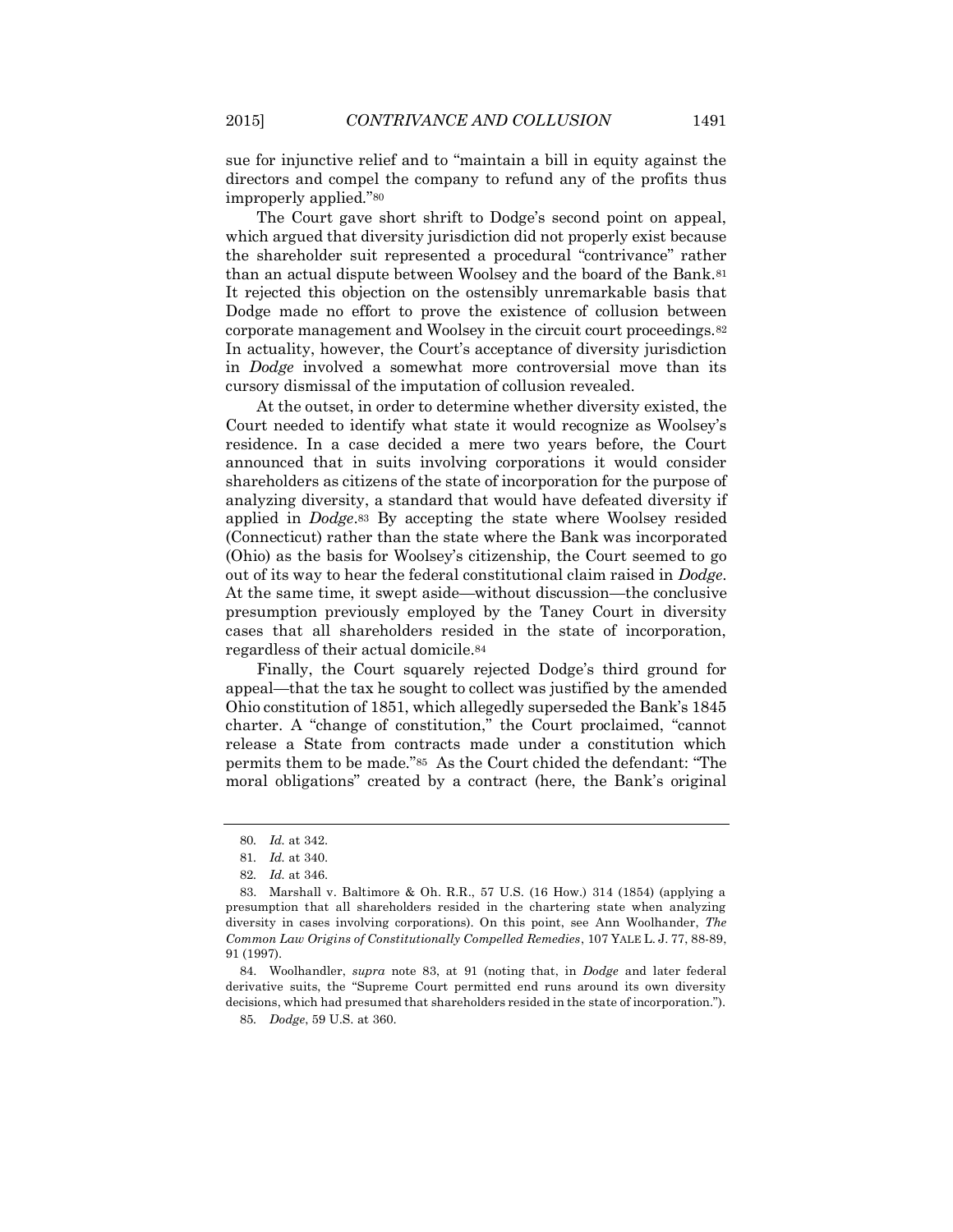charter) "never die."<sup>86</sup>

Justice John Archibald Campbell, joined by Justices Catron and Daniel, filed an impassioned, hard-hitting dissent that contested both the jurisdictional and constitutional reasoning of the majority.<sup>87</sup> Campbell had practiced law in Alabama before joining the Supreme Court in 1853 and enjoyed a "hard-earned reputation based on dedication, talent, and unswerving integrity."<sup>88</sup> When the Civil War broke out he resigned from the Court and later served as Confederate Assistant Secretary of War from 1862 to 1865.<sup>89</sup> At the close of the war he was imprisoned for nearly five months along with other highranking former Confederates.<sup>90</sup> Despite these obstacles, he quickly resumed a thriving law practice in Louisiana after his release.<sup>91</sup> In one of his most famous (though unsuccessful) representations, Campbell argued the *Slaughter-House Cases* before the Supreme Court, which resulted in the Court's first construction of the meaning of the newly enacted Fourteenth Amendment in 1873.<sup>92</sup>

In his *Dodge* dissent, Campbell opened with the second point raised on appeal, namely, the absence of federal diversity jurisdiction. He first zeroed in on the issue the majority had glossed over when it recognized Connecticut, rather than Ohio, as the state of citizenship of shareholder Woolsey for the purpose of establishing diversity. Campbell pointed out that the Court had recently adopted a presumption that the shareholders of a corporation and the corporation itself shared the same domicile, namely, the state of incorporation.<sup>93</sup> Based on that precedent, decided a mere two years earlier, Campbell argued that Woolsey failed to satisfy the test for diversity.<sup>94</sup> Specifically, in a case where a shareholder of an Ohio

90*. Id*. at 189.

<sup>86</sup>*. Id.*

<sup>87</sup>*. See id.* at 361-80 (Campbell, J., dissenting).

<sup>88.</sup> THE OXFORD COMPANION TO THE SUPREME COURT OF THE UNITED STATES 116 (Kermit L. Hall, ed., 1992). For biographical information on Campbell see *id.*; ROBERT SAUNDERS, JOHN ARCHIBALD CAMPBELL: SOUTHERN MODERATE, 1811-1889 (1997); James P. McPherson, *The Career of John Archibald Campbell: A Study of Politics and the Law*, 19 ALA. REV. 53 (1966).

<sup>89.</sup> SAUNDERS, *supra* note 88, at 154.

<sup>91.</sup> McPherson, *supra* note 88, at 60.

<sup>92</sup>*. In re* Slaughter-House Cases, 83 U.S. (16 Wall.) 36 (1873). In that proceeding, Campbell represented a collection of New Orleans butchers challenging a grant of monopoly privileges to a slaughterhouse corporation by the Louisiana legislature. *Id*. On behalf of the butchers' association, Campbell argued, *inter alia*, that the statecreated monopoly deprived individual butchers of their right to pursue a livelihood in violation of the Privileges and Immunities Clause of the Fourteenth Amendment. *See id.* at 55.

<sup>93</sup>*. Dodge*, 59 U.S. at 364-65 (Campbell, J., dissenting) (citing Marshall v. Baltimore & Oh. R.R. Co.*,* 57 U.S. 314 (1854)).

<sup>94</sup>*. Id.* at 365.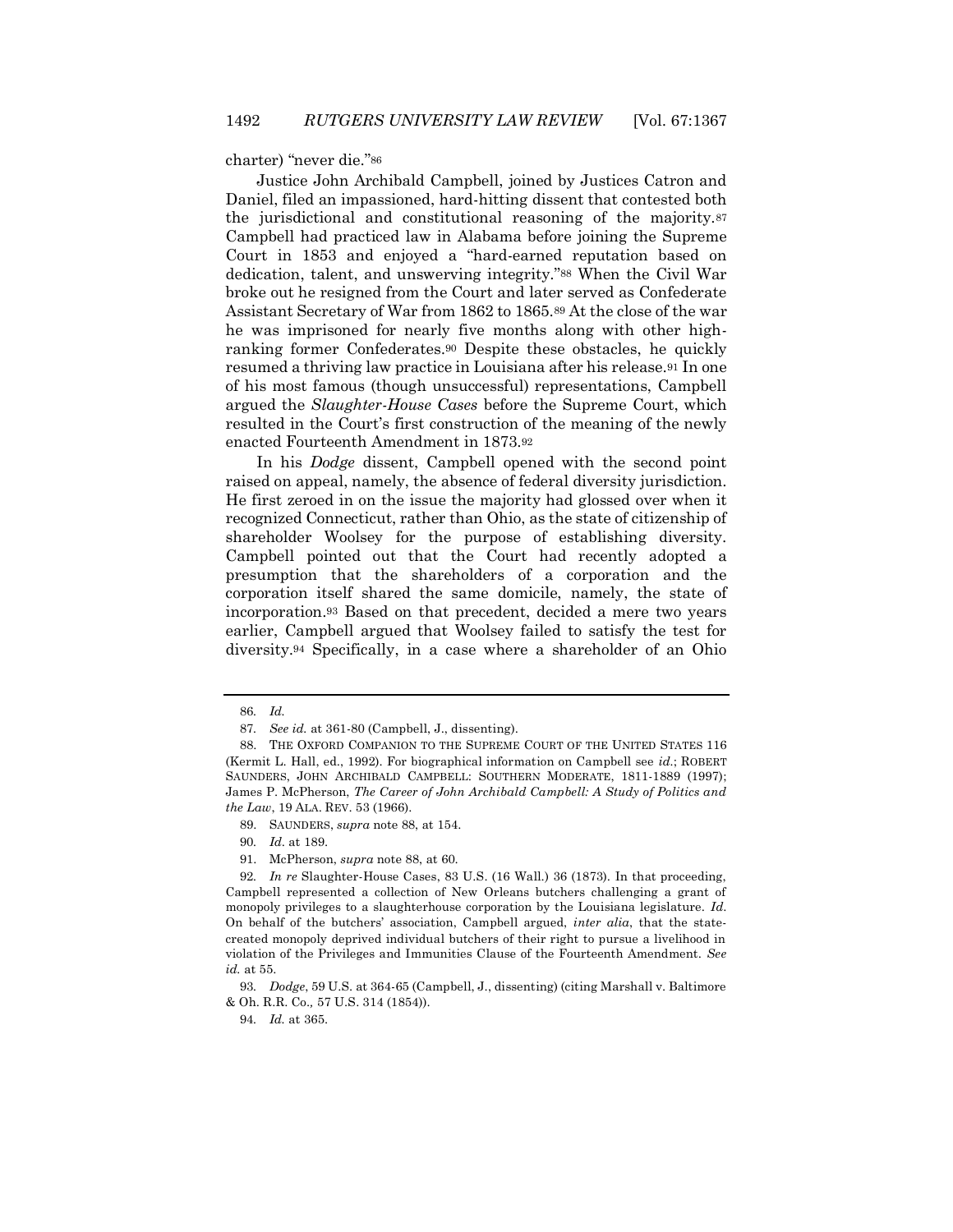corporation sued that corporation (along with corporate directors and a state officer who resided in Ohio), all the parties either actually or presumptively qualified as citizens of the same state.<sup>95</sup>

Wary of extending national power and eager to protect state sovereignty, Campbell predicted that the majority's ruling would incite and gratify a "most morbid appetite for jurisdiction" in the federal courts.<sup>96</sup> In particular, he warned that allowing a shareholder residing outside the chartering state to pursue a federal diversity action against a corporation and its directors "upon the real or affected indifference" of the board would introduce a dangerous device for "bringing into the courts of the United States all questions in which these artificial beings are concerned."<sup>97</sup>

Campbell then attacked Woolsey's standing to pursue a derivative suit. He insisted that Woolsey had failed to demonstrate a breach of trust by the Bank's directors, a prerequisite for a stockholder to proceed derivatively on behalf of the corporation.<sup>98</sup> The decision of the Bank's directors not to apply for an injunction against the collection of the allegedly unconstitutional tax in state court (the only jurisdiction available to the Bank as a litigant), Campbell argued, amounted to "merely a question of discretion in the performance of an official duty" rather than a breach of trust.<sup>99</sup> As he pointed out, there was no evidence that the directors could not be relied on to decide whether to commence litigation. They collectively owned only ten percent of the Bank's shares and consequently did not control the corporation through their stock ownership.<sup>100</sup> Moreover, there was "no charge of fraud, collusion, neglect of duty, or of indifference by the directors" in the management of the Bank's affairs, save their failure to apply for an injunction against the collection of the new tax.<sup>101</sup>

In addition, the dissent insisted that the alleged refusal of the defendant directors and the Bank itself to resist the tax was illusory and contrived.102 Far from taking an adversarial position with respect to Woolsey's claims, management of the Bank had collaborated with Woolsey for the purpose of fabricating federal jurisdiction. According to Campbell, the alleged breach of duty by the board was in reality a transparent attempt to gain a more sympathetic hearing for the Bank's constitutional attacks on Ohio's efforts to raise taxes on the

<sup>95</sup>*. Id.* The Supreme Court had already decided that a corporation could be treated as a citizen of the state of incorporation for the purpose of the diversity test. Louisville, C. & C.R.R. v. Letson, 43 U.S. (2 How.) 497 (1844).

<sup>96</sup>*. Dodge*, 59 U.S. at 365 (Campbell, J., dissenting).

<sup>97</sup>*. Id.*

<sup>98</sup>*. Id.* at 365-69.

<sup>99</sup>*. Id.* at 366.

<sup>100</sup>*. Id.* at 367.

<sup>101</sup>*. Id.*

<sup>102</sup>*. Id*. at 369.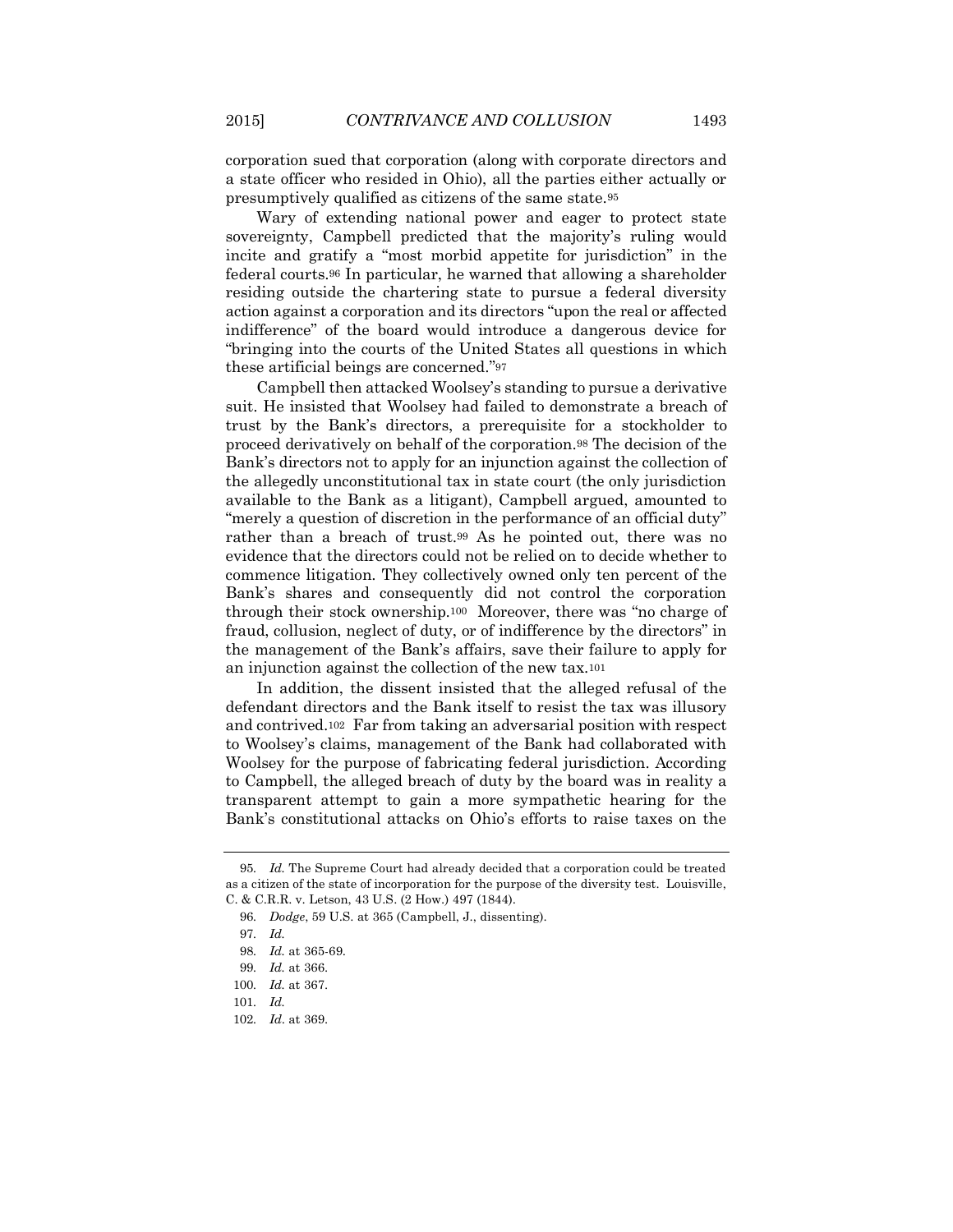state's banking industry:

This suit is evidently maintained with [the directors'] consent; there has been no appearance either by the directors or the corporation, but they abide the case of the stockholder. The decree is for the benefit of the corporation. The question then is, can a corporation belonging to a State, and whose officers are citizens, upon some hope or assurance that the opinions of the courts of the United States are more favorable to their pretensions, by any combination, contrivance, or agreement with a non-resident shareholder, devolve upon him the right to seek for the redress of corporate grievances, which are the subjects of equitable cognizance in the courts of the United States, by a suit in his own name.103

Campbell urged the Court to refuse to legitimize the corporation's tactic of circumventing state tribunals by employing an out-of-state shareholder to create the appearance of diversity jurisdiction.<sup>104</sup>

Only after this extensive discussion of the folly of permitting the shareholder in *Dodge* to proceed derivatively in federal court did the dissent address the merits of Woolsey's suit. In a sweeping opinion, Campbell vigorously attacked the growing power of business corporations in mid-nineteenth-century America and aggressively defended the use of state police power to restrain them.<sup>105</sup> As he framed the plaintiff's claim, it required the Court to decide what effect to give a state constitutional amendment "to adopt equality as the rule of assessment of taxes upon corporate property."<sup>106</sup> In his view, "[c]ertainly no greater question—none involving a more elemental or important principle—has ever been submitted to a judicial tribunal."<sup>107</sup> According to a "confederacy of some fifty banking corporations, having one fortieth of the property of the State" that had evidently masterminded the constitutional challenge, the people and government of Ohio were utterly without power to change any provisions of the charters of Ohio banks, "particularly that determining the amount of their contribution to the public revenue."<sup>108</sup> Campbell declared that business corporations posed an ongoing threat to public welfare because of their continual quest for power and desire to shield themselves from responsibility to the public.<sup>109</sup> He referred to the disturbing possibility that the Contracts Clause would permit a "careless or a corrupt" legislature to grant a corporation a perpetual

<sup>103</sup>*. Id.*

<sup>104.</sup> *Id.* ("In my opinion, there should be but one answer to the question.").

<sup>105</sup>*. See id.* at 369-80. On the exercise of state police power in nineteenth-century America, see generally WILLIAM J. NOVAK, THE PEOPLE'S WELFARE: LAW AND REGULATION IN NINETEENTH-CENTURY AMERICA (1996).

<sup>106</sup>*. Dodge*, 59 U.S. at 369 (Campbell, J., dissenting).

<sup>107</sup>*. Id.* at 369-70.

<sup>108</sup>*. Id.* at 370.

<sup>109</sup>*. Id.* at 375.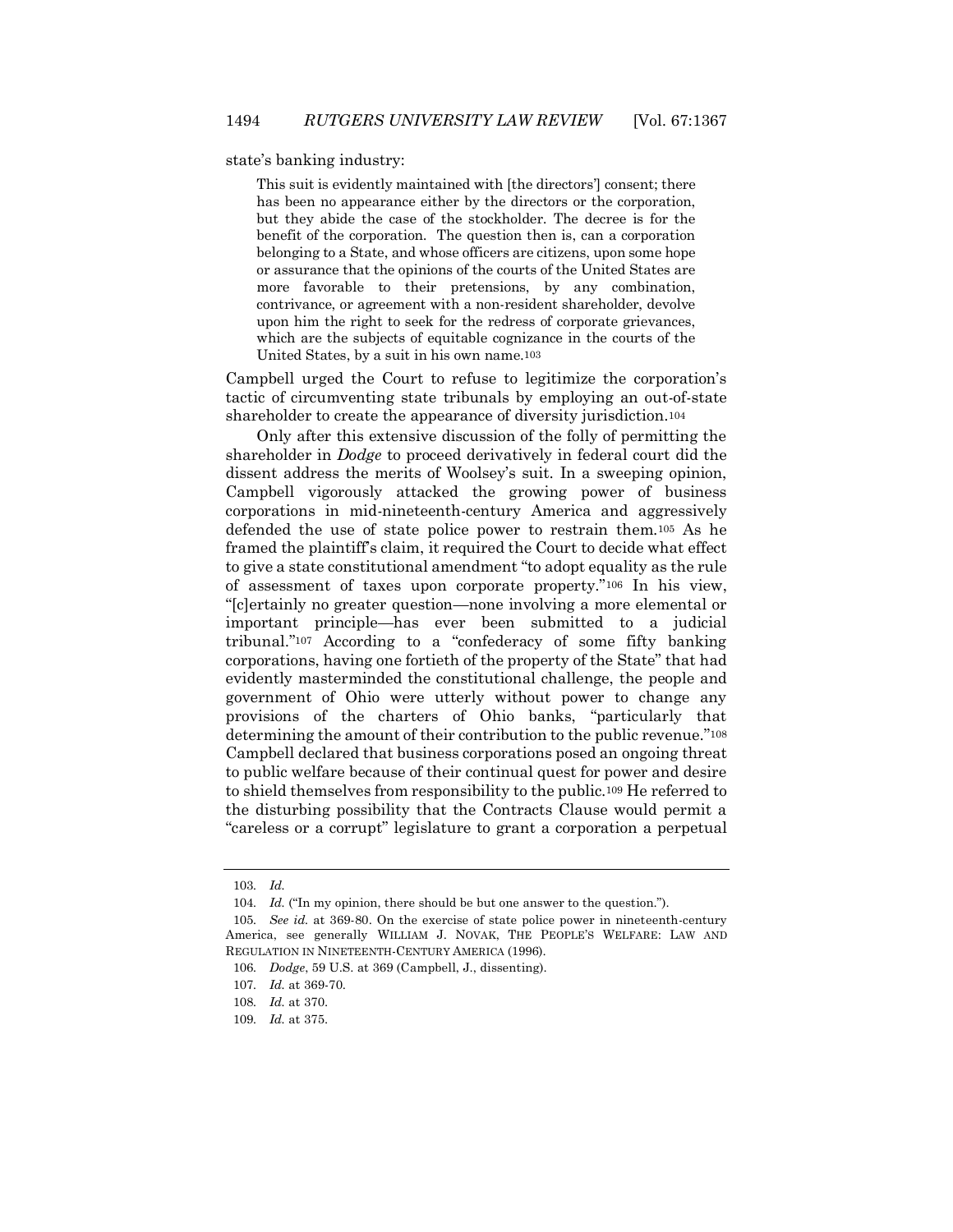exemption from taxation:

A concession of the kind contained in this act, by a careless or a corrupt legislature, for a term or in perpetuity, would impair in many States their resources to an alarming extent . . . . And were this to happen, should it be that a State of this Union had become the victim of vicious legislation, its property alienated, its powers of taxation renounced in favor of chartered associations, and the resources of the body politic cut off, what remedy has the people against the misgovernment?110

Campbell further asserted that "[a] material distinction has always been acknowledged to exist" between the powers that governments could properly exercise over the rights of individuals and the powers they could exercise over the rights of corporations.<sup>111</sup> He attributed this distinction to the state's authority to bring corporate entities to life:

Individuals are not the creatures of the State, but constitute it. They come into society with rights, which cannot be invaded without injustice. But corporations derive their existence from the society, [and] are the offspring of transitory conditions of the State . . . .112

Unfortunately, corporations often returned this gift from the state by displaying "durable dispositions for evil," "a love of power," and a "preference for corporate interests to moral or political principles or public duties."<sup>113</sup> As a result, Campbell concluded, all "civilized States" had taken steps "to limit their privileges" or even "to suppress their existence" altogether.<sup>114</sup>

Campbell's emotional plea to buttress the authority of states to restrain corporate power failed to sway the Court's majority. Buoyed by their decisive victory in *Dodge*, corporations became even more aggressive in their use of shareholder derivative actions to challenge third-party conduct, especially by governmental entities, in the coming decades.<sup>115</sup>

### *B. The Aftermath of Dodge and the Development of the Federal Demand Standard*

When the highest court next considered the validity of a derivative suit thirteen years after *Dodge*, it began to signal some ambivalence about the use of shareholder litigation to secure a federal forum for disputes between a corporation and third parties.<sup>116</sup> In *Memphis City* 

<sup>110</sup>*. Id.* at 370-71.

<sup>111</sup>*. Id.* at 375.

<sup>112</sup>*. Id.*

<sup>113</sup>*. Id.*

<sup>114</sup>*. Id.*

<sup>115</sup>*. See infra* notes 143-262 and accompanying text.

<sup>116.</sup> Memphis City v. Dean, 75 U.S. 64 (1869).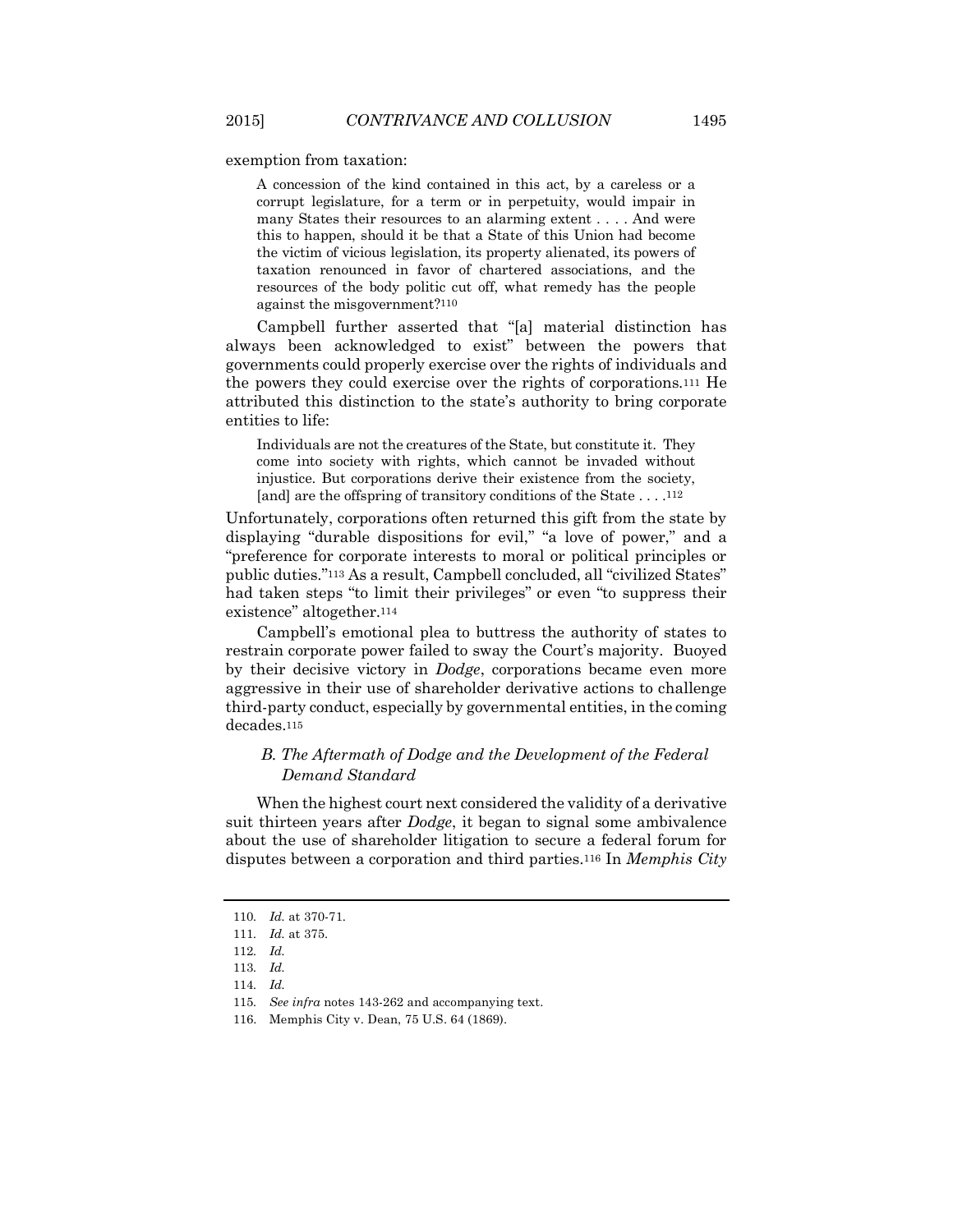*v. Dean* (1869), the Court took a step toward curbing such suits by highlighting a requirement that stockholders make a sincere demand on a board of directors and receive a clear refusal of that demand prior to bringing a federal derivative action.<sup>117</sup>

The plaintiff-shareholder in *Memphis City*, Thompson Dean, filed a derivative suit in federal court challenging the alleged refusal of the board of directors of Memphis Gaslight Company ("Memphis Gaslight") to protect rights contained in an 1852 contract between the company and the city of Memphis. According to Dean, the 1852 contract granted Memphis Gaslight an exclusive right to supply gas to the city for public use and to residents for private use for twenty years.<sup>118</sup> He claimed that the city breached its agreement with Memphis Gaslight by proposing a voter referendum as to whether the municipality should invest in the stock of a competing gas business, Memphis Gayoso (Gayoso), which the state had incorporated in 1866.119 Aside from Memphis Gaslight as the nominal corporate defendant, the only other defendants named in the action—the city of Memphis and Gayoso—were third parties, entirely unaffiliated with Memphis Gaslight.<sup>120</sup> Alleging breach of contract, the derivative suit sought an injunction restraining city officials from holding the proposed referendum or subscribing to the stock of Gayoso and barring Gayoso from laying down pipes in Memphis or selling gas to the city's inhabitants.<sup>121</sup>

In their defense, the city of Memphis and Gayoso asserted that Dean lacked standing to sue as a stockholder because he failed to show that the board of Memphis Gaslight had refused his request to take legal action.<sup>122</sup> On the contrary, the record showed that Memphis Gaslight, in reliance on an alleged grant of monopoly rights contained in its 1849 charter from the state of Tennessee, had already commenced a proceeding against Gayoso in state court seeking to enjoin that company from doing business in Memphis.<sup>123</sup> At a preliminary hearing in the state action, however, the Tennessee

118*. Memphis City*, 75 U.S. at 65-67.

<sup>117</sup>*. See id.* at 73. Though an 1882 case, *Hawes v. Oakland*, 104 U.S. 450 (1882), is often cited as the origin of the demand requirement in federal courts, the Supreme Court first articulated the demand prerequisite in *Memphis City* in 1869. As noted above, however, nineteenth-century courts generally excused shareholders from making a demand on the board where the complaint showed that the corporation was under the control of the alleged wrongdoers. *See supra* note 9 and accompanying text.

<sup>119</sup>*. Id.* at 66-67.

<sup>120.</sup> For identities of parties, see Brief for Appellant at 1, City of Memphis v. Dean, 75 U.S. 64 (1869) (No. 155) (listing plaintiff as Thompson Dean and defendants as the Board of mayor and aldermen of the City of Memphis, the Memphis Gayoso Gas Light Company, and the Memphis Gas Light [stet] Company).

<sup>121</sup>*. Memphis City*, 75 U.S. at 67-68.

<sup>122</sup>*. Id.* at 69-70. Memphis Gaslight did not file an answer. *See id.* at 69.

<sup>123</sup>*. Id.* at 66-67, 69-70.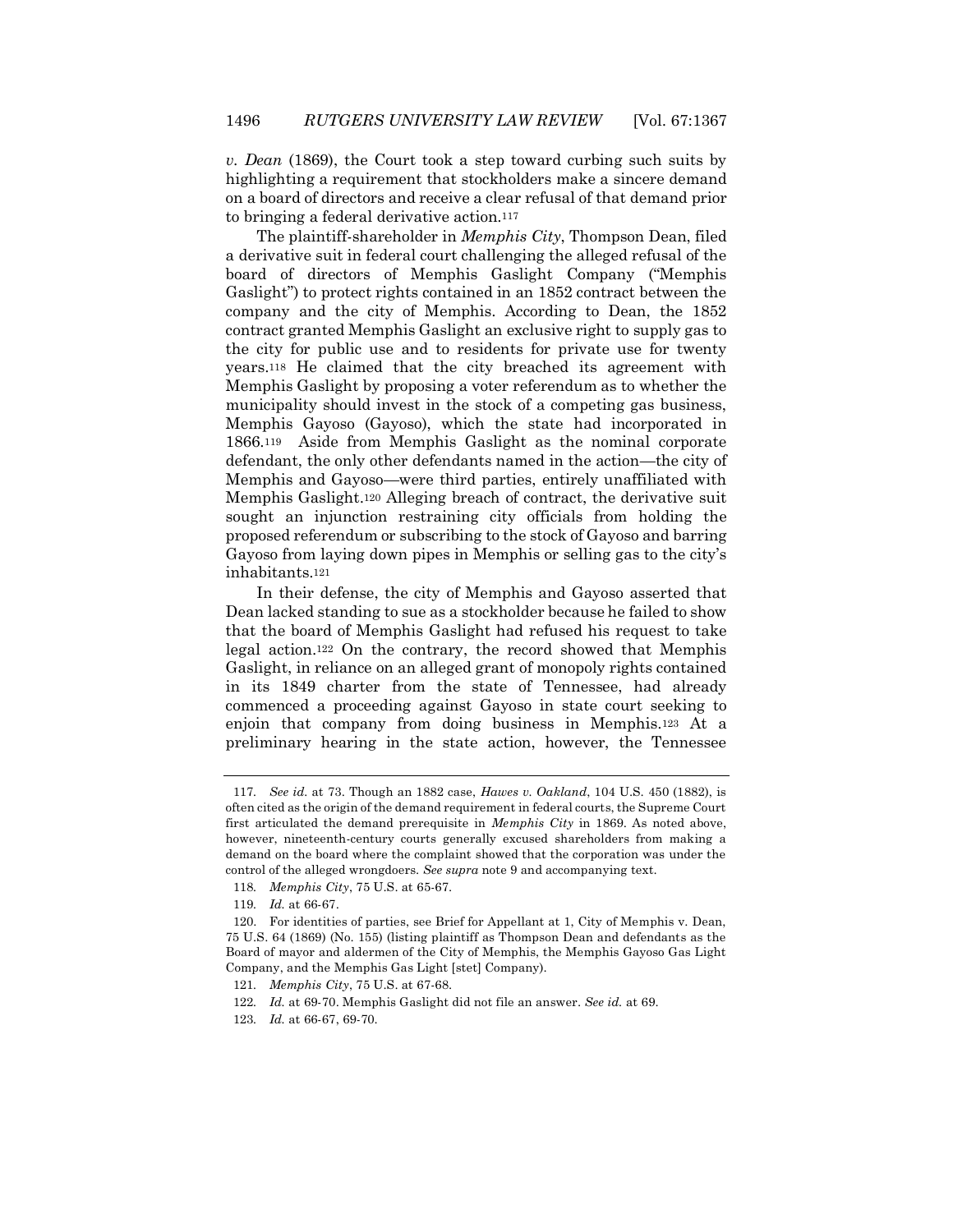chancery court rejected Memphis Gaslight's claim to an exclusive privilege to supply gas.<sup>124</sup>

In support of Dean's standing to proceed derivatively, his lawyers insisted that the federal suit presented a new and distinct grievance from the state action because it introduced the city of Memphis as an additional defendant.<sup>125</sup> They also contended that the Memphis Gaslight directors had refused Dean's request to name the municipality as a defendant in the pending state court action.<sup>126</sup> Attorneys for Gayoso and the city unsuccessfully countered that the derivative suit represented an obvious effort to end run the state court's preliminary ruling denying Memphis City's claim to exclusive rights: "[I]t is evident that [Dean] went into the Federal court, in order to evade the jurisdiction of the local one; to appeal, in fact, from the decision of the State chancellor, who had refused to recognize the monopoly claimed by the old company."<sup>127</sup>

When the city of Memphis and Gayoso appealed the grant of an injunction in Dean's federal derivative action, the U.S. Supreme Court took the occasion to reiterate its support for the general principles of *Dodge v. Woolsey* and the legitimacy of the derivative suit in American law. In the Court's unanimous view, *Dodge* "authorize[d] the stockholder of a company to institute a suit in equity in his own name against a wrong-doer, whose acts operate to the prejudice of the interests of the stockholders, such as diminishing their dividends and lessening the value of their stock."<sup>128</sup>

However, the *Memphis City* decision also spelled out two prerequisites for recognizing the authority of shareholders to pursue such actions. First, the stockholder had to demonstrate a prior demand on the board and denial of that demand. In the Court's words, the stockholder had to show that an "application has first been made to the directors of the company to institute the suit in its own name, and they have refused."<sup>129</sup> As the Court explained, shareholder demand on the board and subsequent refusal of that demand were necessary to confer standing on the stockholder to sue in place of the corporate entity:

This refusal of the board of directors is essential in order to give to the stockholder any standing in court, as the charter confers upon the directors representing the body of stockholders, the general

<sup>124</sup>*. Id.* at 67.

<sup>125</sup>*. Id.* at 68, 70-71, 74.

<sup>126</sup>*. Id* at 74*.*

<sup>127</sup>*. Id.* at 70. Lawyers for Gayoso and the city of Memphis also pointed out that Dean used the same attorneys to prosecute his federal derivative suit as Memphis Gaslight used to prosecute its claim in state court. Transcript of Record at 18, City of Memphis v. Dean, 75 U.S. 64 (1869) (No. 306).

<sup>128</sup>*. Memphis City*, 75 U.S. at 73.

<sup>129</sup>*. Id.*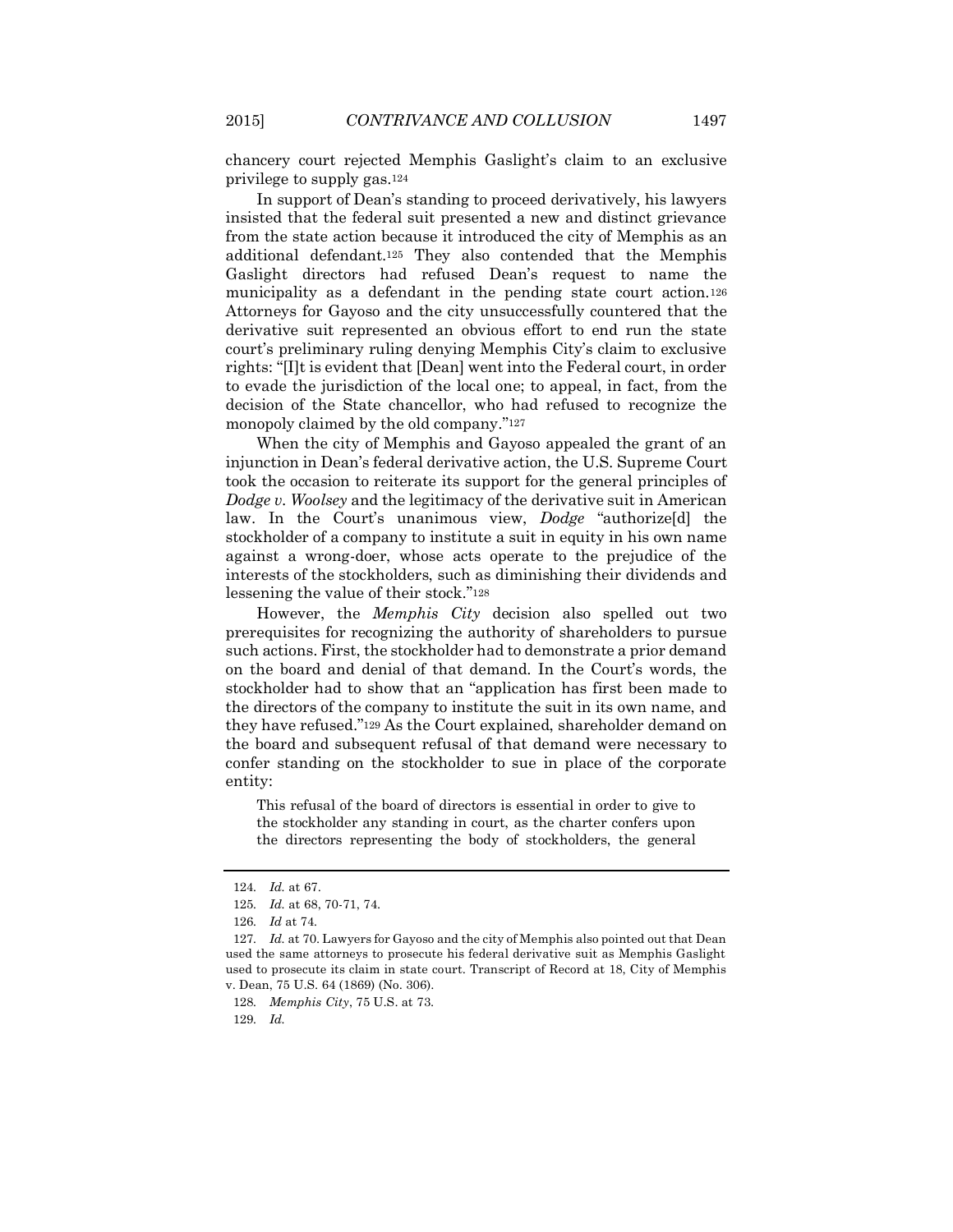#### management of the business of the company.130

Second, the stockholder had to show that the board's rejection of demand was wrongful. As the Court made plain, to "authorize a stockholder to institute the suit in his own behalf," the derivative complaint had to show "a clear default . . . involving a breach of duty" by directors in denying the demand.<sup>131</sup>

Relying in part on the new federal demand standard, the Supreme Court overturned the circuit court's issuance of a permanent injunction against the third-party defendants in *Memphis City* and directed dismissal of Dean's derivative action.<sup>132</sup> Among other things, the Court concluded that the derivative suit was improper because the Memphis City board, far from rejecting Dean's demand, had approved the filing of a prior case against Gayoso, still pending in state court, to protect its allegedly exclusive rights to supply gas in Memphis.<sup>133</sup>

Despite the pushback from the Court in *Memphis City*, corporations continued to mobilize derivative suits to obtain federal hearings for disputes involving third parties throughout the 1870s. On some occasions, corporations turned to derivative actions to pursue cases against rival businesses. In *Morgan v. Railroad Co.*, for instance, a New York shareholder of the Pontchartrain Railroad, a Louisiana corporation, commenced a derivative suit against the New Orleans, Mobile and Chattanooga Railroad in the federal circuit court for the district of Louisiana.<sup>134</sup> Former Supreme Court Justice John Archibald Campbell, who served as counsel for the New Orleans line, must have taken satisfaction from the court's finding that the shareholder action represented an improper effort to avoid the state court system.<sup>135</sup> As the circuit court observed: "The only apparent reason for the suit being brought in the name of the complainant is that he is a citizen of New York, and can maintain a suit against the defendants in the federal court; whereas the Pontchartrain Railroad Company, being a corporation of Louisiana, would be obliged to sue in the state court."<sup>136</sup>

On other occasions, corporate counsel resorted to derivative actions to bypass state courts in cases involving politically sensitive challenges to state or local regulation and taxation of corporations. In *Davenport v. Dows*, for instance, a railroad chartered in Iowa,

<sup>130</sup>*. Id.*

<sup>131</sup>*. Id.* 

<sup>132</sup>*. Id.* at 73-76.

<sup>133</sup>*. Id.* at 76. In addition, the Court ordered dismissal of Dean's breach of contract claim against the city on the ground that, even if Memphis voters did authorize the city to subscribe to the stock of another gas company, such an investment would not violate the terms of the 1852 contract between the city and Memphis Gaslight. *Id.* at 66, 75-76. 134. 1 Woods, 15, 17 F. Cas. 759 (U.S. C.C. D. La. 1870).

<sup>135.</sup> *Id*. at 759-60.

<sup>136</sup>*. Id*.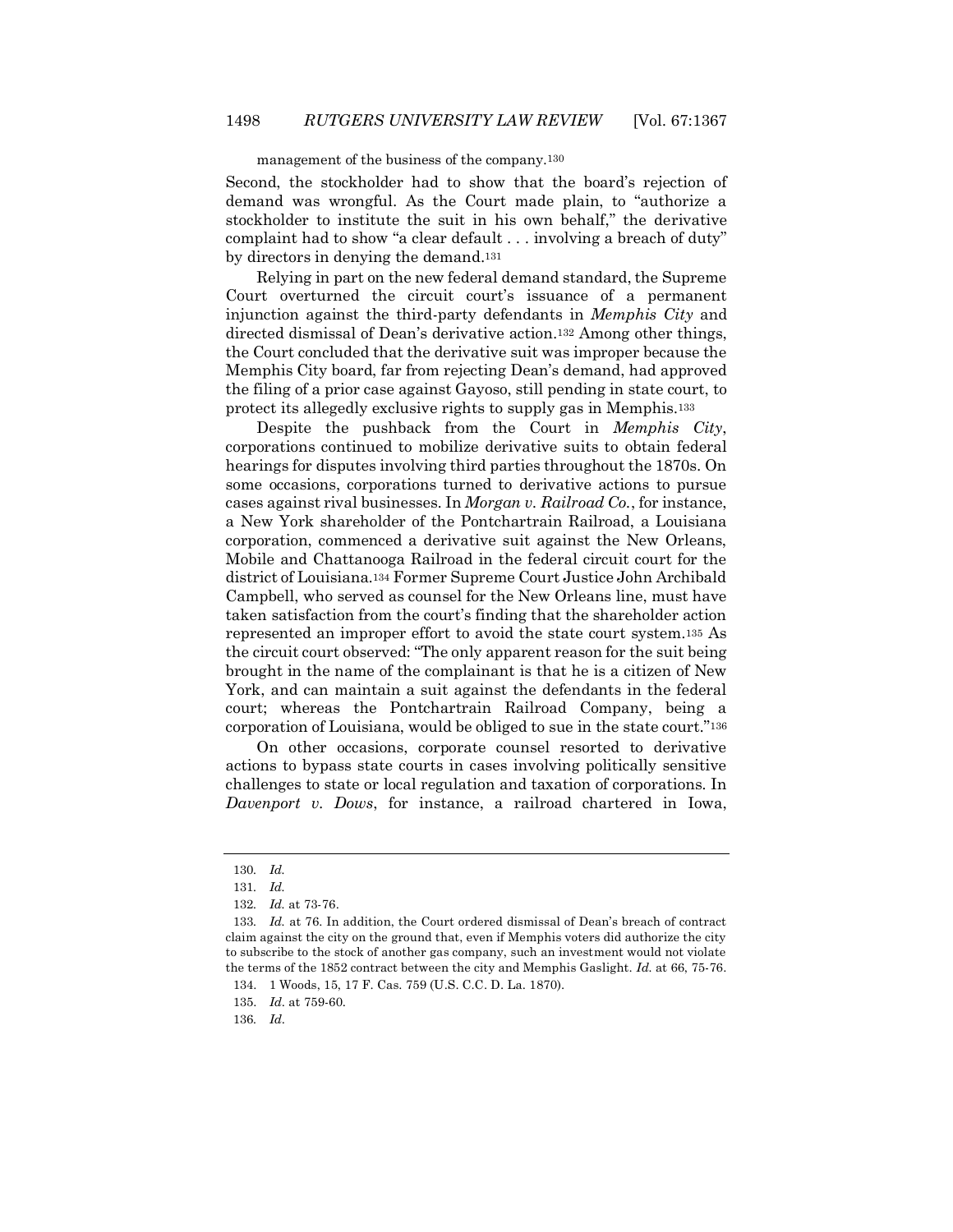following the roadmap provided by *Dodge v. Woolsey*,<sup>137</sup> deployed a derivative suit by a non-resident shareholder to contest the legality of an Iowa tax on the railroad in federal court.<sup>138</sup>

The railway in question, the Chicago, Rock Island, and Pacific Railroad Company ("Rock Island"), was chartered under the laws of Iowa.<sup>139</sup> David Dows, a citizen of New York and an owner of 500 shares of Rock Island, filed a suit in federal court in Iowa "in behalf of himself and all other non-resident citizens of Iowa, who were stockholders" in Rock Island against the city of Davenport, Iowa, and a city official.<sup>140</sup> Given that Rock Island was chartered under Iowa law, the corporation could not have satisfied the diversity requirement for federal jurisdiction in a suit against a municipality in Iowa.

Finding a New York stockholder conveniently enabled the railroad to pursue a test case in federal court that otherwise would have been precluded for lack of jurisdiction. The lawyer for the city of Davenport characterized Dows' shareholder action in this way: "This suit is an ingenious attempt to withdraw from the state courts the interpretation of state statutes, affecting state corporations, by the device of making a non-resident stockholder plaintiff on the record."<sup>141</sup> The city's assertion of collusion between corporate management and the New York shareholder was supported by the fact that Dows' counsel in the derivative action was Thomas F. Witherow, an Illinois attorney who frequently represented Rock Island in litigation and later became general counsel for the line.<sup>142</sup>

#### *C. Contrivance and Collusion: The Gilded Age and Beyond*

By the early 1880s, the corporate practice of manufacturing derivative litigation to gain access to federal courts had grown so

<sup>137.</sup> Dodge v. Woolsey, 59 U.S. 331 (1855).

<sup>138.</sup> Davenport v. Dows, 85 U.S. 626, 626-27 (1873).

<sup>139.</sup> Abstract and Argument for Appellants at 3, Davenport v. Dows, 85 U.S. 626 (1873) (No. 190).

<sup>140.</sup> *Davenport*, 85 U.S. at 626.

<sup>141.</sup> Abstract and Argument for Appellants at 24, Davenport v. Dows, 85 U.S. 626 (1873) (No. 190).

<sup>142.</sup> For Witherow's representation of the Chicago, Rock Island, and Pacific line, see, e.g., Chi., Rock Island & Pac. R.R. Co. v. Bell, 70 Ill. 102 (Ill. 1873) (identifying Witherow as counsel for the Chicago, Rock Island and Pacific Railroad); Chi., Rock Island & Pac. R.R. Co. v. McKittrick, 78 Ill. 619 (Ill. 1875) (same); Chi., Rock Island & Pac. R.R. Co. v. Payzant, 87 Ill. 125 (Ill. 1877) (same); RICHARD C. CORTNER, THE IRON HORSE AND THE CONSTITUTION: RAILROADS AND THE TRANSFORMATION OF THE FOURTEENTH AMENDMENT 68 (1993) (describing Thomas F. Witherow as "general counsel of the Chicago, Rock Island & Pacific road" in 1889). While Witherow's strategic resort to a federal derivative suit succeeded at the circuit court level, the U.S. Supreme Court overturned the lower court's injunction against collection of the disputed tax on the technical ground that the derivative suit failed to name the Chicago, Rock Island, and Pacific Railroad as a nominal defendant. *Davenport,* 85 U.S. at 626-28.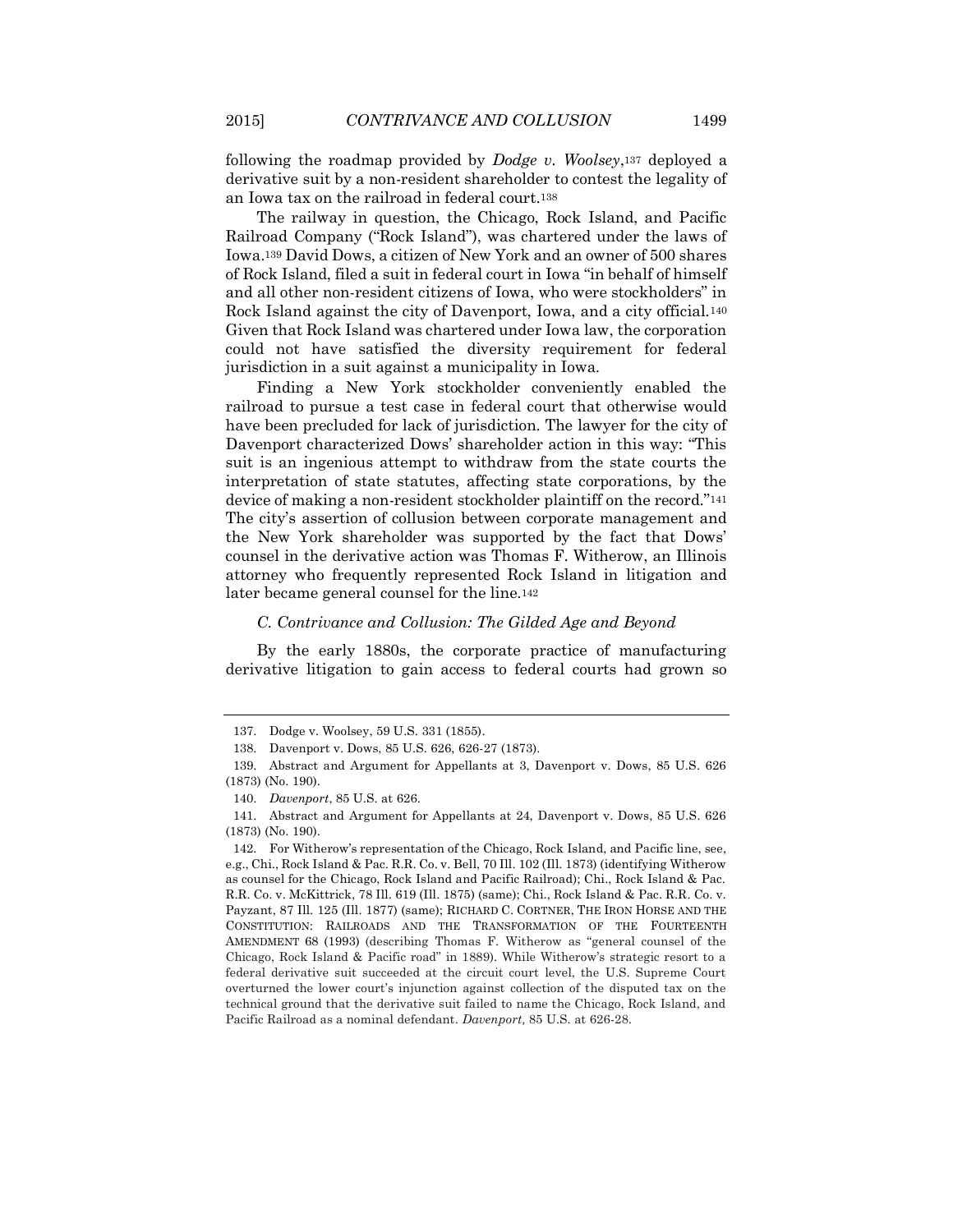rampant that it compelled the Supreme Court to address the phenomenon in a series of 1882 decisions. In a trio of unanimous opinions, each written by Justice Samuel Miller, the Court weighed the continued validity of the derivative action, sharpened the contours of the demand requirement, and pointedly rebuked corporate management for colluding with shareholders to create federal jurisdiction on sham pretenses.<sup>143</sup>

In the first and most elaborately reasoned decision, *Hawes v. Oakland*,<sup>144</sup> the Court began by distinguishing between derivative suits involving a "real contest[]" between the "stockholder and the corporation of which he is a member" and what it described as a "simulated . . . arrangement."<sup>145</sup> The former category of disputes, in which shareholders sought to hold officers and directors liable for wrongdoing, properly invoked the "beneficent powers and flexible methods" of equity courts:

The exercise of this power in protecting the stockholder against the frauds of the governing body of directors or trustees, and in preventing their exercise, in the name of the corporation, of powers which are outside of their charters or articles of association, has been frequent, and is most beneficial, and is undisputed.146

But the Court was considerably less positive about the explosion of federal shareholder litigation that had occurred in the quarter century since it first approved the derivative suit in *Dodge v. Woolsey* (1856).<sup>147</sup> Justice Miller took a dim view of the "frequency with which the most ordinary and usual chancery remedies are sought in the Federal courts by a single stockholder of a corporation who possesses the requisite citizenship, in cases where the corporation whose rights are to be enforced cannot sue in those courts."<sup>148</sup> The Court was particularly troubled by the tendency of corporations to employ shareholder suits to gain entry to the federal court system on specious grounds:

This practice has grown until the corporations created by the laws of the States bring a large part of their controversies with their neighbors and fellow-citizens into the courts of the United States for

<sup>143.</sup> Although the Court did not identify specific cases, it had decided at least two shareholder derivative suits, in addition to *Davenport v. Dows*, 85 U.S. 626 (1873), that likely involved collusion between corporate management and the plaintiff- stockholders in the prior decade. *See* Humphrey v. Pegues, 83 U.S. (16 Wall.) 244 (1873); Tomlinson v. Branch, 82 U.S (15 Wall.) 460 (1873) (both involving non-resident shareholder suits challenging state taxes that allegedly violated the Contracts Clause by failing to honor exemptions from taxation prescribed in corporate charters).

<sup>144.</sup> 104 U.S. 450 (1882).

<sup>145</sup>*. Id.* at 453.

<sup>146</sup>*. Id.*

<sup>147</sup>*. Id.* at 452.

<sup>148</sup>*. Id.*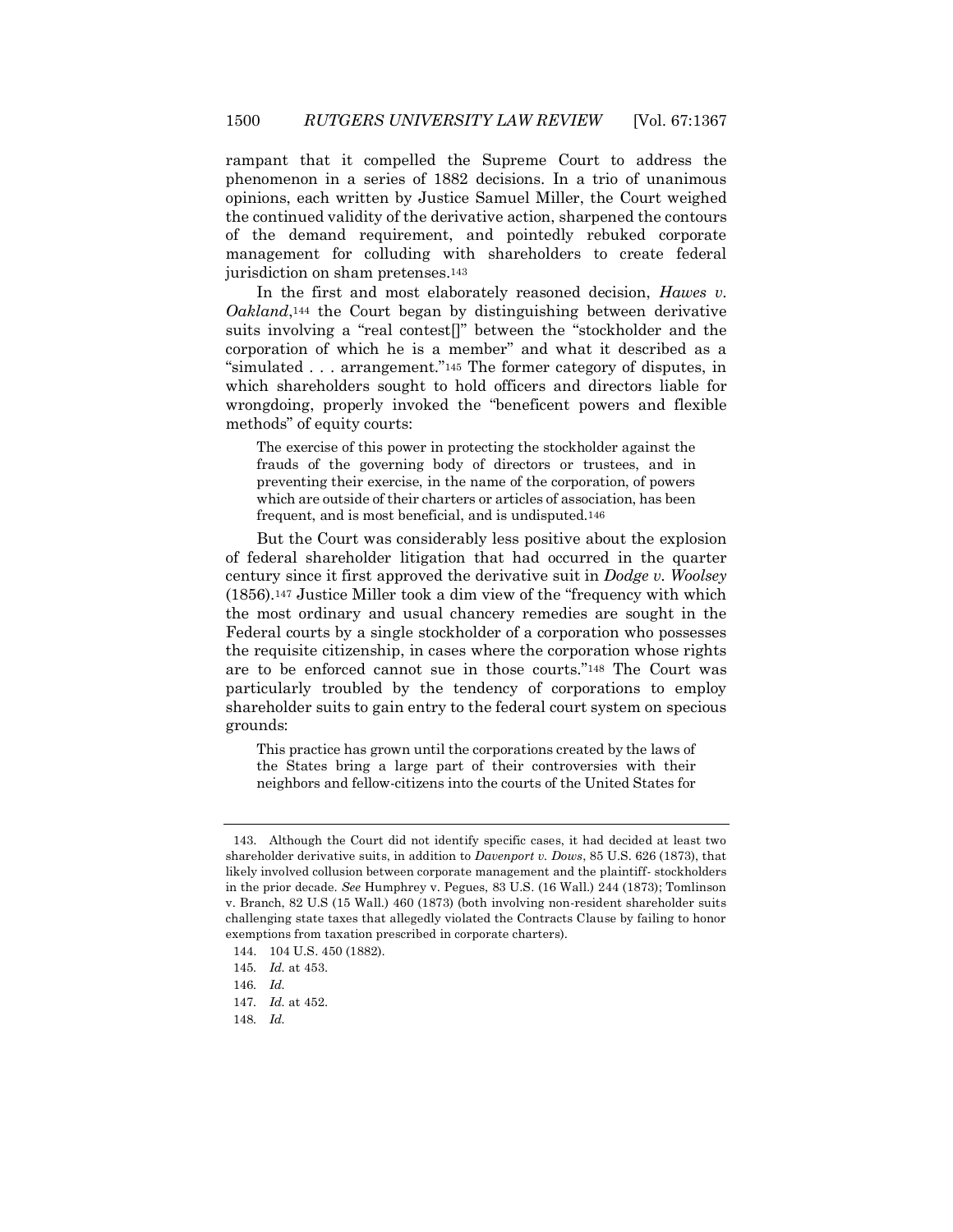adjudication, instead of resorting to the State courts, which are their natural, their lawful, and their appropriate forum.149

To ward off any possible confusion about the improper practices he referred to, Miller's opinion described how wily corporate advisors went about drumming up out-of-state shareholders to assert claims in federal court that their clients could not raise there directly:

A corporation having . . . a controversy, which it is foreseen must end in litigation, and preferring for any reason whatever that this litigation shall take place in a Federal court, in which it can neither sue its real antagonist nor be sued by it, has recourse to a holder of one of its shares, who is a citizen of another State. This stockholder is called into consultation, and is told that his corporation has rights which the directors refuse to enforce or to protect.150

The shareholder then cooperates by "instantly" demanding that the board "do their duty in this regard, which of course they fail or refuse to do."<sup>151</sup> The board's refusal conveniently opens the door to a federal derivative action by the stockholder based on diversity jurisdiction:

[H]e discovers that he has two causes of action entitling him to equitable relief in a court of chancery; namely, one against his own company, of which he is a corporator [*i.e*., stockholder], for refusing to do what he has requested them to do; and the other against the party which contests the matter in controversy with that corporation. These two causes of action he combines in an equity suit in the Circuit Court of the United States, because he is a citizen of a different State, though the real parties to the controversy could have no standing in that court.152

Even the absence of an out-of-state shareholder eligible to bring suit evidently had not deterred determined corporate counsel. "If no non-resident stockholder exists," the Court observed, "a transfer of a few shares is made to some citizen of another State, who then brings the suit."<sup>153</sup> As a result of such dubious maneuvers, "the overburdened courts of the United States have this additional important litigation imposed upon them by a simulated and conventional arrangement, unauthorized by the facts of the case or by the sound principles of equity jurisdiction."<sup>154</sup>

Underlying the Court's concern lay a distinction between those derivative suits that involved genuine intra-corporate conflict between shareholders and corporate managers and those in which corporate officers were named as defendants but the real dispute pitted the

<sup>149</sup>*. Id.*

<sup>150</sup>*. Id.*

<sup>151</sup>*. Id.*

<sup>152</sup>*. Id.* at 452-53.

<sup>153</sup>*. Id.* at 453.

<sup>154</sup>*. Id.*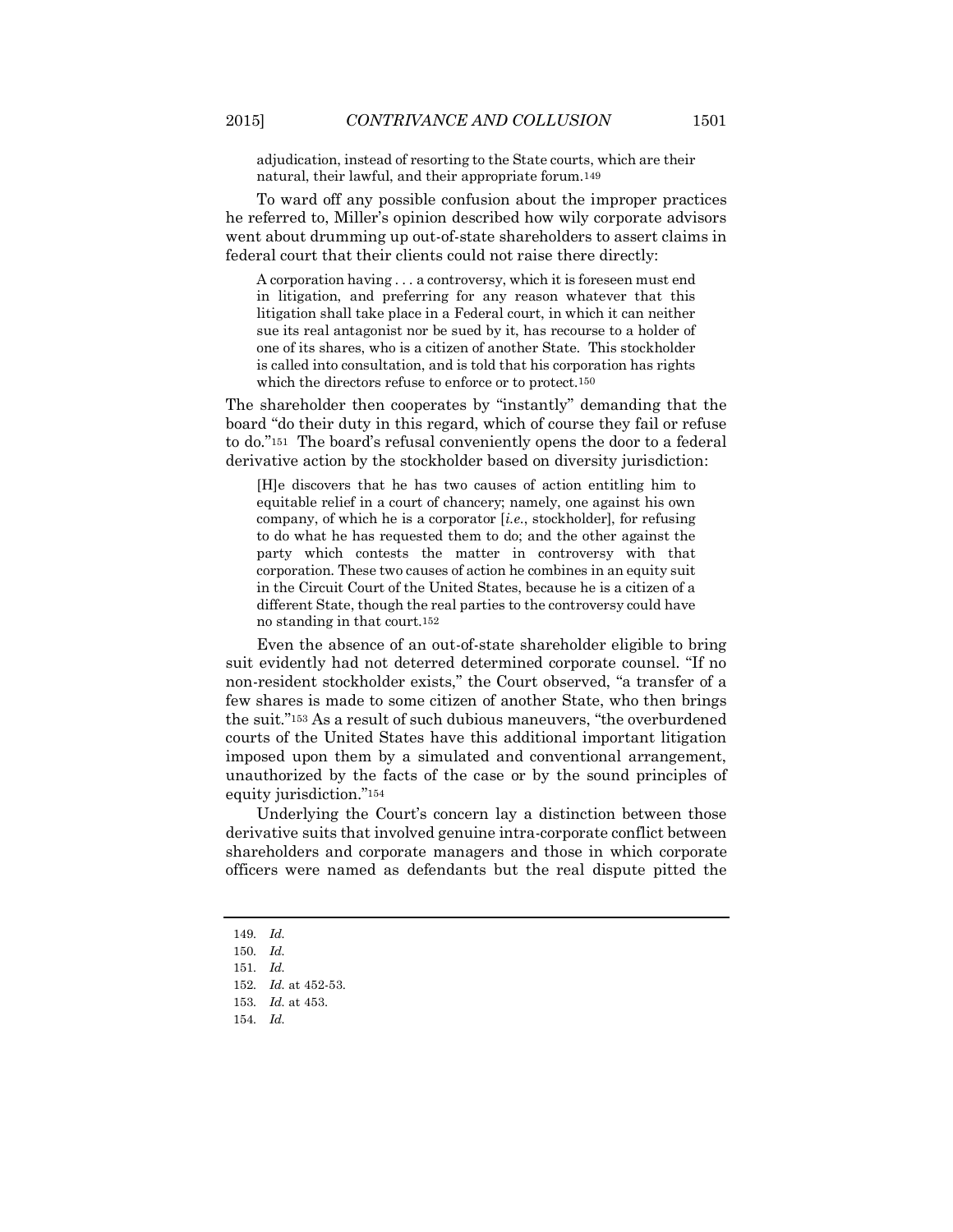corporation against one or more third parties.<sup>155</sup> What made the shareholder claim in *Hawes*—as well as the prior shareholder action in *Dodge*—potentially problematic to the Court was that neither seemed to present "real contests"<sup>156</sup> between shareholders and management.

In *Hawes,* a shareholder named Loring P. Hawes, a citizen of New York, challenged a decision by the board of directors of the Contra Costa Water-Works Company ("Contra Costa"), a corporation chartered by the state of California, to provide free water to the city of Oakland for public use.<sup>157</sup> The derivative complaint named the five members of the board of directors of Contra Costa, the water company itself, and the city of Oakland as defendants.<sup>158</sup> Hawes asserted that Contra Costa directors improperly complied with Oakland's demand to supply it with free water for all municipal purposes, including watering the streets and flushing sewers, contrary to the corporation's charter.<sup>159</sup> According to Hawes, the charter only required Contra Costa to furnish water to the city at no charge in cases of great emergency, such as fires.<sup>160</sup>

As was typically the case in suits involving collusion between the corporation's attorneys and counsel for shareholders suing derivatively, Contra Costa and its directors failed to answer the stockholder's bill of complaint or to defend the charges in any way.<sup>161</sup> Instead, the sole defendant not affiliated with the company—the city of Oakland—asserted a demurrer seeking dismissal of the action.<sup>162</sup>

The federal circuit court sustained the city of Oakland's demurrer on two separate points. The first turned on the standing of Hawes as a shareholder to pursue the claim.<sup>163</sup> As the city maintained and the circuit court agreed, Hawes "has shown no capacity in himself to maintain this suit," because the "injury, if any exists," is "to the interests of the corporation," and therefore the "right to sue belong[s] solely to that body."<sup>164</sup> Second, on the merits, the lower court found that the charter under which Contra Costa was organized by the state entitled the city of Oakland to receive water for public works on a gratuitous basis.<sup>165</sup>

<sup>155</sup>*. See id.*

<sup>156</sup>*. See id.*

<sup>157</sup>*. Id.* at 450-51.

<sup>158</sup>*. Id.*

<sup>159</sup>*. Id.* at 451.

<sup>160</sup>*. Id.* at 451, 461.

<sup>161</sup>*. Id.* at 451.

<sup>162</sup>*. Id.*

<sup>163</sup>*. Id.* at 452.

<sup>164</sup>*. Id.*

<sup>165</sup>*. Id.* Indeed, the California Supreme Court, in an earlier case involving the City of San Francisco and the Spring Valley Water Works, had construed an identical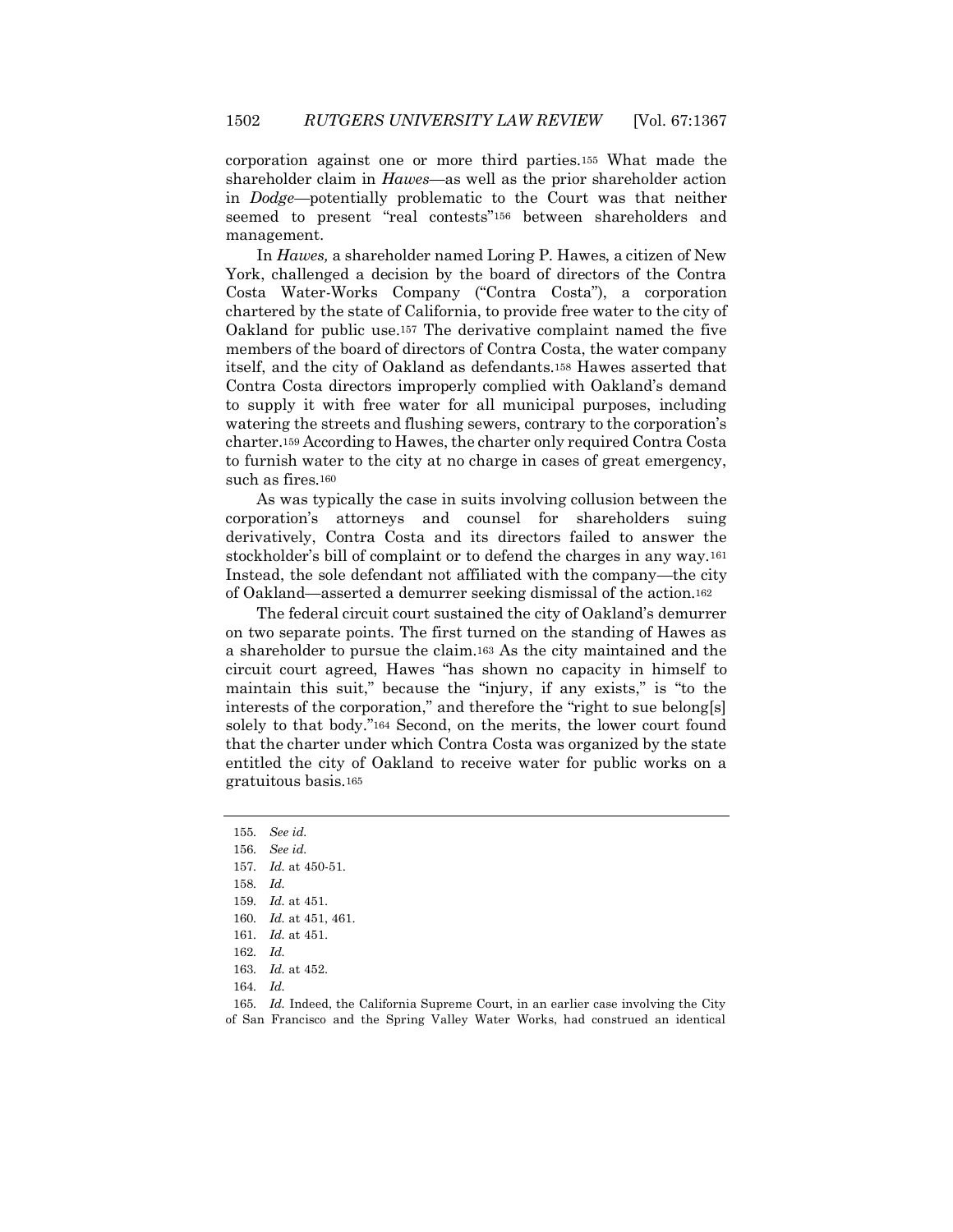In considering the stockholder's appeal, Justice Miller opined that the first ground for dismissal—lack of shareholder standing presented a "matter of very great interest, and of growing importance in the courts of the United States."<sup>166</sup> The Court then embarked on a lengthy reconsideration of *Dodge v. Woolsey*. At the outset, Miller remarked that derivative cases in state courts were relatively rare in comparison to those brought in federal courts: "In this country the case[s] outside of the Federal courts are not numerous."<sup>167</sup> While acknowledging that *Dodge* had spawned a worrisome proliferation of derivative suits in federal tribunals, Justice Miller made clear that the Court did not intend to overrule *Dodge* or hold it responsible for the suspect practices that had arisen in its wake. Indeed, the Court described the opinion as "manifestly well considered."<sup>168</sup> Moreover, Miller clearly sympathized with the *Dodge* Court's desire to provide a federal hearing on a federal constitutional question that "peculiarly belonged to the Federal judiciary." Because the corporation that faced the allegedly unconstitutional tax in *Dodge* was chartered in Ohio and all the defendants resided in Ohio, it could not avail itself of diversity jurisdiction. Therefore, unless the Supreme Court allowed the Connecticut shareholder in *Dodge* to sue derivatively, the bank would have had no access to federal court on the constitutional question "except by writ of error to a State court from the Supreme Court of the United States."<sup>169</sup>

But the institutional considerations that weighed in favor of granting stockholder standing in *Dodge*—to provide a federal forum for the resolution of a federal constitutional question—no longer existed in 1882. The creation of federal question jurisdiction by Congress in 1875, which granted federal courts jurisdiction over "all suits . . . arising under the Constitution or laws of the United States," was linked to a general enlargement of federal power during the Civil War and Reconstruction era.<sup>170</sup> It also solved the specific tactical problem faced by the corporation in *Dodge*. As Justice Miller pointed out, if federal question jurisdiction had been available at the time the events in *Dodge* unfolded, the bank "could undoubtedly have brought suit to restrain the collection of the tax in its own name, without resort

provision in the Spring Valley charter entitling the city to free water "in cases of fire or other great necessity" to require the provision of free water to the city of San Francisco for flushing sewers and for schools, hospitals, and prisons. *See* Brief for Appellee at 17, Hawes v. Oakland, 104 U.S. 450 (1882) (No. 148) (citing Spring Valley Water Works v. S.F., 52 Cal. 111 (1877)).

<sup>166</sup>*. Hawes*, 104 U.S. at 452.

<sup>167</sup>*. Id.* at 457.

<sup>168</sup>*. Id.* at 459.

<sup>169</sup>*. Id.*

<sup>170.</sup> 1875 Judiciary Act, *supra* note 65.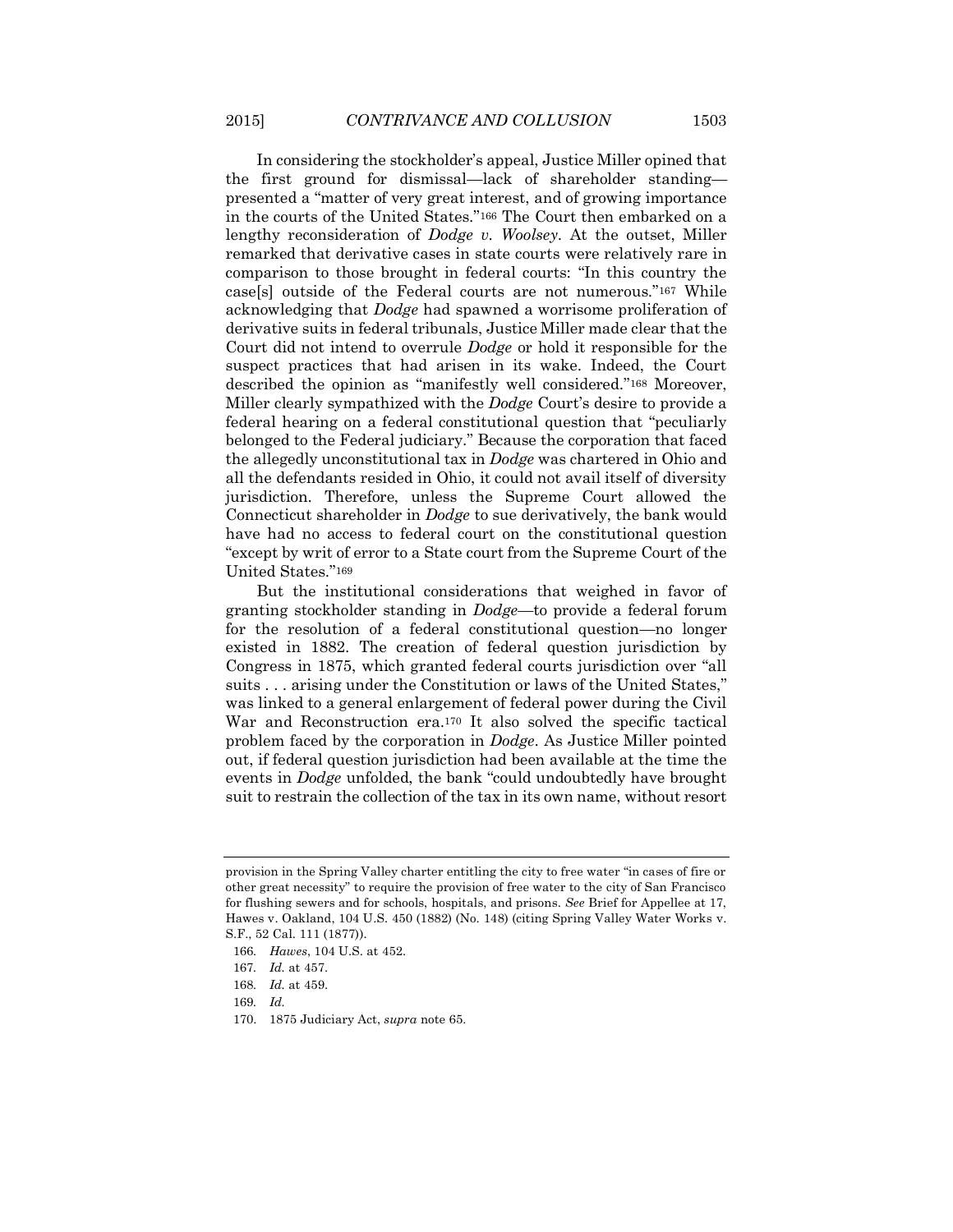to one of its shareholders for that purpose."<sup>171</sup>

While the 1875 Judiciary Act substantially expanded the jurisdiction of the federal courts, it also attempted to crack down on collusive attempts to gain improper access to such courts. Section five of the statute provided that if a circuit court determined at any time in a case that a "suit does not really and substantially involve a dispute or controversy properly within the jurisdiction of said circuit court, or that the parties to said suit have been improperly or collusively made or joined, either as plaintiffs or defendants, for the purpose of creating a case cognizable or removable under this act, the said circuit court shall proceed no further."<sup>172</sup>

Rather than overturn the Supreme Court's decision in *Dodge*, Justice Miller delivered a stern admonishment to the lower federal judiciary to enforce section five of the 1875 Judiciary Act more rigorously. "It is believed that a rigid enforcement of this statute by the Circuit Courts," he reproached, "would relieve them of many cases which have no proper place on their dockets."<sup>173</sup> Only with these qualifications did the *Hawes* Court reaffirm *Dodge v. Woolsey* and the continued soundness of the derivative suit in American law.<sup>174</sup>

In a further effort to contain what it viewed as an improper deluge of federal stockholder suits, the Court also demarcated four limited sets of circumstances that would entitle a shareholder to pursue a claim on behalf of the corporation:

Some action or threatened action of the managing board of directors or trustees of the corporation which is beyond the authority conferred on them by their charter or other source of organization;

Or . . . a fraudulent transaction completed or contemplated by the acting managers, in connection with some other party, or among

Every bill brought by one or more stockholders in a corporation, against the corporation and other parties, founded on rights which may properly be asserted by the corporation, must be verified by oath, and must contain an allegation that the plaintiff was a shareholder at the time of the transaction of which he complains, or that his share had devolved on him since by operation of law; and that the suit is not a collusive one to confer on a court of the United States jurisdiction of a case of which it would not otherwise have cognizance. It must also set forth with particularity the efforts of the plaintiff to secure such action as he desires on the part of the managing directors or trustees, and, if necessary, of the shareholders, and the causes of his failure to obtain such action.

*Id.* Equity Rule 94 was later recodified as Equity Rule 27 and ultimately incorporated, with minor changes, in Federal Rule of Civil Procedure 23.1.

<sup>171</sup>*. Hawes*, 104 U.S. at 459.

<sup>172.</sup> 1875 Judiciary Act, *supra* note 65, at §5.

<sup>173</sup>*. Hawes*, 104 U.S. at 459.

<sup>174.</sup> Immediately after its decision in *Hawes v. Oakland*, the Supreme Court issued new Equity Rule 94. Additional Rule of Practice in Equity No. 94, 104 U.S. at ix-x (1882). This rule stated: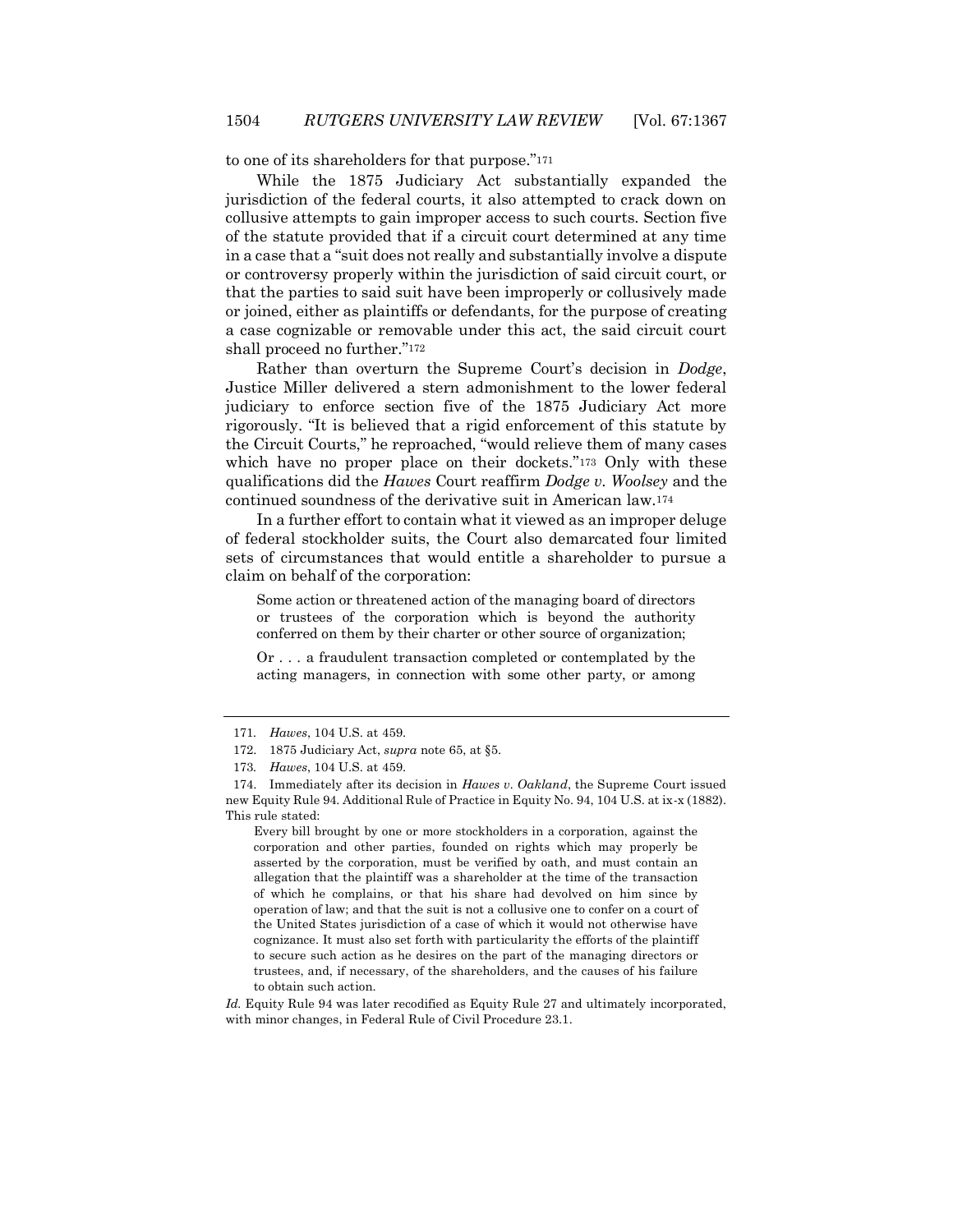themselves, or with other shareholders as will result in serious

Or where the board of directors, or a majority of them, are acting for their own interest, in a manner destructive of the corporation itself, or of the rights of the other shareholders;

injury to the corporation, or to the interests of other shareholders;

Or where the majority of shareholders themselves are oppressively and illegally pursuing a course in the name of the corporation, which is in violation of the rights of other shareholders, and which can only be restrained by the aid of a court of equity.175

According to the Court, the New York shareholder in *Hawes* failed both to satisfy the procedural requirements for making a demand on the Contra Costa board prior to instituting suit and to set forth one of the four substantive grievances that would entitle the company to relief. On the first point, Justice Miller indicated that Hawes "merely avers that he requested the president and directors to desist from furnishing water free of expense to the city, except in case of fire or other great necessity, and that they declined to do as he requested."<sup>176</sup> In the Court's view, such allegations were deficient in a number of respects: "No correspondence on the subject is given. No reason for declining. We have here no allegation of a meeting of the directors, in which the matter was formally laid before them for action."<sup>177</sup> In contrast, the shareholder's attorney in *Dodge* had provided a written request to the board of the Bank of Cleveland, which then issued a formal resolution indicating that it had considered the application and stating the reason for refusing it.<sup>178</sup>

On the second point, the Court concluded that Hawes failed to allege a sufficient substantive foundation for a suit against the directors, such as fraud, *ultra vires* acts, "or of destruction of property, or of irremediable injury of any kind."<sup>179</sup> Even assuming Hawes' construction of Contra Costa's charter was correct and that the language entitling the city to water free of charge "in cases of fire or other great necessity" applied only to emergency situations, the Court found that the charter did not explicitly *forbid* the gratuitous provision of water by the corporation to the city.<sup>180</sup> Justice Miller noted that the city had "conferred on the company valuable rights by special ordinance; namely, the use of the streets for laying its pipes, and the

<sup>175</sup>*. Hawes*, 104 U.S. at 460. In addition to the four specified categories of grievances, the Court recognized that "[p]ossibly other cases may arise in which, to prevent irremediable injury, or a total failure of justice, the court would be justified in exercising its [equitable] powers." *Id.* 

<sup>176</sup>*. Id.* at 461.

<sup>177.</sup> Id.

<sup>178.</sup> Dodge v. Woolsey, 59 U.S. 331, 340 (1856).

<sup>179.</sup> Hawes, 104 U.S. at 461.

<sup>180.</sup> Id.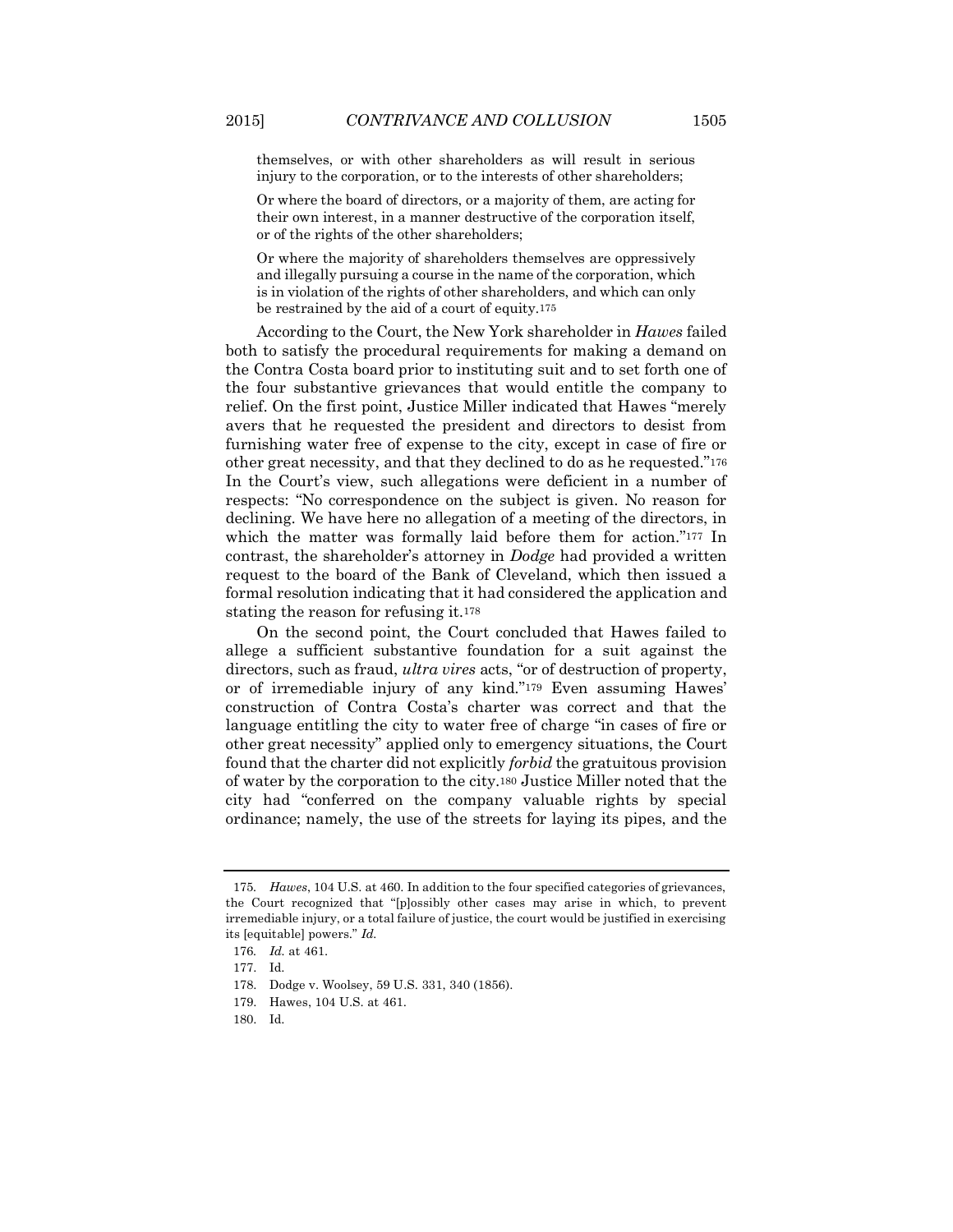privilege of furnishing water to the whole population."<sup>181</sup> In light of these grants, "[i]t may be the exercise of the highest wisdom to let the city use the water in the manner complained of," even if not required by the charter. In an early variation on the business judgment rule, Miller concluded that "directors are better able to act understandingly on this subject than a stockholder residing in New York."<sup>182</sup>

*Huntington v. Palmer*,<sup>183</sup> handed down the same day as *Hawes v. Oakland*, indicated the willingness of the Court to enforce both the demand and non-collusion requirements even in cases presenting federal constitutional challenges to state regulation. In *Huntington*, Collis P. Huntington, a founder, vice president, and chief lobbyist of the Central Pacific Railroad Company ("Central Pacific"), as well as a holder of \$100,000 worth of its stock, filed a derivative suit "on behalf of himself and such other stockholders as will come in and contribute to its prosecution."<sup>184</sup> The suit named two defendants—the Central Pacific itself and Charles Palmer, the tax collector of the County of Alameda, California—and sought to enjoin the Central Pacific board from wasting corporate assets by paying allegedly unconstitutional taxes levied by the state of California.<sup>185</sup>

Again writing for a unanimous Court, Justice Miller affirmed the circuit court's dismissal of Huntington's suit on the combined basis of failure to make sufficient demand and collusion to create jurisdiction. As the Court initially noted:

Although the company is the party injured by the taxation complained of, which must be paid out of its treasury, if paid at all, the suit is not brought in its name, but in that of one of its stockholders. Of course . . . this cannot be done without . . . an *honest and earnest effort* by the complainant to induce the corporation to take the necessary steps to obtain relief.186

In this case, Collis Huntington's complaint alleged that he requested the Central Pacific board to institute legal proceedings to test the constitutionality of the assessed taxes.<sup>187</sup> But the board "absolutely and wilfully [sic] refused to do so," with the result "that it will pay

186*. Huntington*, 104 U.S. at 483 (emphasis added). 187*. Id.*

<sup>181.</sup> Id. at 462.

<sup>182.</sup> Id.

<sup>183.</sup> Huntington v. Palmer, 104 U.S. 482 (1882).

<sup>184.</sup> Id. at 482, 484. For the identity of the plaintiff and background on Huntington's role in the Central Pacific, see Transcript of Record at 2, Huntington v. Palmer, 104 U.S. 482 (1882) (No. 1127); RICHARD WHITE, RAILROADED: THE TRANSCONTINENTALS AND THE MAKING OF MODERN AMERICA 93-133 (2011); DAVID LAVENDER, THE GREAT PERSUADER: THE BIOGRAPHY OF COLLIS P. HUNTINGTON, 94-123 (1999).

<sup>185</sup>*. Huntington*, 104 U.S. at 482. Huntington's suit challenged the tax under both the constitution of California and the Equal Protection Clause of the Fourteenth Amendment of the federal constitution. *See* Brief for Appellant at 25, Huntington v. Palmer, 104 U.S. 482 (1882) (No. 1127).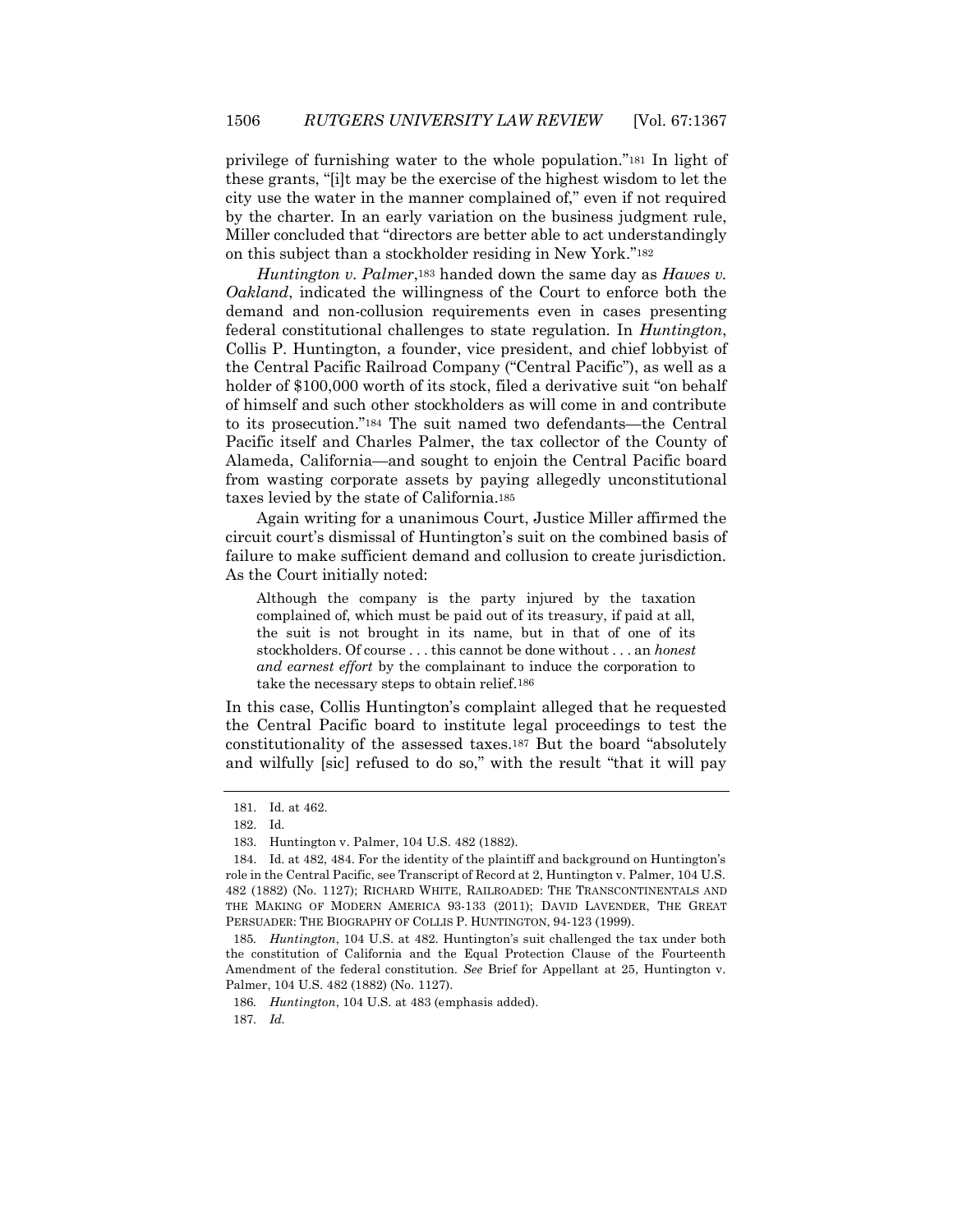these illegal taxes out of the funds of the company, to the detriment of himself and other stockholders."<sup>188</sup> As in *Hawes v. Oakland*, Miller treated the allegations of demand as perfunctory and inadequate: "There is here no formal written appeal to the board, nor any formal resolution of that body, as in *Dodge v. Woolsey*."<sup>189</sup>

Determined to bolster enforcement of section five of the 1875 Judiciary Act and likely affronted by the transparent attempt to pass off Huntington, one of the organizers and leading executives of the Central Pacific, as an aggrieved minority shareholder, the Court also took a hard line on the issue of collusion.<sup>190</sup> While the Supreme Court in *Dodge* declined to examine charges of improper collaboration between shareholders and corporate management in the absence of hard proof, the *Huntington* Court was unwilling to look the other way.<sup>191</sup> Indeed, it indicated that when a derivative suit displayed signs of concerted action between management and the shareholder pursuing the suit—as was evidently the case in *Huntington v. Palmer*—the burden of overcoming the presumption of collusion should rest with the plaintiff. As the Court put the matter, dismissal of Huntington's suit was warranted because "there [was] nothing to repel the reasonable presumption that parties were improperly and collusively made in order to invoke the jurisdiction of the Federal court."<sup>192</sup>

In the last of its 1882 rulings on derivative actions, *Greenwood v. Freight Co.*, the Supreme Court upheld the standing of the stockholder in question, James Greenwood, to sue derivatively.<sup>193</sup> According to the Court, Greenwood, a citizen of New York, satisfied the requirements for demonstrating non-collusion and making an adequate demand on the Marginal Freight Railroad Company ("Marginal Company"), a Massachusetts corporation.<sup>194</sup> The Court reached this result even though the only reason the directors stated for denying Greenwood's

<sup>188</sup>*. Id.* at 484.

<sup>189</sup>*. Id.*

<sup>190</sup>*. See id.*

<sup>191</sup>*. See id.*

<sup>192.</sup> *Id.*

<sup>193.</sup> 105 U.S. 13, 16 (1882).

<sup>194.</sup> Greenwood's bill of complaint shows that the board of the Marginal Company, in rejecting his demand, relied on the template developed by the board in *Dodge v. Woolsey*. The Marginal Company board resolved: "That we fully concur in the views expressed in the communication of Mr. James Greenwood, of September 3, 1872, as to the illegality and unconstitutionality of the act of the legislature therein referred to, and believe it to be in no way binding upon this company; but in consideration of the many obstacles in the way of testing the law in the courts of the State, we cannot consent to take the action which we are called upon to take, but must leave said Greenwood to pursue such measures as he may deem best in the premises." Transcript of Record at 4- 5, Greenwood v. Union Freight Railroad Co., 105 U.S. 13 (1882) (No. 169); *cf.* Dodge v. Woolsey, 59 U.S. (18 How.) 331, 340 (1856).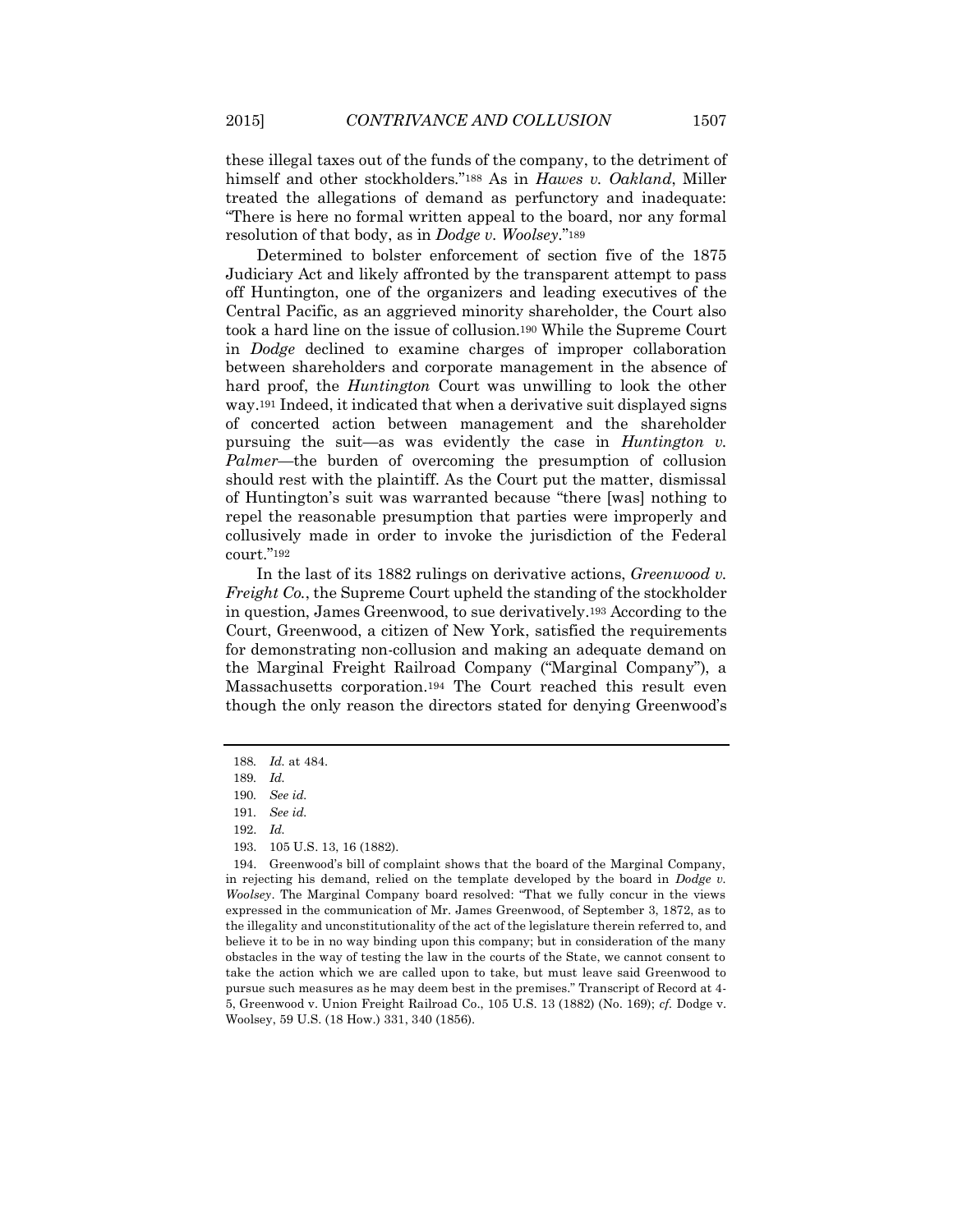request that they challenge the constitutionality of a state legislative repeal of the charter and rights of the Marginal Company and grant of a new franchise to a second street railway (also a defendant in the action) was that the "assertion of the rights of the corporation in the State courts is accompanied with so many embarrassments that they decline to attempt it."<sup>195</sup> Miller's opinion for the Court seemed to give special weight to the stockholder's allegation that the state's action would completely destroy the value of the Marginal Company and render plaintiff's investment worthless: "It is sufficient to say that this bill presents so strong a case of the total destruction of the corporate existence, and of the annihilation of all corporate powers . . . . . .that we think complainant as a stockholder comes within the rule [of *Hawes v. Oakland*,] . . . which authorizes a shareholder to maintain a suit to prevent such a disaster, where the corporation peremptorily refuses to move in the matter."<sup>196</sup>

A year after *Huntington v. Palmer* and *Hawes v. Oakland*, the Supreme Court again reprimanded corporate management for collusion with shareholders to obtain federal jurisdiction. In *City of Detroit v. Dean*,<sup>197</sup> Justice Stephen Field, writing for a unanimous court, applied the standards of *Hawes* to reject a stockholder suit that he regarded as simulated for the purpose of gaining access to federal court.<sup>198</sup> In this case, a shareholder and director of the Mutual Gaslight Company of Detroit ("Mutual Gas-light"), Thompson Dean—the same plaintiff whose suit the Court dismissed in *City of Memphis v. Dean* (1869)199—filed a derivative action to enjoin the city of Detroit from seizing the assets of Mutual Gas-light as a penalty for failing to honor its obligation to supply gas under the terms of an agreement with the city.<sup>200</sup>

Mutual Gas-light had three directors, two of whom were residents of Michigan. Dean, the Company's largest shareholder (with more than \$200,000 worth of stock) as well as a director, was a citizen of New York.<sup>201</sup> According to the complaint, Dean urged the Mutual Gas-

<sup>195.</sup> *Greenwood*, 105 U.S. at 15. Despite recognizing Greenwood's standing to seek an injunction through a derivative suit, the Court rejected the merits of his Contracts Clause claim that the state had impaired the contractual charter rights of the Marginal Company. Specifically, the Court held that the corporate laws of Massachusetts contained an expansive reservation clause that broadly authorized the state to alter, and even repeal, the terms of corporate charters. *Id.* at 17-18.

<sup>196</sup>*. Id*. at 16.

<sup>197.</sup> 106 U.S. 537 (1883).

<sup>198</sup>*. Id.* at 542.

<sup>199</sup>*. See* Brief for Complainant at 1, City of Detroit v. Dean, 106 U.S. 537 (1883) (No. 73) (listing Thompson Dean as "Complainant and appellee"). For discussion of Dean's earlier derivative suit involving the city of Memphis, see *supra* notes 116-33 and accompanying text.

<sup>200.</sup> 106 U.S. at 539.

<sup>201.</sup> Appellant's Brief at 4, City of Detroit v. Dean, 106 U.S. 537 (1883) (No. 73).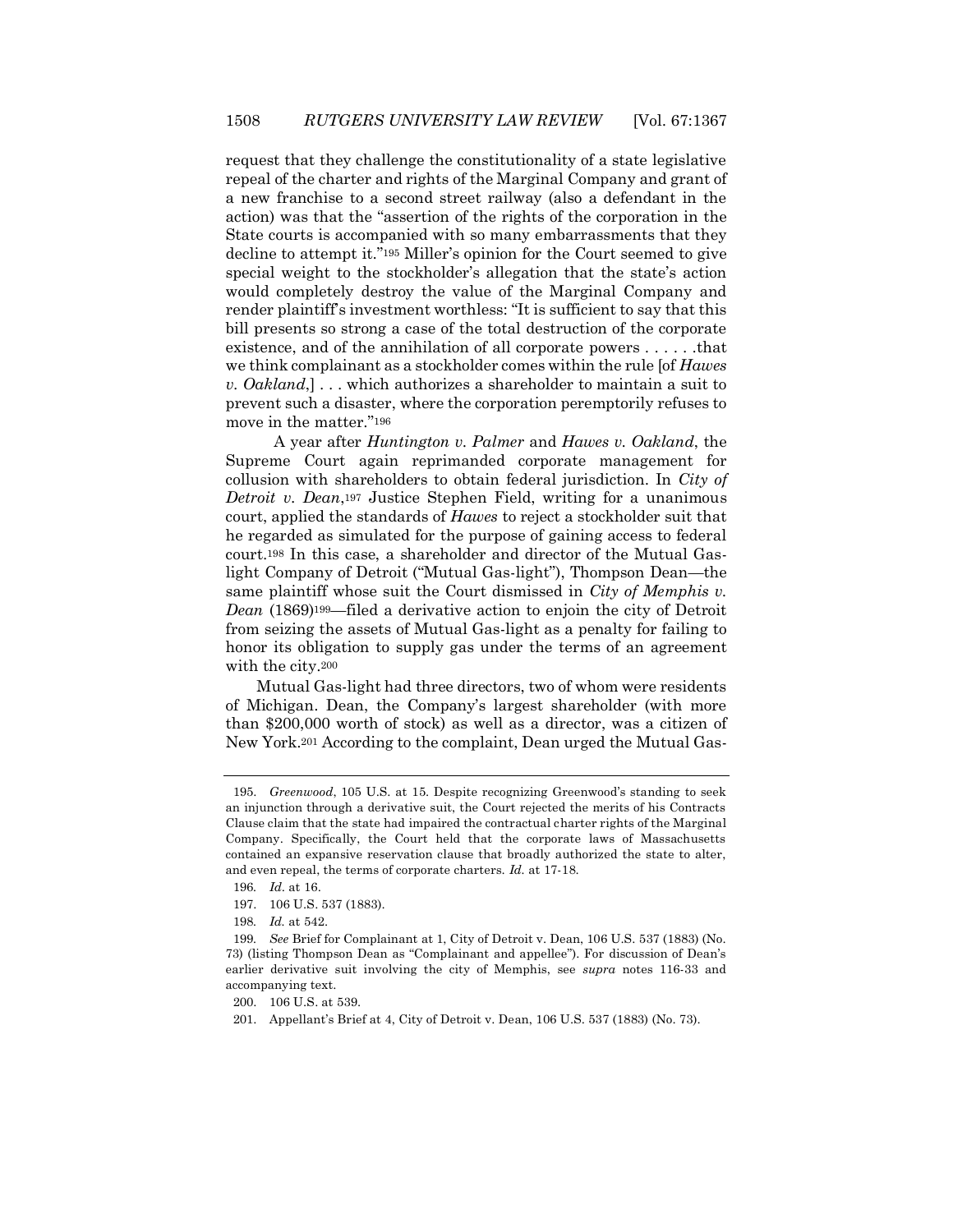light board to bring a state court suit to prevent the city from executing its threat to seize the company's property. But he allegedly could not convince the other directors to go along. The president and second director, an old friend of Dean named William Fitch, disavowed any resort to the law, purportedly preferring to "settle the matter by force" and to shoot "any man who meddled with him . . . 'as quick as he would have shot a burglar in his house at midnight."202 The third director, an attorney for the company named E.W. Meddaugh, agreed with Dean that legal proceedings should be instituted, but "expressed a want of confidence in the local tribunals of the state by reason of the then excited condition of the public mind."<sup>203</sup> As a result, in response to Dean's request that the board authorize suit in state court against the city of Detroit, the board resolved, by a vote of two to one: "That the company, convinced of the improbability of obtaining redress or justice in the local courts . . . cannot prudently enter into a litigation with the city."204 The next day, Dean commenced a federal derivative suit against the city of Detroit and Mutual Gas-light based on the board's refusal to institute state proceedings.<sup>205</sup> Meddaugh, one of the company's three directors, represented Dean in the shareholder suit.<sup>206</sup>

Justice Field, normally a staunch advocate of corporate contract and property rights,<sup>207</sup> did not mince words in condemning the derivative action as a charade by corporate management to evade the proper jurisdiction of the Michigan courts. He declared:

It is impossible to read the testimony of the president . . . with his hesitating and evasive answers to the interrogatories of counsel, and not be convinced that the refusal, which constituted the basis of the present suit, was made for the express purpose of enabling a suit to be brought in a federal court . . . .208

Despite Dean's assertion that Mutual Gas-light's contractual and property rights were in dire jeopardy and despite a board resolution denying his demand for legal action—the formality that was supposedly missing from the shareholder complaint in *Hawes v.* 

<sup>202</sup>*. City of Detroit*, 106 U.S. at 540; Brief for Complainant at 8, City of Detroit v. Dean, 106 U.S. 537 (1883) (No. 73) (identifying Fitch and noting that together Fitch and Dean owned a majority of the stock of the Mutual Gas-light Company). William H. Fitch, Jr. is also identified as president of the Mutual Gas-light Company in City of Detroit v. Dean, 5-6 NORTHWESTERN REPORTER 1039, 1044 (C.C. E.D. Mich. 1880).

<sup>203</sup>*. City of Detroit*, 106 U.S. at 540. Meddaugh's roles are specified in Brief for Complainant at 8-9, City of Detroit v. Dean, 106 U.S. 537 (1883) (No. 73).

<sup>204.</sup> 106 U.S. at 540.

<sup>205</sup>*. Id.*

<sup>206</sup>*. Id.* at 541; Brief for Complainant at 28, City of Detroit v. Dean, 106 U.S. 537 (1883) (No. 73) (listing E.W. Meddaugh as "Solicitor for Complainant and Appellee").

<sup>207</sup>*. See* PAUL KENS, JUSTICE STEPHEN FIELD: SHAPING LIBERTY FROM THE GOLD RUSH TO THE GILDED AGE 236-65 (1997).

<sup>208</sup>*. City of Detroit*, 106 U.S. at 541.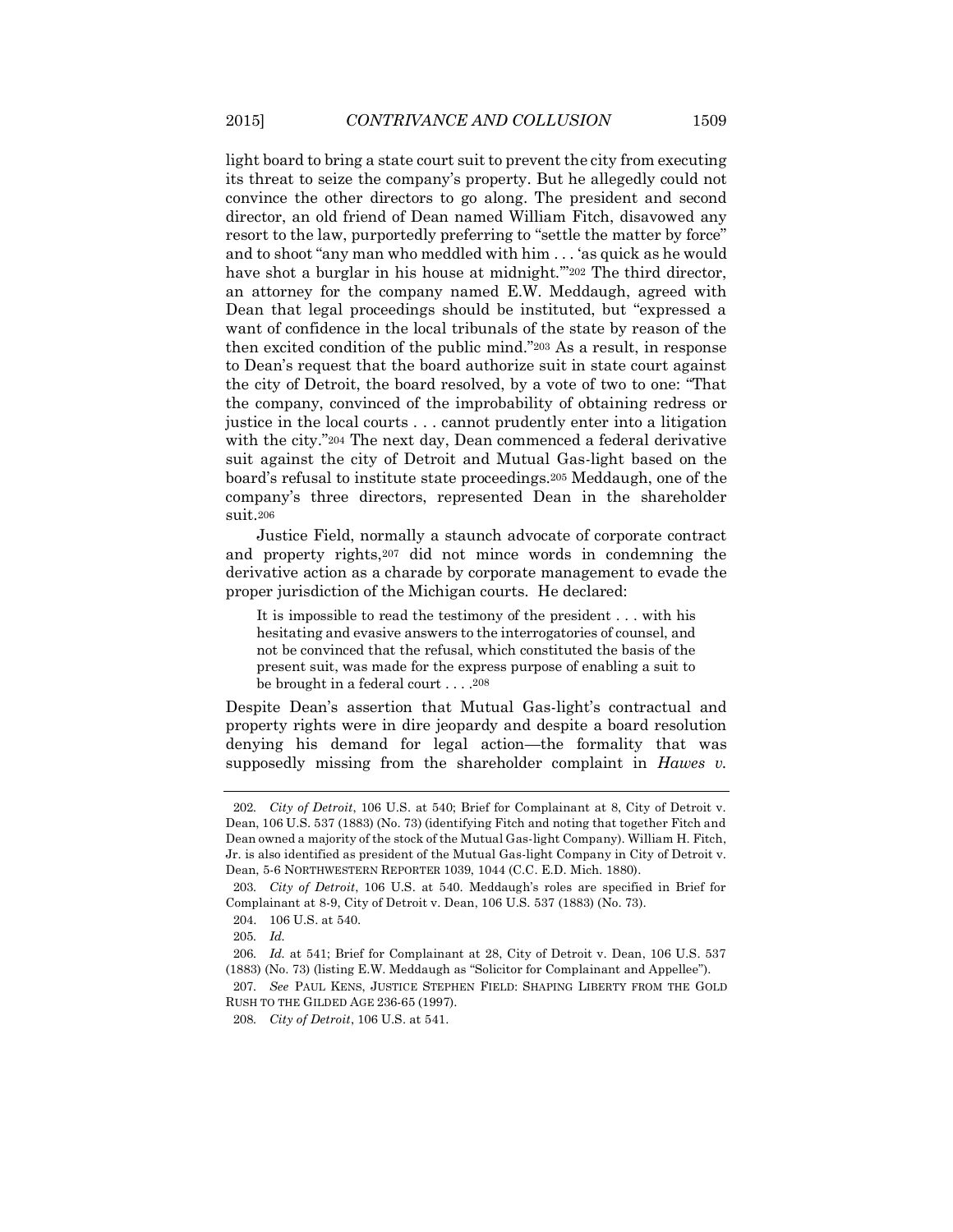*Oakland*—Field dismissed the company's alleged "refusal to take legal proceedings in the local courts" as a "mere contrivance, a pretense, the result of collusive arrangement to create for one of the directors a fictitious ground for federal jurisdiction."<sup>209</sup>

For the Court, the facts of *Dean* presented a clear-cut case for the application of section five of the 1875 Judiciary Act, requiring the dismissal of "collusively made" suits.<sup>210</sup> The federal circuit court, unfortunately, had failed to recognize Dean's demand on the board and the board's purported refusal of that demand as a "mere contrivance" and "pretense" by the management of Mutual Gas-light to evade the jurisdiction of the state court system. As a result, the Supreme Court reversed the circuit court's judgment, without prejudice to Mutual Gas-light's ability to pursue its own claim in the state courts of Michigan.<sup>211</sup>

In 1887, in *City of Quincy v. Steel*, the Supreme Court considered another shareholder derivative suit involving a dispute between a gaslight corporation and a municipality.<sup>212</sup> James W. Steel, a resident of Alabama and the holder of 75 shares of the Quincy Gaslight & Coke Company ("Quincy Gaslight"), brought an action against the city of Quincy, Illinois for breach of contract in failing to pay the full amount owed to the corporation under a contract for furnishing gas.<sup>213</sup> Steel alleged that he wrote a letter to the Quincy Gaslight board "directing and requiring said board to resolve to at once institute suit against said city of Quincy, in the name of said company, in such court or courts as were proper, for the recovery of said claim."<sup>214</sup> He further stated that the board of directors "laid said communication upon the table," prompting him to file his derivative complaint sixteen days later.<sup>215</sup> The city of Quincy asserted a demurrer to the suit, citing, among other grounds, Steel's lack of standing as a shareholder to proceed in place of Quincy Gaslight.<sup>216</sup>

Again, the Court did not shy away from charging corporate managers with concocting the federal shareholder action to obtain a more congenial reception than they believed the company would receive in state court.<sup>217</sup> It denounced the shareholder demand on the board of Quincy Gaslight as a "perfunctory" sham that failed to satisfy the requirements of Equity Rule 94.<sup>218</sup> Writing for a unanimous Court,

<sup>209</sup>*. Id.* 

<sup>210</sup>*. Id.*

<sup>211</sup>*. Id.* at 541-42.

<sup>212.</sup> 120 U.S. 241, 242 (1887).

<sup>213</sup>*. City of Quincy v. Steel*, 120 U.S. at 242.

<sup>214</sup>*. Id.* at 243.

<sup>215</sup>*. Id.* at 243, 247.

<sup>216</sup>*. Id.* at 244.

<sup>217</sup>*. Id.* at 247.

<sup>218</sup>*. Id.* ("The most meager description possible of a bare demand in writing, made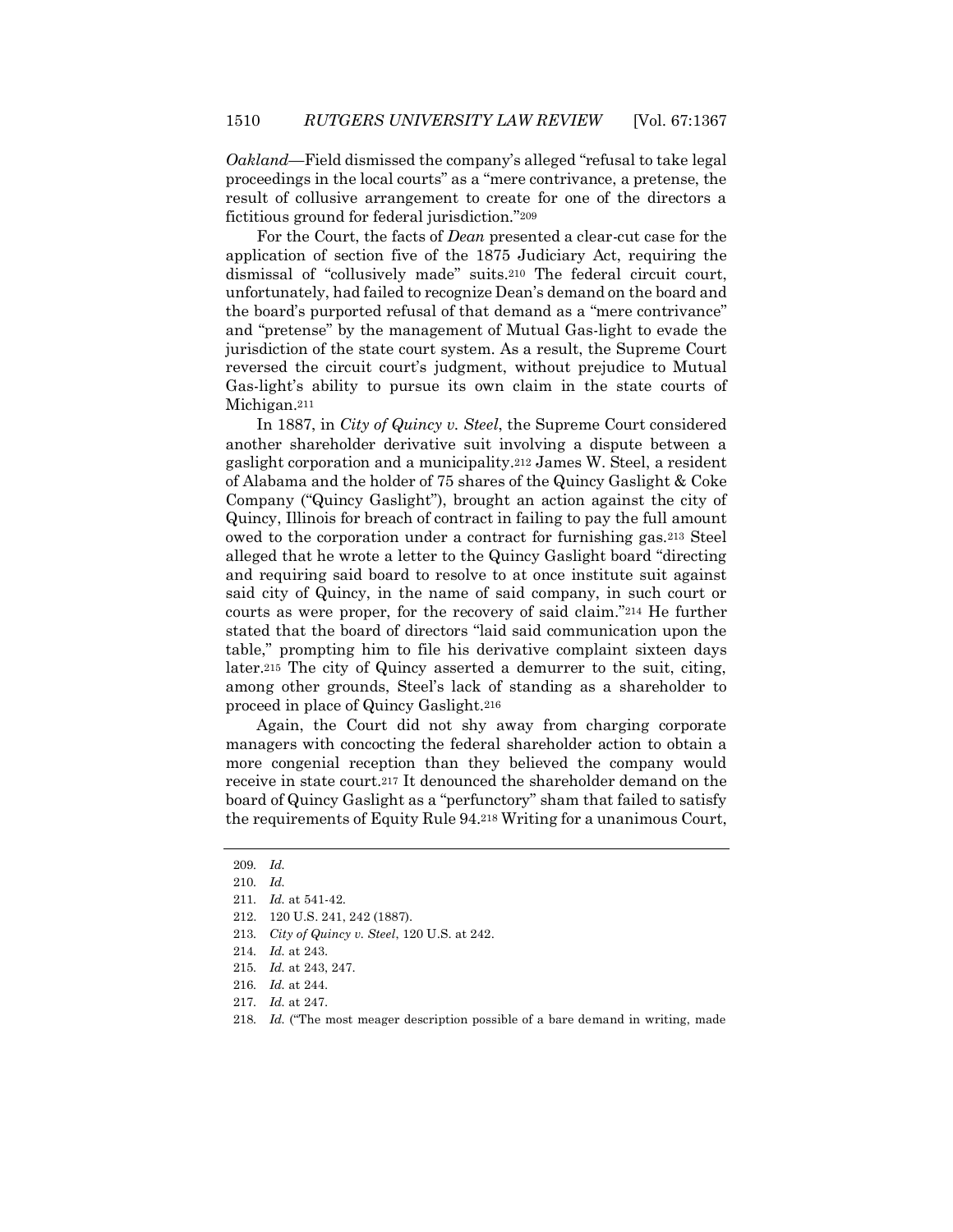Justice Miller concluded: "The inference that the whole of this proceeding was a preconcerted and simulated arrangement to foist upon the Circuit Court of the United States jurisdiction in a case which did not fairly belong to it, is very strong."<sup>219</sup> Miller even suggested that Quincy Gaslight's collusive scheme to create federal jurisdiction extended to having "stock placed in the hands of Mr. Steel" solely to satisfy the diversity-of-citizenship test:

[I]t is not an unreasonable supposition that the gas company, foreseeing litigation which it might be desirable for that company to have carried on in a Federal court, immediately after receiving notice of that resolution had this stock placed in the hands of Mr. Steel for the purpose of securing that object . . . .220

Accordingly, the Court reversed the circuit court order awarding damages to Quincy Gaslight and directed dismissal of the derivative suit.<sup>221</sup>

By the mid-1890s, however, the Supreme Court seemed to retreat from its commitment to policing the authenticity of stockholder litigation in federal courts. This reluctance was particularly pronounced when the derivative suit in question attacked the constitutionality of governmental regulation or taxation of corporations. Between 1895 and 1901, the Court upheld shareholder standing to contest the validity of governmental action via the derivative mechanism in a series of landmark decisions in the arena of constitutional law. In *Pollock* v. *Farmers' Loan & Trust Co.* (1895), the Court allowed a shareholder to pursue a derivative action on behalf of a New York trust company that successfully challenged the constitutionality of a federal income tax.<sup>222</sup> In *Smyth v. Ames* (1898), the Court agreed to hear a series of shareholder suits by residents of Massachusetts that led to the invalidation of Populist-inspired regulation of intrastate railroad rates by the state of Nebraska under the Due Process Clause of the Fourteenth Amendment.<sup>223</sup> And in *Cotting v Godard* (1901), the Court permitted stockholders to sue derivatively to overturn an 1897 Kansas statute that set maximum rates for stockyards of a certain size on the ground that it violated the Equal Protection Clause.<sup>224</sup>

In *Pollock*, the Farmers' Loan and Trust Company was able to circumvent the federal Tax Anti-Injunction Act of 1867 by having a stockholder attack the propriety of the income tax indirectly via a

<sup>16</sup> days before the institution of this suit, is all we have of the efforts which he should have made to induce this corporation to assert its rights.").

<sup>219</sup>*. Id.*

<sup>220</sup>*. Id.* at 246.

<sup>221</sup>*. Id.* at 249.

<sup>222.</sup> 157 U.S. 429, 530, 553-54 (1895).

<sup>223.</sup> 169 U.S. 466, 469, 522 (1898).

<sup>224.</sup> 183 U.S. 79, 79, 87 (1901).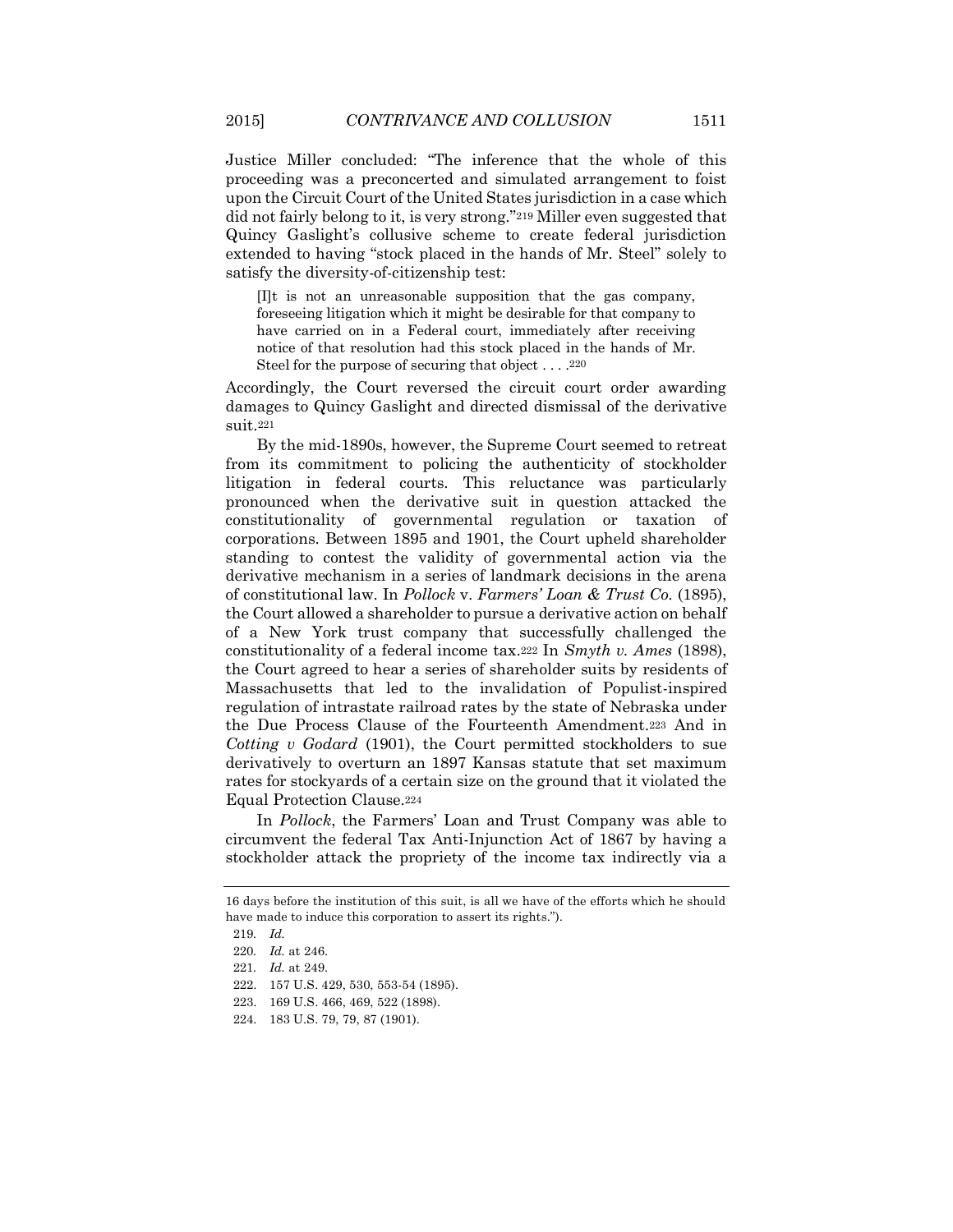derivative suit alleging that the directors of the trust corporation breached their fiduciary duty in failing to resist the tax. The 1867 Anti-Injunction Act prohibited claims for injunctive relief from federal taxation, recognized only after-the-fact requests for reimbursement, and therefore would have barred a direct suit for an injunction by the Farmers' Loan & Trust Company.<sup>225</sup>

In *Smyth v. Ames*, the Court entertained three consolidated derivative suits brought by shareholders of the Union Pacific Railway Company, the Chicago & Northwestern Railroad Company, and the Chicago, Burlington & Quincy Railroad Company.<sup>226</sup> *Smyth* represented the culmination of a long-term legal strategy that railroad counsel had been intensely focused on in the aftermath of a series of 1876 decisions known as the *Granger Cases*, in which the Supreme Court upheld state regulation of intrastate railroads and other common carriers, including the power to set rates.<sup>227</sup> Following the *Granger Cases*, railroad attorneys were constantly on the lookout for ways to overturn state regulation of railroad charges, such as the Nebraska law at issue in *Smyth*, on constitutional grounds.<sup>228</sup> Their central goal was to persuade the federal judiciary to strike down such regulation as an impairment of property rights under the Due Process Clause of the Fourteenth Amendment.<sup>229</sup>

Each stockholder suit in *Smyth* questioned the constitutionality of an 1893 law passed by the Nebraska legislature "to regulate railroads, to classify freights, [and] to fix reasonable maximum rates

226. 169 U.S. at 469-70.

<sup>225.</sup> Revenue Act of 1867, Pub. L. No. 39-169, 14 Stat. 475 (codified as amended at 26 U.S.C. § 7421(a) (2015)). For discussions of the advantages of the shareholder derivative device to corporations seeking to challenge federal tax laws in *Pollock* and later in *Brushaber v. Union Pacific Co*., 240 U.S. 1, 9-10 (1916), see Larry Yackle, *Young Again*, 35 U. HAW. L. REV. 51, 63 (2013) [hereinafter *Young Again*] ("[Corporations] also used shareholder suits to get around equitable and statutory prohibitions on injunctions against the collection of taxes. Corporations were limited to suits for reimbursement, but shareholders could sue up front to keep corporations from paying taxes in the first place."); Larry Yackle, *Federal Banks and Federal Jurisdiction in the Progressive Era: A Case Study of* Smith v. K.C. Title & Trust Co., 62 U. KAN. L. REV. 255, 288-89 (2013) [hereinafter *Federal Banks*]; DEMOTT, *supra* note 9, at § 1:4. *See also* Pollock, 157 U.S. at 609-10 (White & Harlan, JJ., dissenting) (emphasizing that corporations should not be permitted to use derivative suits to accomplish indirectly what federal law prohibited them from doing directly).

<sup>227</sup>*. See* Munn v. Illinois, 94 U.S. 113 (1876); Chi., Burlington, & Quincy R.R. Co. v. Iowa, 94 U.S. 155 (1876); Peik v. Chi. & Nw. Ry. Co., 94 US. 164 (1876); Chi., Milwaukee, & St. Paul R.R. Co. v. Ackley, 94 U.S. 179 (1876); Winona & St. Peter R.R. Co. v. Blake, 94 U.S. 180 (1876); Stone v. Wisconsin, 94 U.S. 181 (1876).

<sup>228.</sup> CORTNER, *supra* note 142, at 125-130; JAMES W. ELY, JR., RAILROADS & AMERICAN LAW 96-98 (2001); WILLIAM G. THOMAS, LAWYERING FOR THE RAILROAD: BUSINESS, LAW, AND POWER IN THE NEW SOUTH 170-71 (1999); BENJAMIN R. TWISS, LAWYERS AND THE CONSTITUTION: How LAISSEZ-FAIRE CAME TO THE SUPREME COURT 63-92 (1942).

<sup>229</sup>*. See supra* note 228 and accompanying text.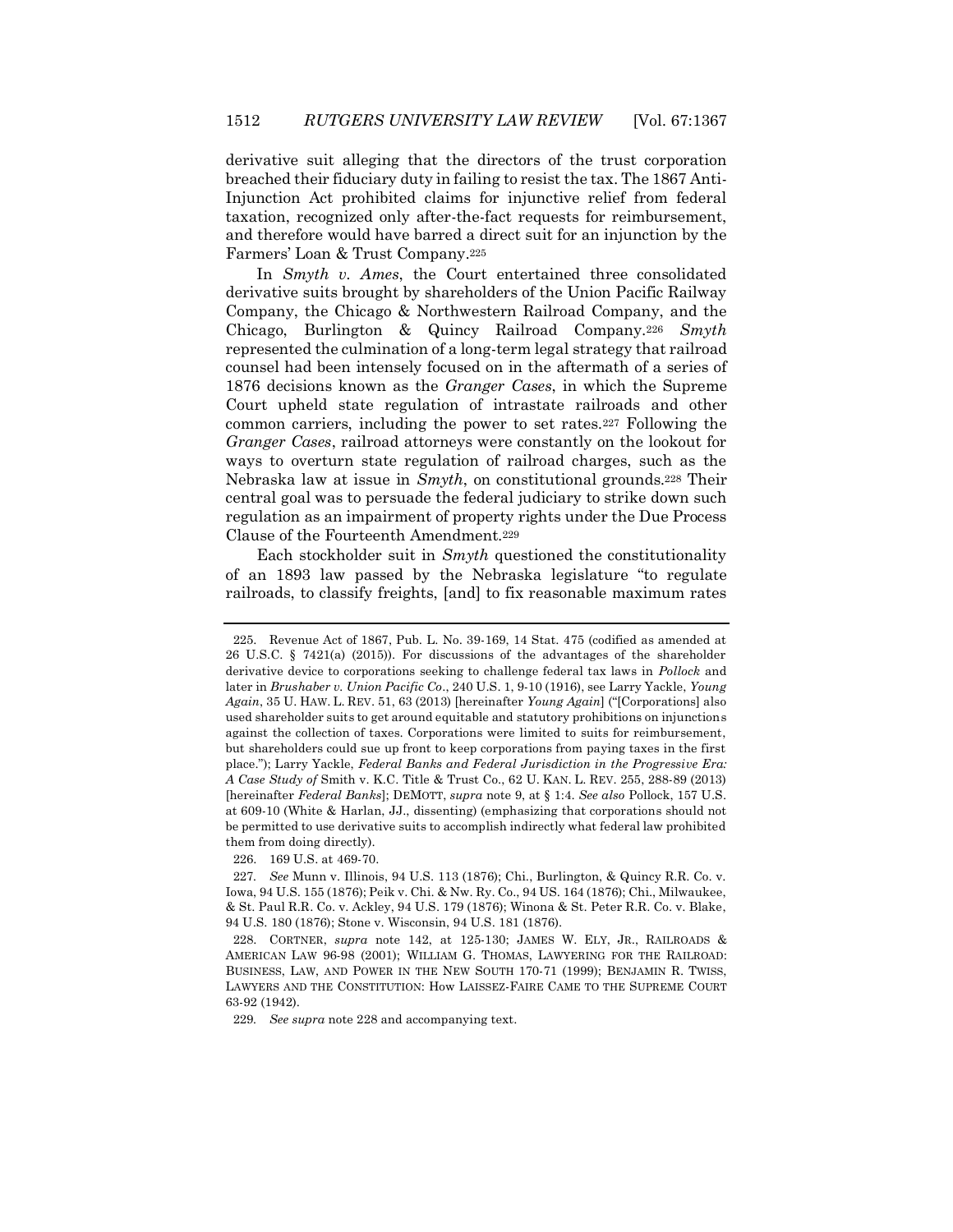to be charged for the transportation of freights upon each of the railroads in the state of Nebraska."<sup>230</sup> Among other things, the 1893 statute lowered the maximum prices that railroads had been charging for intrastate transportation of freight.<sup>231</sup> However, the law specifically provided that *only a railroad corporation*, *suing directly*, could assert challenges to rates, and only in a *state court proceeding*.<sup>232</sup> Despite this provision, railroad counsel proceeded to engineer test cases via derivative suits in federal court, where they calculated their clients would receive a more receptive response, and obtain a more farreaching ruling, than they would in a Nebraska state court.<sup>233</sup> When the Court issued its decision on the shareholder suits in *Smyth*, railroad corporations and their attorneys enjoyed a resounding victory. In a sweeping opinion, the Court declared that the Nebraska rate schedule deprived the railways of the right to a "fair return" and amounted to a confiscation of property in violation of the Due Process Clause.<sup>234</sup>

By the time *Cotting* was decided in 1901, the Supreme Court felt comfortable brushing aside any suggestion that a strategic alliance between a corporate board and a stockholder in the pursuit of a federal derivative suit was improper in any way. In *Cotting*, the Court was untroubled by the appearance of concerted action between the officers of the Kansas City Stock-Yards Company, who plainly believed the 1897 Kansas stock-yard law was unconstitutional and favored its invalidation, and the Massachusetts shareholders who filed derivative actions naming those corporate officers, along with the attorney general of Kansas, as defendants:

There is no force in the suggestion that the officers of the corporation agreed with the stockholders as to the unconstitutionality of the statute, and that therefore the suit is a collusive one. That was the condition in *Dodge* v. *Woolsey*, . . . and it only emphasizes the fact that the officers were refusing to protect the interests of the stockholders, not wantonly, it is true, but from prudential reasons.235

In the coming years, corporate lawyers continued to exploit the shareholder derivative suit as an instrument to voice corporate opposition to economic regulation, and the federal judiciary continued to countenance the practice. Even forceful, extensive objections by

<sup>230</sup>*. Smyth*, 169 U.S. at 470 (quoting COMP. ST. NEB. 1893, c. 72, art. 12).

<sup>231</sup>*. Id.* at 528-29.

<sup>232</sup>*. Id.* at 474 (quoting COMP. ST. NEB. 1893, c. 72, art. 12).

<sup>233.</sup> CORTNER, *supra* note 142, at 129-30; Yackle, *Young Again*, *supra* note 225, at 63.

<sup>234</sup>*. Smyth*, 169 U.S. at 547. Railroad counsel again successfully employed the stockholder derivative device to challenge state regulation of railroads in *Prout v. Starr*, 188 U.S. 537 (1903).

<sup>235.</sup> Cotting v. Goddard, 183 U.S. 79, 112-13 (1901) (citation omitted).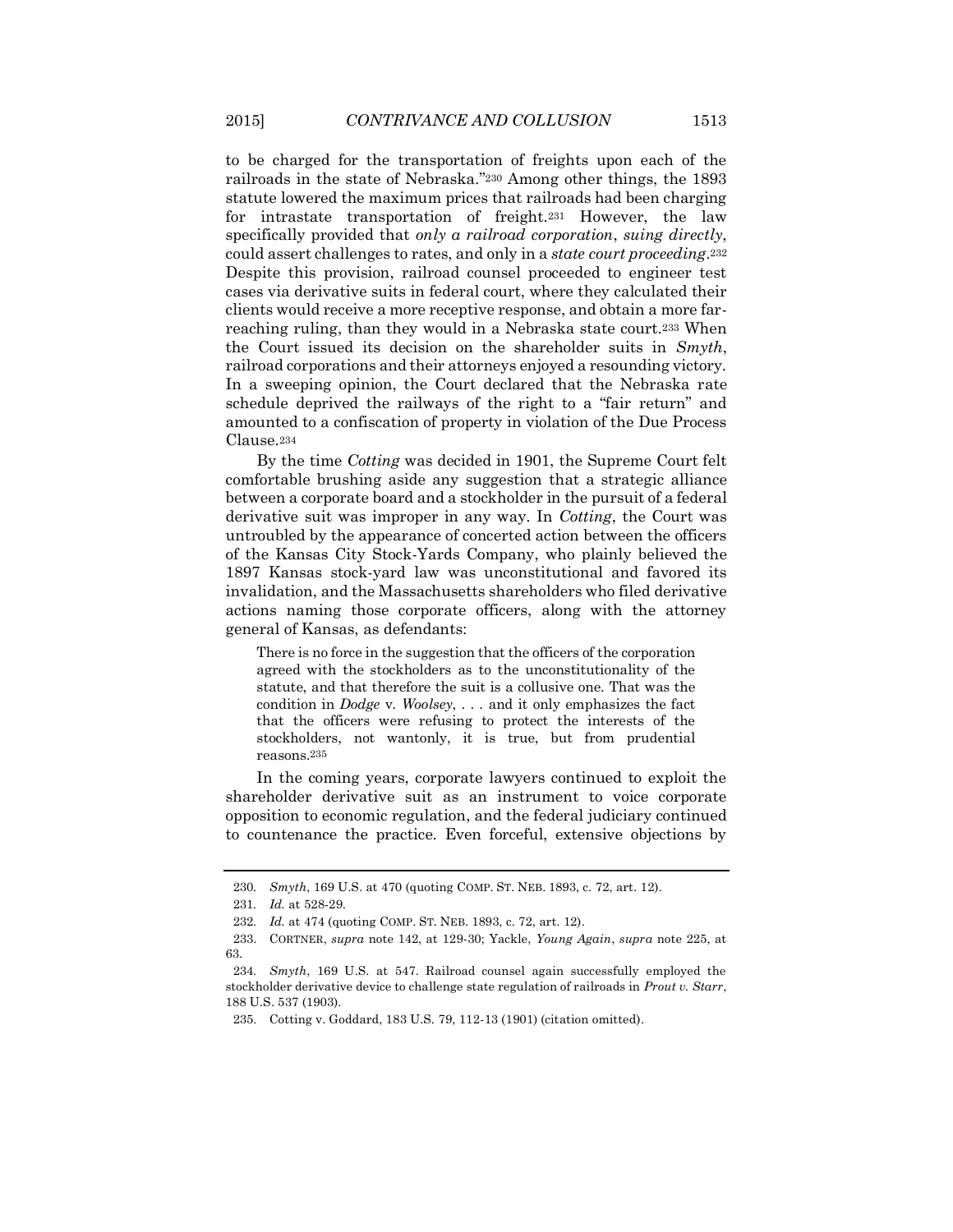third-party defendants to apparent collusion between counsel for corporations and shareholder-plaintiffs generally failed to persuade courts to block the strategic use of the derivative device to gain a federal forum.

Consider the 1907 case of *Chicago v. Mills*.<sup>236</sup> There, the city of Chicago, in defending a municipal ordinance regulating gas rates against a derivative suit by Darius Mills, a large stockholder of the People's Gas, Light, & Coke Company ("People's Gas"), placed the issue of collusion front and center.<sup>237</sup> In the circuit court, the city formally demurred to Mills' suit on the ground that it failed to satisfy the requirement of non-collusion stated in Equity Rule 94.<sup>238</sup> In essence, the defense team for the city of Chicago contended that the lead attorney for Mills, William D. Guthrie, then the presiding partner of the New York firm, Guthrie, Cravath & Henderson, had colluded with James F. Meagher, an Illinois lawyer who was the regular outside counsel for People's Gas, to manufacture a hearing in federal court.<sup>239</sup> By this point, Guthrie was highly skilled at employing federal derivative suits to strike down unwanted governmental regulation, having orchestrated the successful stockholder proceedings in *Pollock* and *Cotting*.<sup>240</sup> As the biographer of the Cravath firm, Robert T. Swaine, reported, Guthrie advocated a derivative action when Meagher first consulted with him on the matter of overturning the objectionable gas rate ordinance: "In the early stages of the People's Gas litigation Guthrie preferred a stockholders' suit 'such as we had in the Income Tax Cases and in the Kansas City Stock Yards Case' over a direct attack by the affected corporation."<sup>241</sup>

In a blow to the lawyers for the city of Chicago, the circuit court dismissed their charges of collusion and granted a permanent injunction against enforcement of the municipal rate regulation.<sup>242</sup> Unbowed, the city continued to press the issue on appeal to the Supreme Court. It insisted that the Mills suit had been instituted "for

241*. Id*.

<sup>236.</sup> Chicago v. Mills, 204 U.S. 321 (1907).

<sup>237</sup>*. Id.* at 325.

<sup>238</sup>*. Id*.; Equity Rule 94, *supra* note 174.

<sup>239.</sup> For an account of the charges of collusion leveled by the city of Chicago as Guthrie experienced them, see ROBERT T. SWAINE, THE CRAVATH FIRM AND ITS PREDECESSORS, 1819-1947 747-49 (1946-[1948]). Guthrie, Cravath & Henderson was a predecessor of today's Cravath, Swaine & Moore. *Id.* at xviii. On the allegations of collusion, see also Brief and Argument In Behalf of Appellant at 31, Chicago v. Mills, 204 U.S. 321 (1907) (No. 286) (The "evidence clearly and conclusively established that the Mills suit was fraudulent and collusive and instituted by Mr. Mills as a mere stoolpigeon for the purpose of protecting the corporate interests and with the co-operation and connivance of the directors and attorneys of the Peoples Company."); *id.* at 43-44; 58-59.

<sup>240.</sup> SWAINE, *supra* note 239, at 745.

<sup>242.</sup> Mills v. Chicago, 143 Fed. 430 (C.C.N.D. Ill. 1906).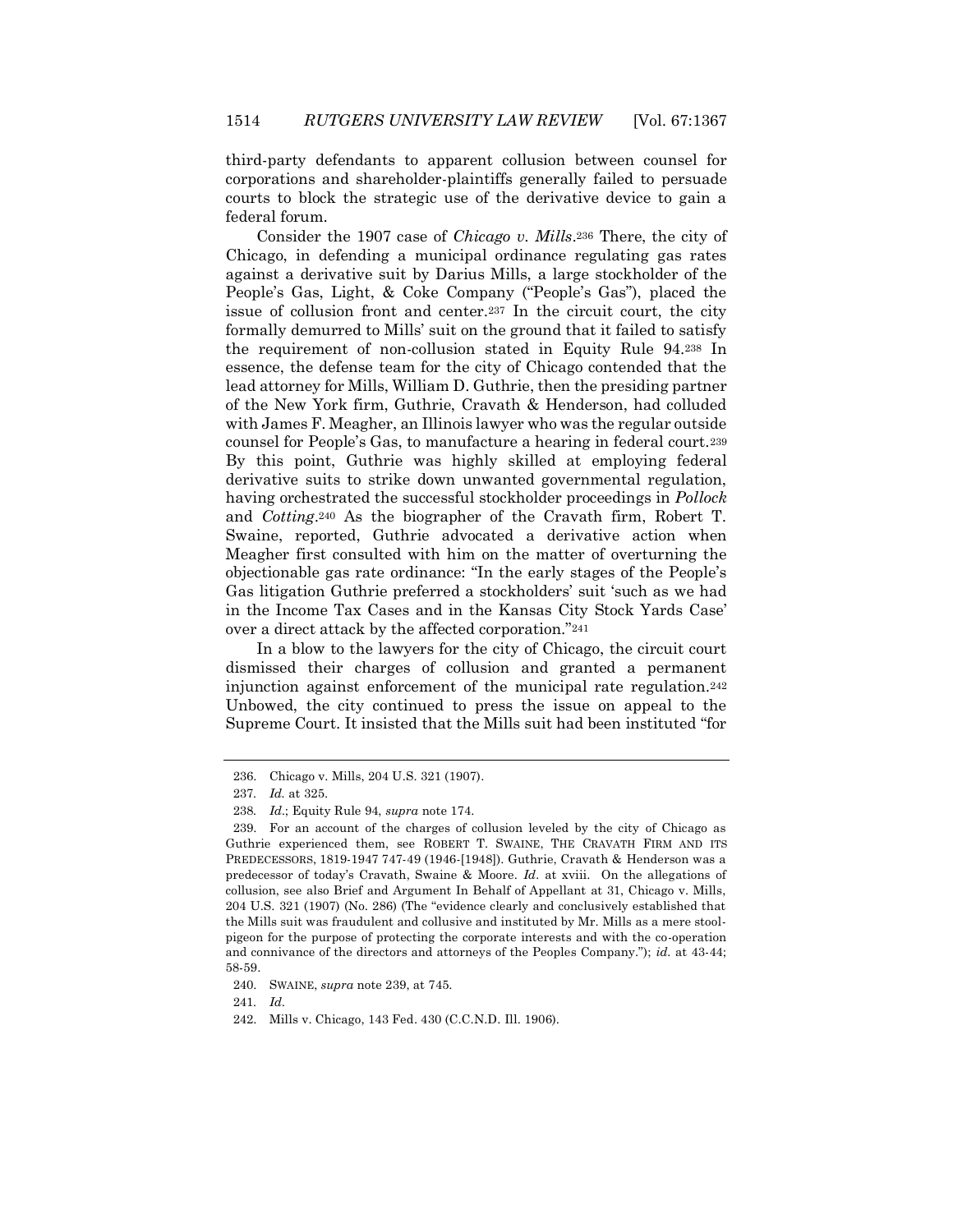the fraudulent purpose of invoking the jurisdiction of the Federal court concerning a controversy which was really between the company and the city of Chicago,—parties lacking the requisite diversity of citizenship to maintain the suit in the Federal courts."<sup>243</sup> In its brief to the Supreme Court, the city argued that the corporation's rejection of Mills' demand amounted to a sham:

[T]he bill of complaint in this cause was filed because both the Peoples Company and the complainant Mills desired to keep this litigation out of the state court and to improperly and collusively confer jurisdiction upon a federal court. Further . . . the refusal of the board of directors to commence a suit, if they have so refused, is not *bona fide*, but is collusive, and . . . the demand of the complainant and the refusal of the directors is part of the scheme to secure a hearing of this cause of action in the United States courts."244

When the Supreme Court ruled in *Chicago v. Mills* in 1907, however, it followed the circuit court in sweeping aside the municipality's allegations of collusion and vindicating the integrity of the corporate lawyers in the case.<sup>245</sup> Although it acknowledged the close collaboration between counsel for People's Gas and counsel for Mills, the Court found that "the record establishes that complainant and his counsel honestly believed" a derivative proceeding "was necessary to protect the stockholders' interests."<sup>246</sup>

While sanctioning the strategic use of shareholder suits to secure a federal forum for corporate challenges to economic regulation in cases like *Mills*, the Supreme Court dismissed such actions only where the evidence of collusion between the corporation and the shareholder was especially flagrant or the failure of the stockholder to make a demand on the board of directors was incontrovertible. In *Corbus v. Alaska Treadwell Gold Mining Co*. (1903), for instance, a shareholder who held 100 shares of Alaska Treadwell stock filed a derivative complaint seeking to enjoin an allegedly unconstitutional territorial license tax levied against the company.<sup>247</sup> The shareholder further alleged that the managing agents of the corporation had breached a duty by agreeing to submit to the tax rather than risk the penalties of nonpayment.<sup>248</sup>

Alaska Treadmill, the sole defendant, did not answer the complaint, except to assert a demurrer when the case was called for a hearing four months later.<sup>249</sup> The corporation made no effort to file a

<sup>243</sup>*. Chicago*, 204 U.S. at 325.

<sup>244.</sup> Brief and Argument in Behalf of Appellant, Chicago v. Mills at 10-11, 204 U.S. 321 (1907) (No. 286).

<sup>245.</sup> Chicago v. Mills, 204 U.S. at 330.

<sup>246</sup>*. Id*.

<sup>247.</sup> Corbus v. Alaska Treadwell Gold Mining Co., 187 U.S. 455, 463 (1903).

<sup>248</sup>*. Id.* at 456-57.

<sup>249</sup>*. Id.* at 457.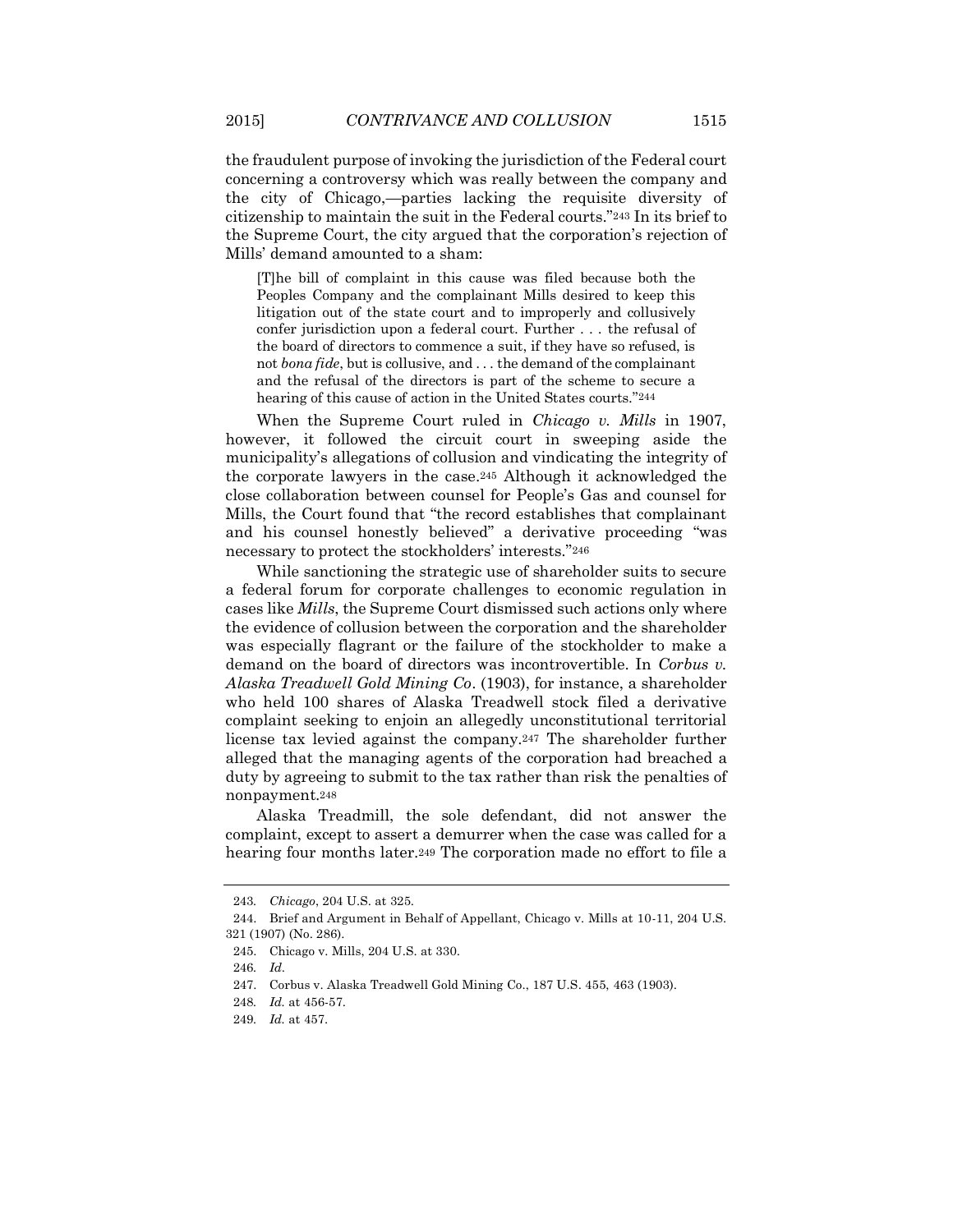brief or argue in favor of its demurrer in the circuit court.<sup>250</sup> But a U.S. district attorney appeared *amicus curiae* to defend the constitutionality of the license tax, contest the propriety of jurisdiction, and dispute the shareholder's standing to sue.<sup>251</sup> As the circuit court summarized the district attorney's argument on the jurisdictional issue: "[He] insisted that the suits were of a friendly nature, collusive in character, and brought for the sole purpose of conferring jurisdiction upon the court, to the end that the defendants might escape paying the license fee imposed by the law."<sup>252</sup> In dismissing the suit, the lower court plainly sympathized with the district attorney's charge that Alaska Treadwell had stage-managed the shareholder suit in *Corbus*—a case in which "the interests of the plaintiff and defendant are identical"—in order to circumvent the antiinjunction ban in tax cases.<sup>253</sup>

On appeal, the Supreme Court seconded the circuit court's suspicion that the derivative suit had been collusively brought, especially in light of the failure of Alaska Treadwell, once again, to file a brief or appear at oral argument.<sup>254</sup> The Court also found the shareholder's claim defective because he admitted that he had neglected to make a demand on the Alaska Treadwell board. Allegedly deterred by the "distance of such directors from the place where he resides," he had only contacted the managing agents of the company in Alaska.<sup>255</sup> Under these circumstances, the Court affirmed the dismissal of the stockholder's suit for failure to make a demand and consequent lack of standing to sue in place of the corporation. The Court nonetheless noted that, had the shareholder made any effort to contact the board of directors (headquartered in California), it might well have permitted the derivative suit to proceed.<sup>256</sup>

Corporations and their shareholders continued to mobilize derivative suits to challenge governmental action throughout the

<sup>250</sup>*. Id.*

<sup>251</sup>*. Id.* at 455-56.

<sup>252</sup>*. Id.* at 458.

<sup>253</sup>*. Id.* In addition to impugning the dubious ethics such a maneuver entailed, the circuit court questioned the wisdom of allowing corporations to exploit the derivative device to gain more favorable treatment than individuals who protested their taxes: Assuming "the object and purpose of the suit is solely to test the constitutionality of the law without first paying into the United States Treasury the amount of the license tax (and there can be no other object)," should the court agree to "sustain the plaintiff and enjoin the defendant as prayed, how is the private citizen to avail himself of a similar remedy?" *Id.* 

<sup>254</sup>*. Id.* at 455.

<sup>255</sup>*. Id.*

<sup>256</sup>*. Id.* (The shareholder "should at least have shown some effort. If he had made an effort, and obtained no satisfactory result, either by reason of the distance of the directors, or by their dilatoriness or unwillingness to act, a different case would have been presented, but to do nothing is not sufficient.").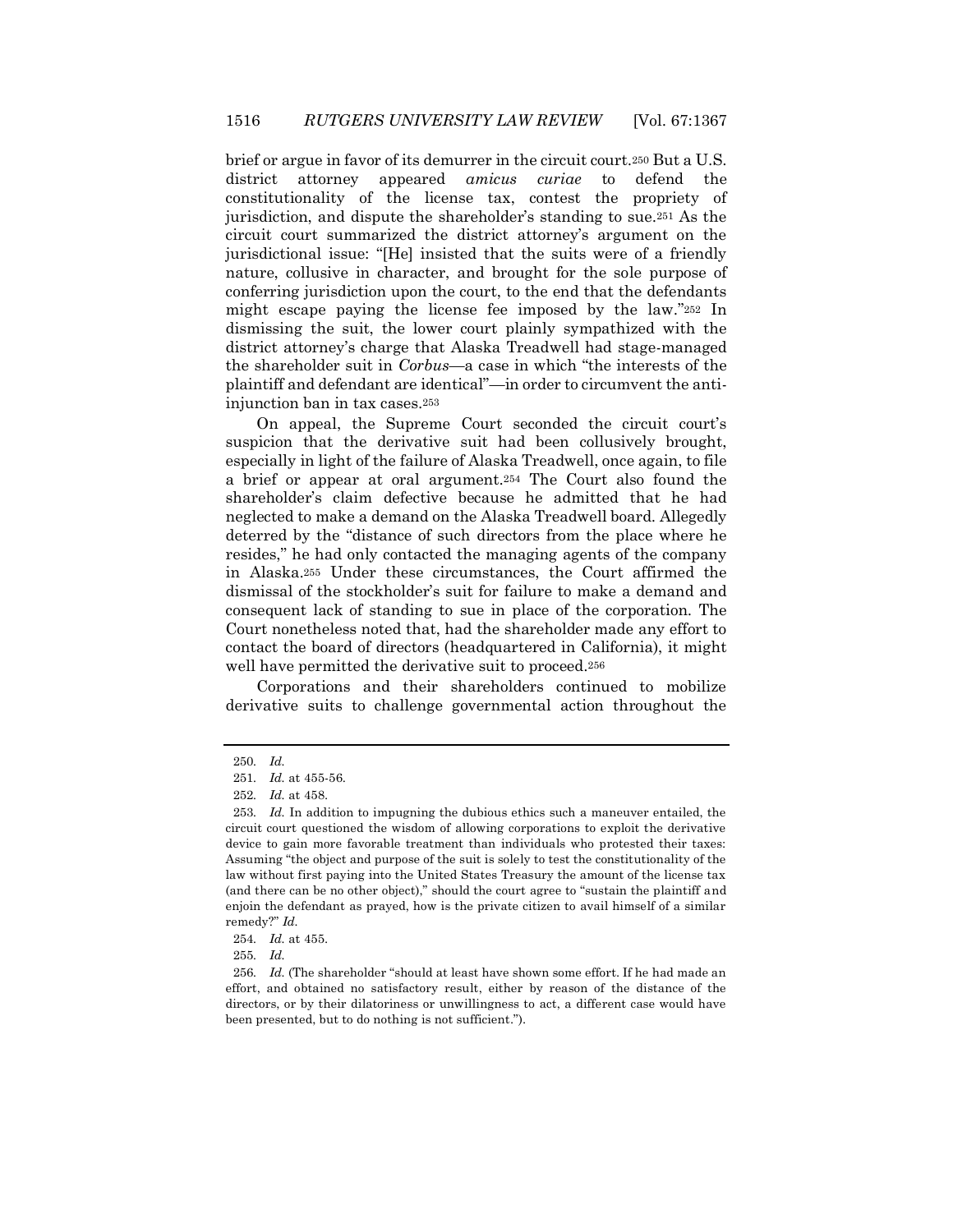Progressive and New Deal eras.<sup>257</sup> The derivative device was employed to oppose state laws limiting the rates of railroads,<sup>258</sup> the federal income tax,<sup>259</sup> the Federal Farm Loan Act,<sup>260</sup> taxation and regulation of coal companies under the National Bituminous Coal Conservation Act,<sup>261</sup> and the Social Security Act,<sup>262</sup> among other measures.

## III. THE RISE OF CORPORATE ATTACKS ON DERIVATIVE SUITS AND THE ETHICS OF ATTORNEYS WHO PURSUED THEM

During the 1930s, elite corporate lawyers and business leaders began to regard the shareholder derivative suit less as a useful tool for litigating corporate grievances against governmental entities and other third parties than as a threat to corporate welfare. The reasons for this transition were complex and multi-faceted. In part, fundamental developments in Supreme Court constitutional jurisprudence made corporate challenges to economic regulation far

<sup>257.</sup> For valuable discussions of shareholder derivative suits by corporations seeking to overturn governmental regulation and taxation in the Progressive era, see Yackle, *Young Again*, *supra* note 225 (analyzing *Ex parte Young* as shareholder action); Yackle, *Federal Banks*, *supra* note 225 (analyzing *Smith v. K.C. Title & Trust Co*. as shareholder action); DEMOTT, *supra* note 9, at § 1:4; CORTNER, *supra* note 142, at 153-62. Cortner points out that railroads not only selected the lead counsel for shareholder actions challenging state rate regulation, but also financed the litigations. *Id.* at 202. On the use of shareholder derivative suits to challenge governmental regulation and taxation of corporations in the New Deal era, see Comment, *The Case-Concept and Some Recent Indirect Procedures for Attacking the Constitutionality of Federal Regulatory Statutes*, 45 YALE L. J. 649, 649 (1936) ("Stockholders' suits . . . have been conspicuous weapons in recent phases of the constitutional battle between business and the New Deal."); Felix Frankfurter and Adrian S. Fisher, *The Business of the Supreme Court at the October Terms, 1935 and 1936*, 51 HARV. L. REV. 577, 624-25 (1938) ("The ordinary stockholder's suit invented for the adjustment of internal corporate difficulties," now functions as "a friendly procedure to have legislation declared unconstitutional."); DEMOTT, *supra* note 9, at § 1:4.

<sup>258</sup>*. See Ex parte* Young, 209 U.S. 123, 126-27, 168 (1908) (upholding contempt order against Minnesota Attorney General Edward Young for defying federal court decision, issued in response to nine coordinated stockholder derivative suits, enjoining enforcement of Minnesota law limiting maximum railroad rates as a violation of the Fourteenth Amendment). For a detailed discussion of the strategic use of derivative suits in the litigation underling *Ex parte Young*, see Yackle, *Young Again*, *supra* note 225.

<sup>259</sup>*. See* Brushaber v. Union Pac. Co., 240 U.S. 1 (1916) (derivative suit challenging constitutionality of federal income tax).

<sup>260</sup>*. See* Smith v. Kan. City Title & Trust Co., 255 U.S. 180 (1921) (derivative suit challenging constitutionality of Federal Farm Loan Act). For a detailed discussion of the strategic use of a stockholder derivative suit in *Smith*, see Yackle, *Federal Banks*, *supra*  note 225.

<sup>261</sup>*. See* Carter v. Carter Coal Co., 298 U.S. 238 (1936) (derivative suit challenging constitutionality of National Bituminous Coal Conservation Act).

<sup>262</sup>*. See* Helvering v. Davis, 301 U.S. 619 (1937) (derivative suit challenging constitutionality of Social Security Act).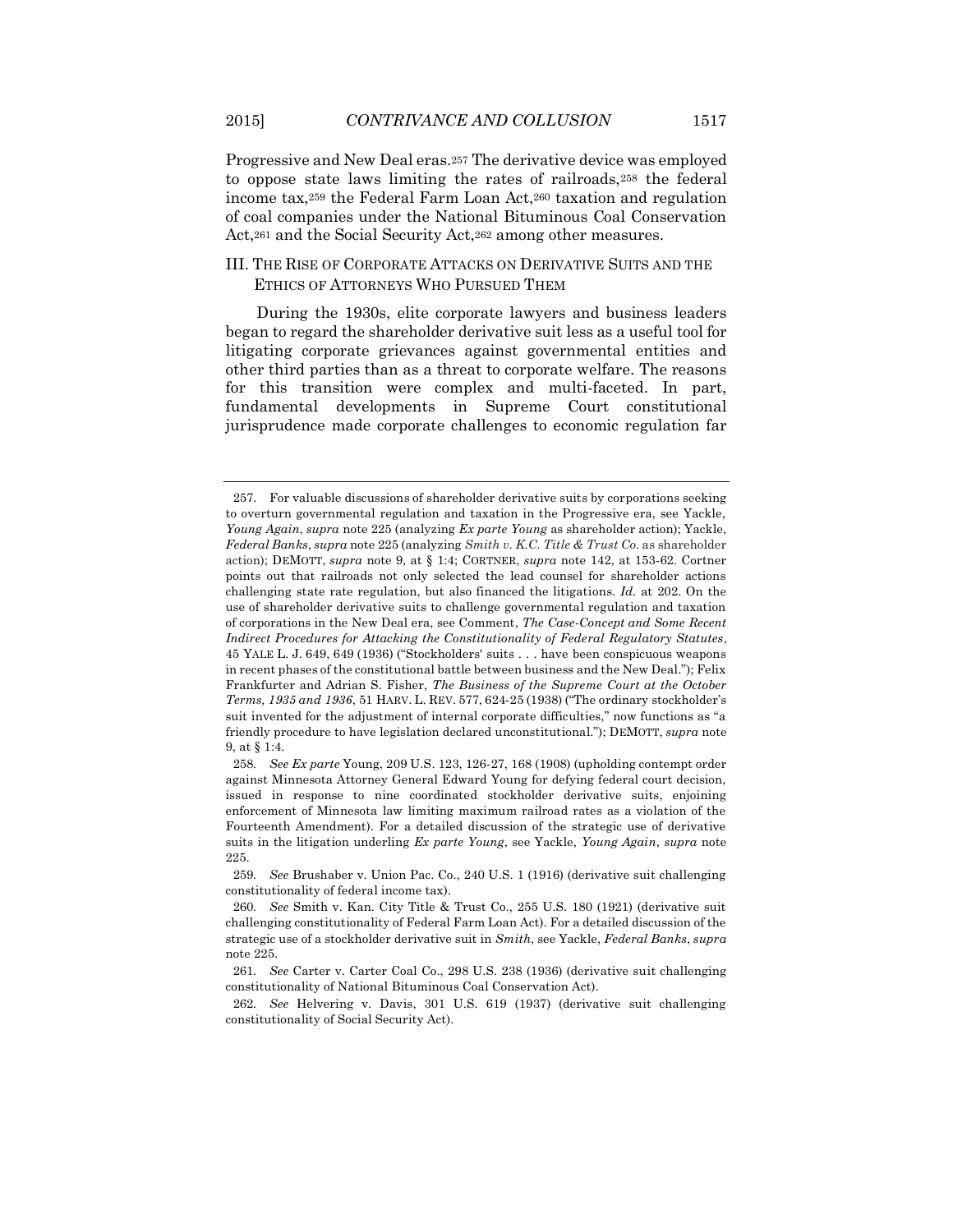less promising by the late 1930s than in earlier decades,<sup>263</sup> with the result that derivative suits embodying such challenges became less inviting as well. In addition, changes in standing doctrine relaxed the requirements for corporations seeking access to federal courts on the basis of economic injury after 1940, obviating the need for corporations to rely on shareholder standing.<sup>264</sup> Most important for our purposes, by the 1930s, corporate counsel and their clients had become alarmed by a rising tide of derivative litigation asserting claims of fraud and self-dealing by officers and directors of large public companies. These suits not only had become increasingly numerous and burdensome; they also had begun to expose high-profile public corporations and their managers to the risk of huge judgments, settlement payments, and attorneys' fee awards.<sup>265</sup>

Emblematic of the corporate change of heart toward derivative proceedings was the decision of the Special Committee on Corporate Litigation of the New York Chamber of Commerce, a collection of leading corporate and financial interests in New York, to commission an investigation of the harms and abuses of derivative actions in 1942.<sup>266</sup> The resulting study, generally known as the Wood Report after its lead author, Franklin S. Wood, a prominent New York attorney, assailed shareholder derivative suits and the lawyers who brought them. In this 1944 study, Wood took special aim at what he described as a sudden, disturbing increase in derivative actions in which the named plaintiffs were small investors and the individual defendants were corporate officers or directors of public companies accused of various forms of wrongdoing.<sup>267</sup> According to the Wood Report, this phenomenon appeared after 1930, in the aftermath of the stock market crash of 1929 and the ensuing Great Depression.<sup>268</sup>

Wood charged that, during the 1930s and after, the plaintiffs' bar systematically exploited unwitting shareholders to concoct frivolous

<sup>263</sup>*. See, e.g.*, W. Coast Hotel Co. v. Parrish, 300 U.S. 379 (1937) (upholding constitutionality of state minimum wage legislation).

<sup>264</sup>*. See* Yackle, *Federal Banks*, *supra* note 225, at 282-84; Yackle, *Young Again*, *supra* note 225, at 63-64 ("Corporations equally employed shareholder suits to achieve standing to litigate in federal court. Prior to 1940, companies could not sue on the basis of economic injury alone, but shareholders could secure standing on the strength of their legal relations with their corporations.").

<sup>265.</sup> WOOD REPORT, *supra* note 1, at 26-29 (sharply contrasting the characteristics of derivative litigation before 1930 and derivative litigation after 1930); *see also* George D. Hornstein, *Rights of Stockholders in the New York Courts*, 56 YALE L. J. 942, 949 (1947) (observing that stockholder suits "rapidly increased in number after 1933, when Congressional disclosures made known to stockholders how some directors and officers were looting their corporations").

<sup>266.</sup> WOOD REPORT, *supra* note 1, at 1.

<sup>267</sup>*. See id.* at 16, 26-29, 54.

<sup>268</sup>*. Id.* at 26-29.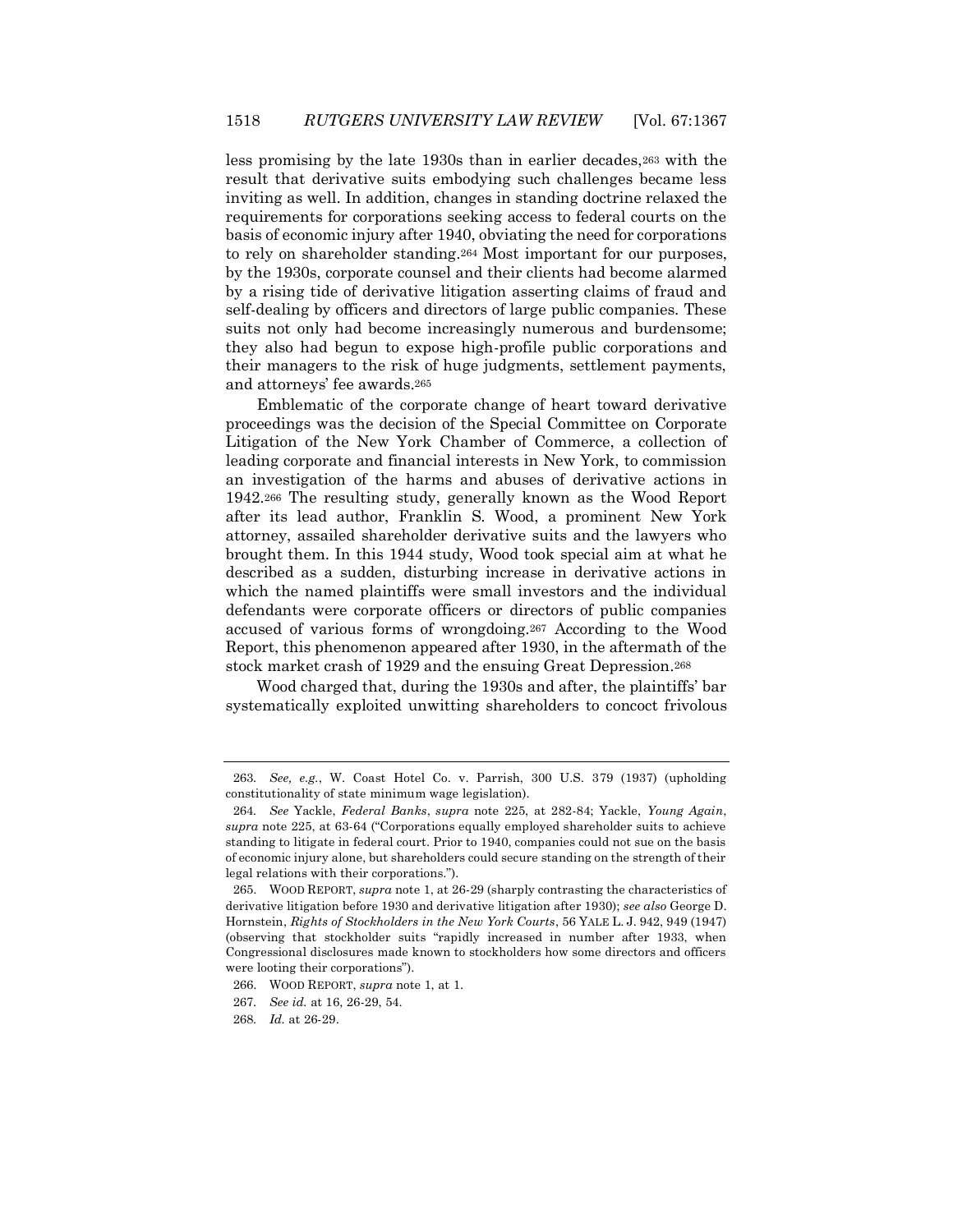"strike suits" against faithful managers.<sup>269</sup> Plaintiffs' lawyers were especially adept at finding impressionable women and other unsophisticated investors, who had little or no understanding of the substance of their suits and were "merely a catspaw for counsel."<sup>270</sup> Derivative lawyers then filed groundless nuisance suits that were designed to extort settlements with generous payments of attorneys' fees but little or no relief for the corporation or its stockholders.<sup>271</sup>

To reduce the dangers of derivative litigation, the Wood Report recommended the adoption of a new provision of New York General Corporation Law, section 61-b, which was effectively designed to stamp out derivative suits by small shareholders in New York, the leading jurisdiction for such actions.<sup>272</sup> The proposed statute entitled a defendant corporation to compel the plaintiff in a derivative suit to post security for all expenses incurred by the defendants, including counsel fees, unless the plaintiff held a certain percentage of the corporation's shares.<sup>273</sup>

The New York legislature rewarded the labors of the creators of the Wood Report as well as the New York Chamber of Commerce when it swiftly passed new section 61-b (now section 627) in 1944.<sup>274</sup> The law generally required stockholders, upon application by the corporate defendant, to provide security for payment of the defendants' expenses as a condition of pursuing a derivative action. Only large holders of a corporation's stock were exempted from its provisions. Specifically, section 61-b did not apply if the derivative plaintiff owned more than five percent or \$50,000 (equivalent to more than \$670,000 today275) of the corporation's outstanding shares.<sup>276</sup>

<sup>269</sup>*. Id.* at 56-57.

<sup>270</sup>*. Id.* at 56; *see also id*. at 46. For sarcastic effect, Wood added: "Presumably, these [female] stockholders flock to examine S.E.C. reports and studies, minutes of the Public Service Commission and the like for these have been the main source of information upon which stockholders' suits are based." *Id.* at 47.

<sup>271</sup>*. Id.* at 49.

<sup>272</sup>*. Id.* at 21. For contemporaneous discussions of the intent and likely impact of section 61-b, as enacted, see George Hornstein, *The Death Knell of the Stockholders Derivative Suits in New York*, 32 CAL. L. REV. 123, 125 (1947) [hereinafter *Death Knell*] (noting that "the new law effectually bars stockholders who own less than \$50,000 worth of stock in a large corporation from suing their fiduciaries for misconduct, however flagrant"); Zlinkoff, *supra* note 1, at 367-72. On New York's role as the leading forum for shareholder suits in this era, see Eric A. Chiappinelli, *The Underappreciated Importance of Personal Jurisdiction in Delaware's Success,* 63 DEPAUL L. REV. 911, 926-27 (2014).

<sup>273.</sup> WOOD REPORT, *supra* note 1, at 21.

<sup>274.</sup> Act of April 9, 1944, ch. 668, 1944 N.Y. LAWS 1455.

<sup>275.</sup> CPI Inflation Calculator, Bureau of Lab. Stat., http:// www.bls.gov/data/inflation\_calculator.htm/ (last visited May 31, 2015) (\$50,000 in 1944 equivalent to \$672,156.25 in 2015).

<sup>276.</sup> Act of April 9, 1944, ch. 668, 1944 N.Y. LAWS 1455. The alternative of owning more than \$50,000 worth of stock was added by the legislature. *Death Knell*, *supra* note 272, at 126 n.10, 140 n.41.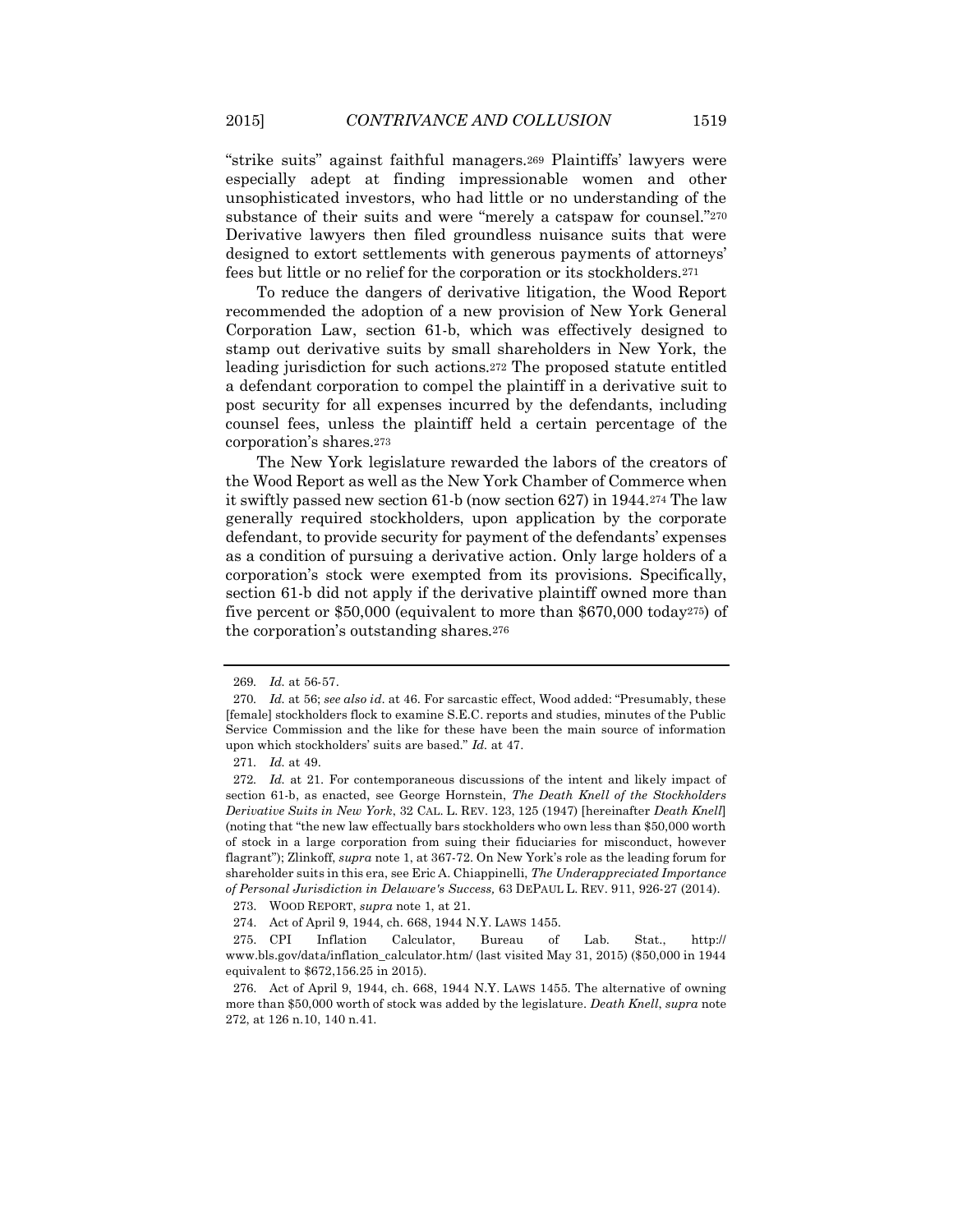Passage of the New York statute inspired a burst of heated attacks on the derivative suit as an abusive and corrupt device from supporters of business interests throughout the country.<sup>277</sup> At the instigation of corporate leaders and lobbyists, four other states—New Jersey,<sup>278</sup> Maryland, Pennsylvania, and Wisconsin—followed New York's lead by adopting virtually identical security-for-expense statutes between 1944 and 1945.<sup>279</sup> The New Jersey legislature, for instance, in justifying its version of the law, broadly condemned derivative litigation as a "subject of great abuse and malodorous scandal."<sup>280</sup> As denunciations of this kind became pervasive in business quarters in the 1940s, the long era of corporate endorsement

279. Cohen v. Beneficial Industrial Loan Corp., 337 U.S. 541, 549 n.2 (1949) (listing statutes). In *Cohen*, the U.S. Supreme Court rejected a derivative plaintiff's challenge to the constitutionality of the New Jersey security-for-expenses statute under the Due Process and the Equal Protection Clauses of the Fourteenth Amendment. *Id.* at 551-55. 280. Brief for Beneficial Industrial Loan Corporation at 42, Cohen v. Beneficial Industrial Loan Corp., 337 U.S. 541 (1949) (No. 442) (emphasis omitted).

<sup>277.</sup> The New York legislature's hasty adoption of section 61-b also gave rise to incisive critiques of the conclusions and methodology of the WOOD REPORT by defenders of derivative litigation. *See* Zlinkoff, *supra* note 1, at 359-67; *Death Knell*, *supra* note 272, at 138 (noting that the New York security statute "was rushed through the Legislature at the behest of corporate management—without a public hearing."); *id.* at 128 (characterizing the WOOD REPORT as "[e]mploying obvious propaganda devices" against derivative suits). For a forceful recent critique of the WOOD REPORT, *see*  Lawrence E. Mitchell, *Gentleman's Agreement: The Antisemitic Origins of Restrictions on Stockholder Litigation* 36 QUEEN'S L. J. 71 (2010) (challenging methodology of WOOD REPORT and drawing connections between opposition of corporate leaders and the corporate bar to stockholder litigation in the 1940s and widespread antisemitism in the legal and business professions of the era).

<sup>278.</sup> 1945 N.J. LAWS 487, 487-88. The New Jersey statute provided in relevant part: In any action instituted or maintained in the right of any domestic or foreign corporation by the holder or holders of shares, or of voting trust certificates representing shares, of such corporation having a total par value or stated capital value of less than five per centum (5%) of the aggregate par value or stated capital value of all the outstanding shares of such corporation's stock of every class . . . unless the shares or voting trust certificates held by such holder or holders have a market value in excess of fifty thousand dollars (\$50,000.00), the corporation in whose right such action is brought shall be entitled, at any stage of the proceeding before final judgment, to require the complainant or complainants to give security for the reasonable expenses, including counsel fees, which may be incurred by it in connection with such action and by the other parties defendant in connection therewith for which it may become subject pursuant to law, its certificate of incorporation, its bylaws or under equitable principles, to which the corporation shall have recourse in such amount as the court having jurisdiction shall determine upon the termination of such action. The amount of such security may thereafter, from time to time, be increased or decreased in the discretion of the court having jurisdiction of such action upon showing that the security provided has or may become inadequate or is excessive . . . . 3. This act shall take effect immediately and shall apply to all such actions, suits or proceedings now pending in which no final judgment has been entered, and to all future actions, suits and proceedings.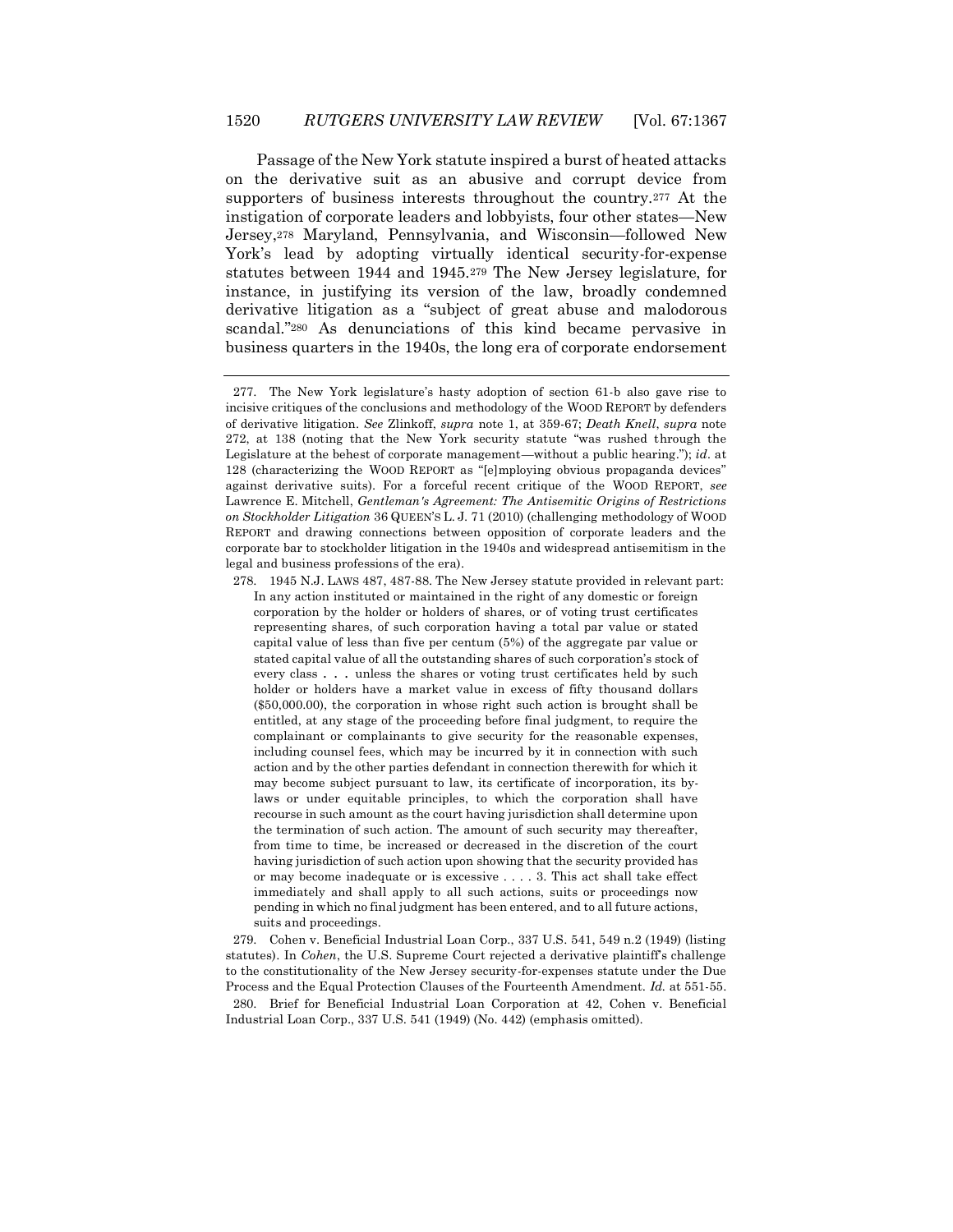nearly a century, came to a decisive close.

and deployment of derivative litigation, a period stretching back

#### **CONCLUSION**

The ability of corporations to restrict derivative litigation continues to be a topic of controversy. Most recently, corporate representatives have campaigned for the power of boards of directors to adopt fee-shifting, "loser-pays" bylaws and charter provisions designed to deter shareholder litigation, including derivative suits that seek to hold directors and officers accountable for breaches of fiduciary duty.<sup>281</sup>

In the midst of ongoing debates about corporate efforts to suppress stockholder suits, it is worth remembering the now largely forgotten origins of derivative litigation in the United States. This early history demonstrates that corporate managers did not always disdain the derivative device. On the contrary, beginning around the middle of the nineteenth century and extending into the New Deal era, corporate managers and their lawyers often embraced such suits in broad and

<sup>281.</sup> In general, fee-shifting bylaws and charter provisions automatically require a shareholder who does not prevail in intra-corporate litigation, such as a derivative suit, to bear the defendants' expenses, including attorneys' fees, in connection with the litigation. In a controversial 2014 decision, the Delaware Supreme Court declared that fee-shifting bylaws were facially valid under Delaware law in connection with non-stock corporations. ATP Tour, Inc. v. Deutscher Tennis Bund, 91 A.3d 554, 558 (Del. 2014). Following the *ATP Tour* decision, at least 70 public corporations adopted fee-shifting bylaws. *See* Laura D. Richman & Andrew J. Noreuil, *DGCL Amendments Authorize Exclusive Forum Provisions and Prohibit Fee-Shifting Provisions*, HARV. L. SCH. FORUM ON CORP. GOVERNANCE & FIN. REG. (July 6, 2015), [http://corpgov.law.harvard.edu/2015/07/06/dgcl-amendments-authorize-exclusive](http://corpgov.law.harvard.edu/2015/07/06/dgcl-amendments-authorize-exclusive-forum-provisions-and-prohibit-fee-shifting-provisions/)[forum-provisions-and-prohibit-fee-shifting-provisions/.](http://corpgov.law.harvard.edu/2015/07/06/dgcl-amendments-authorize-exclusive-forum-provisions-and-prohibit-fee-shifting-provisions/) In addition, corporate lobbyists and leading business associations, such as the U.S. Chamber of Commerce, pressed Delaware legislators to preserve the ability of corporate boards to enact sweeping, "loserpays" bylaws and charter provisions that would curtail stockholder suits, including but not limited to derivative litigation. *See* Lisa A. Rickard, *Delaware Flirts With Encouraging Shareholder Lawsuits*, WALL ST. J., May 18, 2014, at A-11 (emphasizing threat of "predatory [shareholder] lawsuits" and expressing strong support of U.S. Chamber of Commerce for ability of directors to implement fee-shifting measures); *see also* Francis Pileggi, *Delaware Proposes New Fee-Shifting and Forum Selection Legislation*, DEL. CORP. & COMMERCIAL LITIG. BLOG (Mar. 6, 2015), http://www.delawarelitigation.com/2015/03/articles/commentary/delaware-proposesnew-fee-shifting-and-forum-selection-legislation/ (noting arguments by "[t]he DuPont Company and other large companies as well as the U.S. Chamber of Commerce" for capacity of corporate boards to enact fee-shifting bylaws and charter provisions); Sean J. Griffith, *Correcting Corporate Benefit: How to Fix Shareholder Litigation By Shifting the Doctrine on Fees*, 56 B.C.L. REV. 1, 4 (2015) (describing "significant corporate lobbying" in Delaware in favor of ability of corporations to adopt "loser-pays" provisions). In June 2015, however, the Delaware General Assembly amended Delaware General Corporation Law to prohibit fee-shifting bylaws and charter provisions in connection with "internal corporate claims." *See* Richman and Noreuil, *supra* (providing link to amendments).